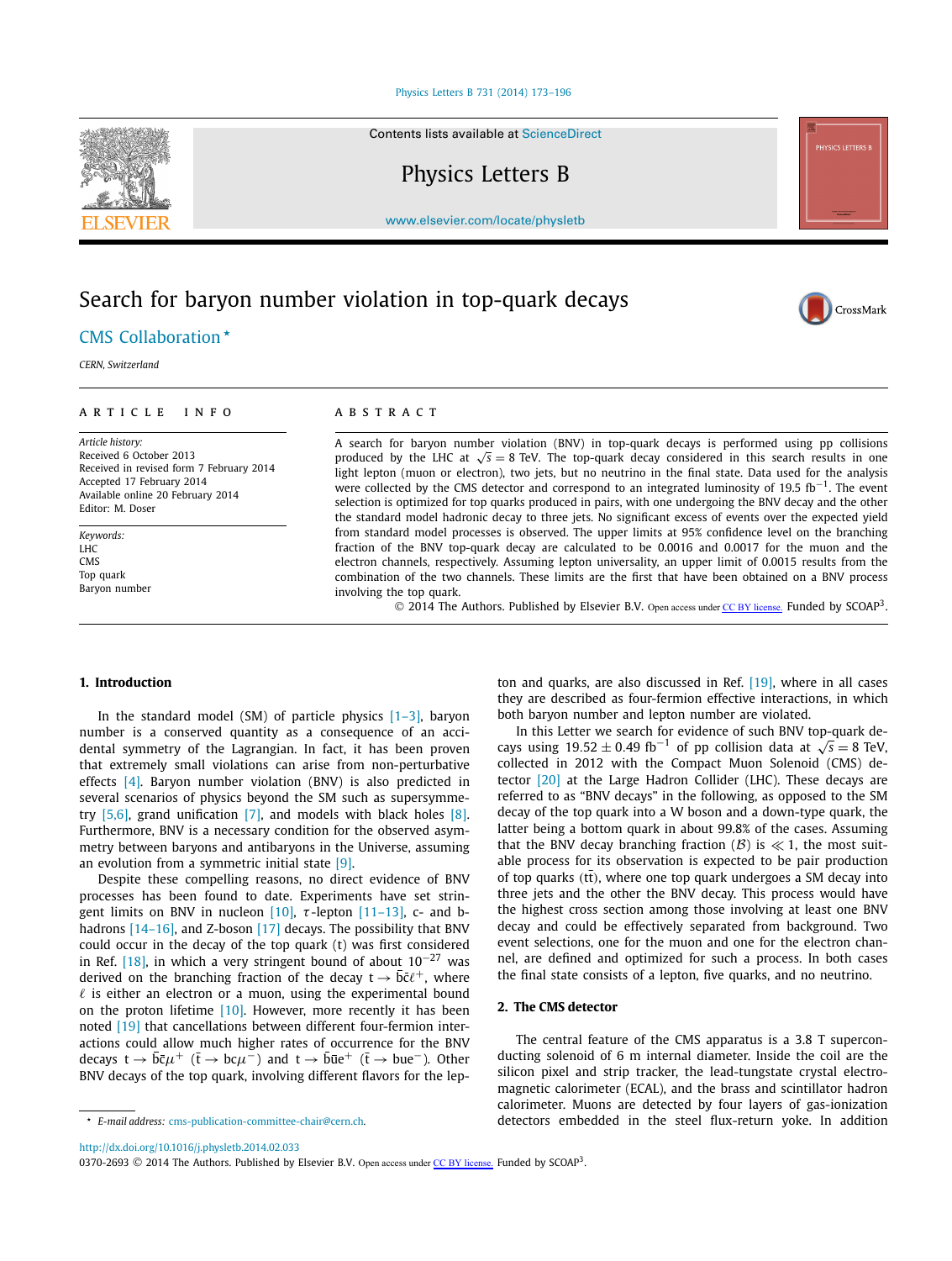to the barrel and endcap detectors, CMS has extensive forward calorimetry. A two-stage trigger system selects pp collision events of interest for use in physics analyses. CMS uses a right-handed coordinate system, with the origin at the nominal interaction point, the *x*-axis pointing to the center of the LHC ring, the *y*-axis pointing up (perpendicular to the LHC plane), and the *z*-axis pointing along the counterclockwise-beam direction. The polar angle *θ* is measured from the positive *z*-axis and the azimuthal angle *φ* is measured in the *x*–*y* plane. Muons (electrons) are reconstructed and identified in the pseudorapidity  $(\eta = -\ln[\tan(\theta/2)])$  range  $|n| < 2.4$  (2.5). The pixel (strip) tracker consists of three (ten) co-axial detection layers in the central region and two (twelve) disk-shaped layers in the forward region. The inner tracker measures charged particle trajectories within the pseudorapidity range |*η*| *<* <sup>2</sup>*.*5, and provides an impact parameter resolution of ∼15 μm. A detailed description of the CMS detector can be found elsewhere [\[20\].](#page-8-0)

#### **3. Trigger and datasets**

The data used for this analysis were collected using isolatedlepton (muon or electron) plus multijet triggers. In the muon (electron) trigger an isolated muon (electron) candidate is required to have a transverse momentum  $p_T$  greater than 20 (25) GeV/*c*,  $|\eta|$  < 2.1 (2.5), and be accompanied by at least three jets in |*η*| *<* <sup>2</sup>*.*4, with *<sup>p</sup>*<sup>T</sup> *>* <sup>45</sup>*,* <sup>35</sup>*,* <sup>25</sup> *(*50*,* <sup>40</sup>*,* <sup>30</sup>*)* GeV*/c*. The trigger efficiency for signal events passing the offline selection, described in Section 4, is  $83 \pm 2\%$  ( $80 \pm 2\%$ ) for the muon (electron) analysis.

A number of simulated event samples with the most important backgrounds are used to compare observations with SM expectations. The  $t\bar{t}$  + jets, W + jets, and Z + jets events are generated with the MADGRAPH v5.1.3.30 event generator  $[21]$ . The top-quark mass is set to 172.5 GeV/ $c^2$  and the branching fraction of top-quark decays to a W boson and a b quark is assumed to be one. MADGRAPH is interfaced with pythia v6.426  $[22]$  to simulate parton fragmentation and hadronization. For each production process, data samples corresponding to 0, 1, 2, and 3 extra partons are merged using the "MLM" matching prescription [\[23\]](#page-8-0) in order to yield a realistic spectrum of accompanying jets. Diboson and QCD multijet events are generated with PYTHIA, whereas single-top-quark samples are generated with powhec [\[24,25\].](#page-8-0) Samples of  $t\bar{t}W$  and  $t\bar{t}Z$  events with up to one extra parton are generated with MADGRAPH.

A number of signal samples are generated with MADGRAPH v5.1.4.3  $[26]$  interfaced with PYTHIA v8.165  $[27]$ . Two of these samples correspond to events with  $t\bar{t}$ -pair production in which one or both top quarks have a BNV decay. Three other simulated signal samples correspond to the tW, t-channel, and s-channel processes giving rise to single top-quark production. In each of these cases the top quark has a BNV decay, and samples corresponding to zero and one extra parton are merged. All the fermion-flavor-dependent parameters, which appear in the effective BNV Lagrangian defined in [\[19\],](#page-8-0) were set to unity. Different choices for these values can in principle lead to variations in the kinematical distributions of the top-quark decay products, but the resulting impact on the final results of the search is negligible.

For all simulated samples, the hard interaction collision is overlaid with a number of simulated minimum-bias collisions. The resulting events are weighted to reproduce the distribution of the number of inelastic collisions per bunch crossing (pileup) measured in data.

A detailed simulation of particle propagation through the CMS apparatus and detector response is performed with the Geant4 v9.2 [\[28,29\]](#page-8-0) toolkit.

#### **4. Event reconstruction and selection**

The signal search is performed by counting events passing a "tight" selection. As explained in Section [5,](#page-2-0) the sensitivity of the search is substantially improved by also using a "basic" selection that includes the tight one. These two event selections are described below.

#### *4.1. Basic selection*

Events are reconstructed using a particle-flow (PF) algorithm [\[30\],](#page-9-0) which consists in reconstructing and identifying each particle with an optimized combination of all subdetector information. Reconstructed particles are categorized into muons, electrons, photons, charged hadrons and neutral hadrons. At least one primary vertex is required to be reconstructed in a cylindrical region defined by the longitudinal distance  $|z| < 24$  cm and radial distance  $r < 2$  cm relative to the center of the CMS detector. The average number of reconstructed primary vertices per event is approximately 15 for the 2012 data-taking period. The reconstructed primary vertex with the largest  $\sum p_{\rm T}^2$  of all associated tracks is assumed to be produced by the hard-scattering process. All reconstructed muons, electrons and charged hadrons used in this analysis are required to be associated with this primary vertex.

Muons are identified by performing a combined fit to position measurements from both the inner tracker and the muon detec-tors [\[31\].](#page-9-0) They are required to have  $p_T > 25$  GeV/*c* and  $|\eta| < 2.1$ . Their associated tracks are required to have measurements in at least six of the inner tracker layers, including at least one pixel detector layer, a combined fit  $\chi^2$  per degree of freedom smaller than 10, and to be reconstructed using at least two muon detector layers. In addition, the transverse (longitudinal) impact parameter of the muon track relative to the reconstructed primary vertex is required to be smaller than 0.2 cm (0.5 cm).

Electrons are identified [\[32\]](#page-9-0) as tracks reconstructed in the inner tracker with measured momenta compatible with their associated energy depositions in the ECAL. Electrons are required to have  $p_T$  *>* 30 GeV/*c* and  $|\eta|$  *<* 2*.*5, with the exclusion of the transition region between barrel and endcaps defined by  $1.444 < |\eta| < 1.566$ . The transverse (longitudinal) impact parameter of the electron track relative to the reconstructed primary vertex is required to be smaller than 0.02 cm (0.1 cm). These requirements are tighter than in the case of muons in order to reject electrons originating from photon conversions, and misidentified hadrons coming from pileup collisions. Additional photon conversion rejection requirements [\[32\]](#page-9-0) are also applied.

Muon and electron candidates are required to be isolated. Isolation is defined via the variable

$$
I_{\rm rel}^{\ell} = \frac{E_{\rm ch} + E_{\rm nh} + E_{\gamma}}{p_{\rm T}^{\ell} c},\tag{1}
$$

where  $p_{\text{T}}^{\ell}$  is the lepton transverse momentum,  $E_{\text{ch}}$  is the transverse energy deposited by charged hadrons in a cone with aperture  $\Delta R = 0.4$  (0.3) in  $(\eta, \phi)$  around the muon (electron) track, and *E*<sub>nh</sub>  $(E<sub>V</sub>)$  is the transverse energy of neutral hadrons (photons) within this cone. The transverse energies in Eq.  $(1)$  are defined as the scalar sum of the transverse momenta of all contributing particles. Muon (electron) candidates are required to have  $I_{rel}^{\ell}$  < 0.12 (0.10).

Events with exactly one lepton candidate satisfying the above criteria are selected for further consideration. Events with one or more additional reconstructed muons (electrons) with  $p_T >$ 10(15) GeV/*c*,  $|\eta| < 2.5$ ,  $I_{\text{rel}}^{\ell} < 0.2$  are rejected.<br>All the particles identified by the PF algorithm that are as-

sociated with the primary vertex are clustered into jets using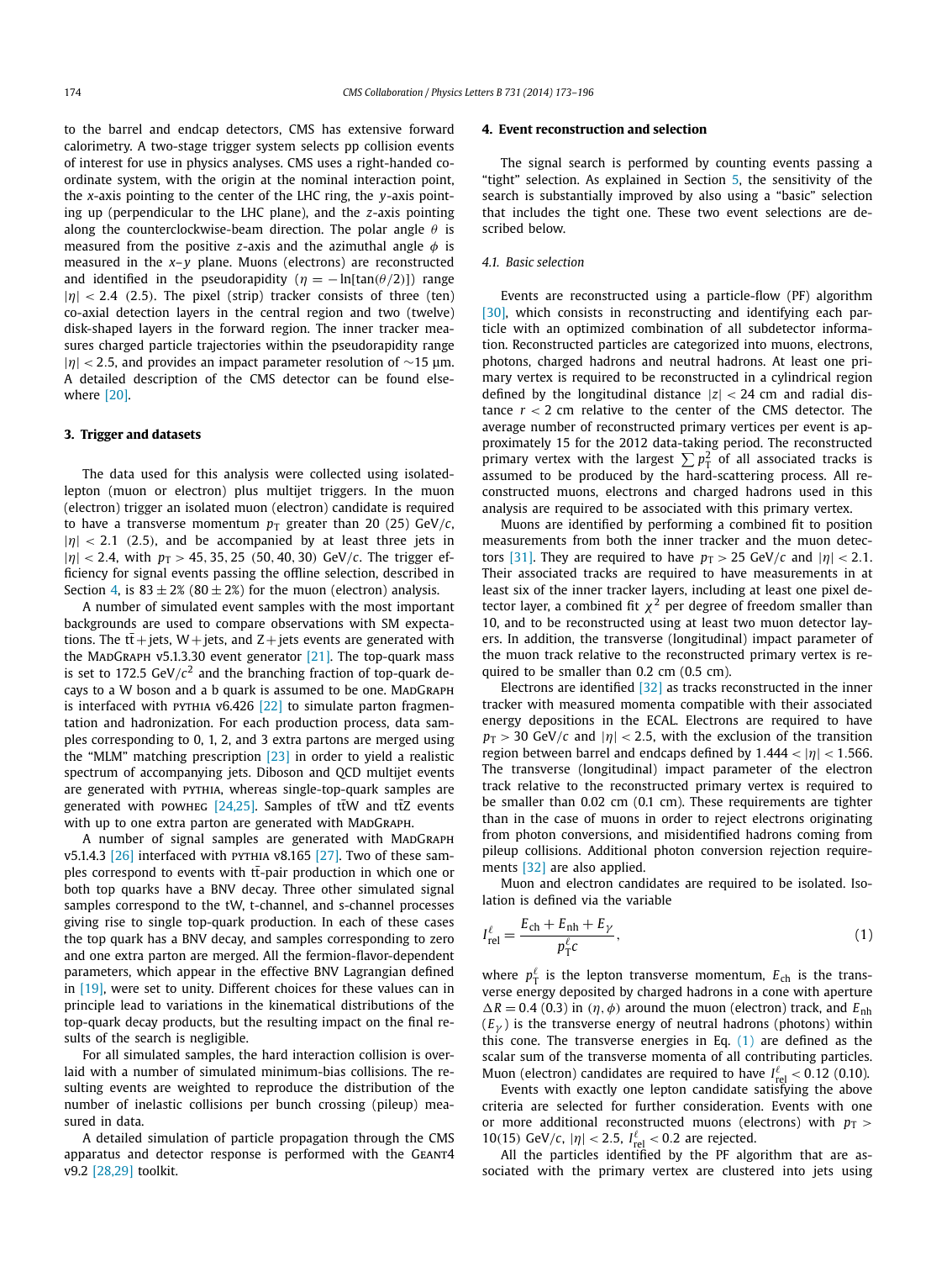<span id="page-2-0"></span>the anti- $k_T$  algorithm [\[33\]](#page-9-0) with a distance parameter of 0.5. Corrections to the jet energy scale are applied to account for the dependence of the detector response to jets as a function of *η* and *p*<sub>T</sub> and the effects of pileup [\[34\].](#page-9-0) The energy of reconstructed jets in simulated events is also smeared to account for the 5–10% discrepancy in energy resolution that is observed be-tween data and simulation [\[34\].](#page-9-0) At least five jets are required with  $p_T > 70, 55, 40, 30, 30$  GeV/*c* and  $|\eta| < 2.4$ . The offline jet  $p_T$ thresholds are chosen such that all selected jets are in the trigger efficiency plateau. In addition, at least one of these jets must be identified as originating from a b quark ("b tagging") by the "combined secondary-vertex" (CSV) algorithm tuned for high efficiency [\[35\].](#page-9-0) This algorithm combines information about the impact parameter of tracks and reconstructed secondary vertices within the jet. Its typical efficiency for tagging b-quark jets is about 80%, whereas the mistagging efficiency is about 10% for jets produced by the hadronization of light quarks (u, d, s) or gluons, and about 35% for jets from c quarks [\[35\].](#page-9-0)

#### *4.2. Tight selection*

Two additional requirements define the tight event selection used for the signal search. The first is the presence of small missing transverse energy  $(E_{\text{T}}^{\text{miss}})$ . In PF reconstruction,  $E_{\text{T}}^{\text{miss}}$  is defined as the modulus of the vector sum of the transverse momenta of all reconstructed particles (charged and neutral) in the event. The jet energy scale corrections are also used to correct the  $E_{\text{T}}^{\text{miss}}$  value [\[36\].](#page-9-0) In order to pass the tight selection, events are required to have  $E_{\text{T}}^{\text{miss}} < 20$  GeV. The validity of the simulation for low- $E_{\rm T}^{\rm miss}$  events is verified using a data sample enriched in  $Z + 4$  jets  $\rightarrow \mu^+ \mu^- + 4$  jets events. Events in this sample are required to have at least four jets with  $p_T > 30$  GeV/*c* and  $|\eta|$  < 2.4 in addition to two muons with  $p_T > 20$  GeV/*c*,  $|\eta|$  < 2.1,  $I_{\rm rel}^{\ell}$  < 0.10, and invariant mass in the range 76–104 GeV/ $c^2$ . The  $E_{\rm T}^{\rm miss}$  distributions obtained in data and simulation for this event sample are shown in Fig. 1. The simulated distribution is normalized to that observed in data and the two agree within statistical uncertainties. The disagreement in overall yield before normalization is at the level of 7%, which is covered by statistical and theoretical [\[37\]](#page-9-0) uncertainties. Very similar results are obtained with a di-electron data sample or by requiring five additional jets, instead of four, in either the muon or the electron data samples. With five additional jets, however, the statistical uncertainties are significantly larger.

The second requirement for an event to pass the tight selection is the compatibility of its kinematic properties with the final state produced by  $t\bar{t}$  events where one top quark has a fully hadronic SM decay and the other the BNV decay. This compatibility is tested using the following variable:

$$
\chi^2 = \sum_i \frac{(x_i - \bar{x}_i)^2}{\sigma_i^2},\tag{2}
$$

where the  $x_i$  are the reconstructed invariant mass of the W boson from the hadronically decaying top quark, the reconstructed invariant mass of the hadronically decaying top quark, and the reconstructed invariant mass of the top quark with the BNV decay. The values of  $\bar{x}_i$  and  $\sigma_i$  are the expectation values and standard deviations of Gaussian fits to the  $x_i$  distributions obtained from simulated  $t\bar{t}$  events with the two top quarks undergoing the BNV and the fully hadronic SM decay, respectively. Simulation information is used to obtain the correct jet-to-parton association. The number of jet combinations is reduced by not associating jets tagged by the CSV algorithm with the W decay. All other combinations in



**Fig. 1.** Distributions of  $E_{\text{T}}^{\text{miss}}$  in both data and simulation for a sample of events enriched in  $Z + 4$  jets  $\rightarrow \mu^{+}\mu^{-} + 4$  jets events. The simulated distribution is normalized to that observed in data. For both data and simulation the error bars indicate the statistical uncertainty. The vertical dashed line and the arrow indicate the *E*miss  $T_{\text{signal}}$  region used in this analysis. The total contribution from other SM processes, such as single-top-quark,  $W +$  jets, tt $W$ , and tt $Z$  productions is very small and is hardly visible in the plot.

the event are considered and the one with the smallest  $\chi^2$  is retained. For signal events, the correct jet combination is expected to be chosen in about 60% of the cases. In the tight selection, the smallest  $\chi^2$  is required to be less than 20.

The values of the thresholds on the lepton  $p_T$ ,  $E_T^{\text{miss}}$ ,  $\chi^2$ , as well as the configuration of the b-tagging algorithm were chosen by minimizing the expected upper limit on  $B$  at 95% confidence level (CL). This procedure also retains high sensitivity for an observation of a BNV decay.

#### **5. Signal search strategy**

The search proceeds in the following way: for each assumed value of B, the expected contributions from  $t\bar{t}$  ( $N_{\rm B}^{\rm B}$ ) and tW ( $N_{\rm BV}^{\rm B}$ ) production to the yield in the basic selection are scaled such that the total expected yield is normalized to the observed number of events ( $N_{\rm obs}^{\rm B}$ ). The sum of the t $\bar{\tau}$  and tW yields in the tight selection ( $N_{\text{top}}^{\text{T}}$ ) is then extracted using the efficiencies,  $\epsilon_{\text{t}\bar{\text{t}}}^{(\text{T}|B)}$  and  $\epsilon_{\text{tW}}^{\text{(T|B)}}$ , to pass the tight selection for tt and tW events that satisfy the basic selection criteria. Finally, the comparison between the total expected and observed numbers of events in the tight selection, which is significantly more efficient for the signal than for the background, is used to infer the presence of a signal or set an upper limit on  $\beta$ . The impact of a number of systematic uncertainties is significantly reduced as a result of the normalization of simulation to data in the basic selection. Indeed, using this approach, the expected upper limit at 95% CL on  $\beta$  is found to improve by a factor of 2.5, while the expected significance of a signal-like deviation from SM expectations increases from about 1.2 standard deviations to 3.6 for a signal with  $B = 0.005$ . In this procedure we neglect the contributions to a possible BNV signal from events with single-top-quark production via *s*- and *t*-channels, ttW, and ttZ, which are treated as non-top background. These contributions are expected to be negligible, as can be inferred from the yields of these processes given in [Tables 1 and 2,](#page-4-0) as estimated from simulation.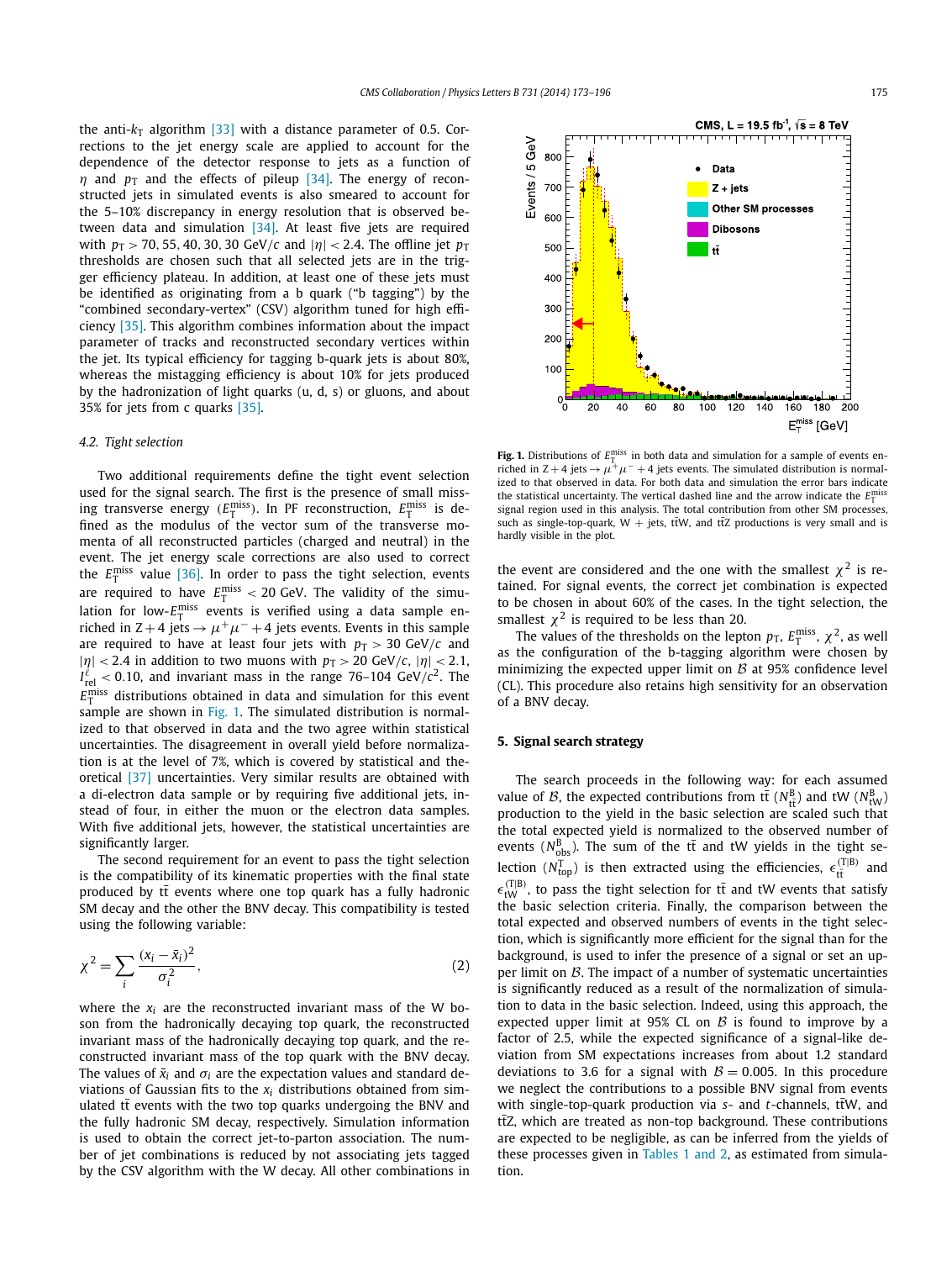<span id="page-3-0"></span>Following the approach outlined above, the expression for the expected total yield in the tight selection ( $N_{\rm exp}^{\rm T}$ ) is:

$$
N_{\text{exp}}^{\text{T}} = N_{\text{top}}^{\text{T}} + N_{\text{bck}}^{\text{T}}
$$
  
= 
$$
(N_{\text{obs}}^{\text{B}} - N_{\text{bck}}^{\text{B}}) \left[ \frac{N_{\text{t}\bar{\text{t}}}^{\text{B}}}{N_{\text{t}\bar{\text{t}}}^{\text{B}} + N_{\text{tW}}^{\text{B}}} \cdot \epsilon_{\text{t}\bar{\text{t}}}^{(\text{T}|B)} + \frac{N_{\text{tW}}^{\text{B}}}{N_{\text{t}\bar{\text{t}}}^{\text{B}} + N_{\text{tW}}^{\text{B}}} \cdot \epsilon_{\text{tW}}^{(\text{T}|B)} \right] + N_{\text{bck}}^{\text{T}},
$$
(3)

where  $N_{\text{bck}}^{\text{B}}$  ( $N_{\text{bck}}^{\text{T}}$ ) is the yield of the non-top background (including *s*- and *t*-channel single-top-quark, ttW, and ttZ production events, as discussed above) in the basic (tight) selection.

All the quantities in the square brackets of Eq.  $(3)$  are functions of  $\beta$  and can be expressed in terms of the tt and tW cross sections ( $\sigma_{\text{tf}}$  and  $\sigma_{\text{tW}}$ , respectively), integrated luminosity, and efficiencies for passing the basic and tight selections. In terms of these variables, Eq. (3) becomes:

$$
N_{\text{exp}}^{\text{T}} = (N_{\text{obs}}^{\text{B}} - N_{\text{bck}}^{\text{B}}) \left[ \frac{1}{1 + \frac{\sigma_{\text{tW}} \epsilon_{\text{tW}}^{\text{B}}(B)}{\sigma_{\text{t}\bar{\text{t}}}\epsilon_{\text{t}}^{\text{B}}(B)}} \cdot \frac{\epsilon_{\text{t}\bar{\text{t}}}^{\text{T}}(B)}{\epsilon_{\text{t}\bar{\text{t}}}^{\text{B}}(B)} + \frac{1}{1 + \frac{\sigma_{\text{t}\bar{\text{t}}}\epsilon_{\text{t}\bar{\text{t}}}^{\text{B}}(B)}{\sigma_{\text{tW}}\epsilon_{\text{tW}}^{\text{B}}(B)}} \right] + N_{\text{bck}}^{\text{T}}.
$$
\n(4)

In Eq. (4),  $\epsilon_{\text{rt}}^{\text{B}}$  ( $\epsilon_{\text{rt}}^{\text{T}}$ ) indicates the efficiency of the basic (tight) selection for tt̄ events. Similarly,  $\epsilon^{\text{B}}_{\text{tW}}$   $(\epsilon^{\text{T}}_{\text{tW}})$  indicates the efficiency of the basic (tight) selection for tW events. Each of these four efficiency values is a function of  $\beta$  and of three (for  $t\bar{t}$  events) or two (for tW events) efficiency values, which correspond to the different decay modes:

$$
\epsilon_{\text{tf}}^X(\mathcal{B}) = 2\mathcal{B}(1-\mathcal{B})\epsilon_{\text{BNV,SM}}^X + (1-\mathcal{B})^2 \epsilon_{\text{SM,SM}}^X + \mathcal{B}^2 \epsilon_{\text{BNV,BNV}}^X,\tag{5}
$$

$$
\epsilon_{\text{tW}}^{\text{X}}(\mathcal{B}) = (1 - \mathcal{B})\epsilon_{\text{SM}}^{\text{X}} + \mathcal{B}\epsilon_{\text{BNV}}^{\text{X}},\tag{6}
$$

where  $X = B$ , T with B and T denoting the basic and tight selection, respectively, and SM (BNV) indicating the SM (BNV) decay mode of the top quark. With the adopted approach, the search is mostly sensitive to uncertainties in the ratio of  $\epsilon_\text{SM,SM}^\text{T}$  to  $\epsilon_\text{SM,SM}^\text{B}$ ,  $N_{\rm bck}^{\rm B}$  and  $N_{\rm bck}^{\rm T}$ .

#### **6. Background evaluation**

In order to evaluate the expected yield in the tight selection (Eq. (4)), a number of backgrounds need to be estimated.

#### *6.1. Top-quark and electroweak backgrounds*

The main background in this analysis is from  $t\bar{t}$  events where one of the two top quarks decays to a lepton, a neutrino, and a b quark while the other one decays to three quarks. As described in Section  $5$ , the estimates of the  $t\bar{t}$  and tW yields require knowledge of the efficiencies for  $t\bar{t}$  and tW events, which satisfy the basic selection criteria, to also pass the tight selection. These efficiencies are obtained from simulation. The required  $t\bar{t}$  cross section is the prediction at next-to-next-to-leading order (NNLO) that includes soft-gluon resummation at next-to-next-to-leading log (NNLL) [\[38\].](#page-9-0) The tW cross section is the approximate NNLO prediction from soft-gluon resummation at NNLL [\[39\].](#page-9-0)

The second-largest background is represented by W and Z production in association with jets. The theoretical predictions for the W + jets  $\rightarrow \ell \nu$  + jets and  $Z/\gamma^*$  + jets  $\rightarrow \ell \ell$  + jets processes, where  $\ell$  indicates a lepton, are computed by FEWZ [\[40,41\]](#page-9-0) at nextto-next-to-leading order. The efficiencies for events produced by these processes to pass the basic and tight selections are evaluated from simulation and, using the measured value of the integrated luminosity [\[42\],](#page-9-0) the yields in the basic and tight selections are obtained.

The contributions to the yield in the basic and tight selections from single-top-quark production via *s*- and *t*-channel processes, and from WW, WZ, ZZ,  $t\bar{t}W$ , and  $t\bar{t}Z$  production, are also evaluated from simulation. The cross section value for single-top-quark production via *s*-channel is computed using next-to-next-to-leadinglogarithm resummation of soft and collinear gluon corrections [\[43\].](#page-9-0) The cross section values for  $t\bar{t}W$  and  $t\bar{t}Z$  are computed at leadingorder (LO) as provided by MADGRAPH, including the contributions at LO from processes yielding one extra jet. In all other cases the next-to-leading order (NLO) theoretical predictions, as obtained from MCFM  $[44]$ , are used. The sum of yields predicted by the simulation for all these processes is less than 1% of the total expected yield in both the basic and tight selections.

All cross section values used in the analysis are listed in the second column of [Tables 1 and 2.](#page-4-0) The yields reported in these tables are discussed in Section [8.](#page-6-0)

#### *6.2. QCD multijet background*

The QCD multijet background yields are evaluated with two methods, depending on the event selection.

In the first method the isolation requirements for the leptons are inverted (becoming  $0.12 < I_{rel}^{\ell} < 0.2$  for muons and  $0.10 <$  $I_{\text{rel}}^{\ell}$  < 0.2 for electrons) in order to enhance the presence of QCD multijet events. These selections are denoted as anti-isolated basic and anti-isolated tight in the following, as opposed to the (isolated) basic and tight selections used in the analysis. The yield of the QCD multijet background in either the tight or basic selection  $(N<sub>OCD</sub>)$  can thus be inferred using the following equation:

$$
N_{\text{QCD}} = R \cdot \left( N_{\text{data}}^{\text{antiso}} - N_{\text{nonQCD}}^{\text{antiso}} \right),\tag{7}
$$

where *R* is the ratio of the numbers of QCD multijet events in the isolated and anti-isolated selections, Nantiiso is the yield observed in data in the anti-isolated selection, and Nantiiso is the contribution in the anti-isolated selection from other SM processes. The value of  $N_{\text{nonQCD}}^{\text{antision}}$  is estimated from simulation using the cross section values discussed in Section 6.1. The value of *R* is estimated from data using the approximation  $R = f/(1 - f)$ , where *f* is the so-called "misidentification rate". The misidentification rate is defined as the probability that a genuine jet that has passed all lepton-identification criteria and a looser isolation threshold  $(I_{rel}^{\ell} < 0.2)$  also passes the final analysis isolation threshold. The value of  $f$  is obtained from data in five lepton  $p<sub>T</sub>$  bins using a sample of events enriched in  $Z + \text{jets} \rightarrow \mu^+ \mu^- + \text{jets}$  events, where a third, loosely isolated lepton, a muon or an electron, is also found. The estimate of the QCD multijet yield is then determined using Eq. (7) in each lepton  $p<sub>T</sub>$  bin. The misidentification rate is measured with events whose topology is different from that of events in the final selection. This difference gives rise to the dominant uncertainty in the estimation of the misidentification rate, which is assessed to be 20% from the difference observed in simulation between the true and predicted yields. The systematic uncertainty in *N*<sup>antiiso</sup> is in the range 20–25% depending on the selection. After also taking into account the statistical uncertainties, this results in a 50. In the case of the muon basic selection the systematic uncertainty in *N*<sup>antiiso</sup> is larger than the difference *N*<sup>antiiso</sup> – *N*<sup>antiiso</sup> and therefore prevents a sufficiently accurate estimate of the QCD</sub> multijet yield. For this reason, a second method, which is described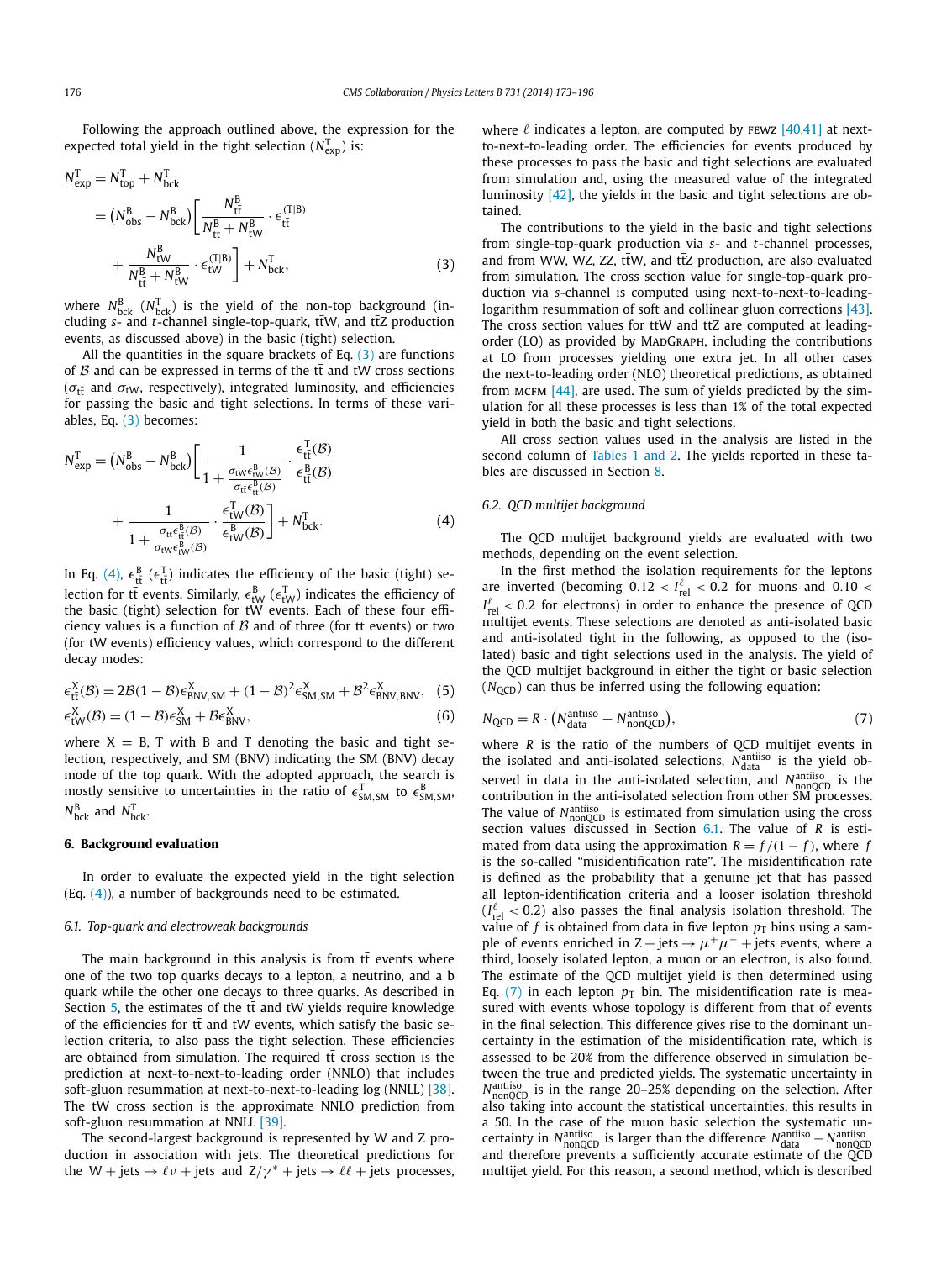<span id="page-4-0"></span>Muon channel: assumed cross section values, expected (as discussed in Section [6\)](#page-3-0) and observed yields in the basic and tight selections for an assumed  $\beta$  value of zero. The "Basic" and "Corrected basic" columns report the yields in the basic selection before and after the normalization procedure described in Section [5.](#page-2-0) The uncertainties include both statistical and systematic contributions. Many of the reported uncertainties are either correlated or anticorrelated, which explains why the uncertainties in the total expected yields are smaller than those in some of their components. By construction the total expected yield after the normalization procedure is equal to the observed yield.

| Process      | Cross section (pb) | Basic            | Corrected basic  | Tight           |
|--------------|--------------------|------------------|------------------|-----------------|
| $t\bar{t}$   | 246                | $38800 \pm 7800$ | $38700 \pm 3600$ | $2210 \pm 220$  |
| $W + jets$   | 37500              | $6300 \pm 3200$  |                  | $230 \pm 120$   |
| $Z + jets$   | 3500               | $380 \pm 190$    |                  | $32 \pm 18$     |
| tW           | 22.2               | $1160 \pm 180$   | $1160 \pm 220$   | $49 \pm 9$      |
| $t$ -channel | 87.1               | $250 \pm 130$    |                  | $5.7 \pm 3.0$   |
| s-channel    | 5.55               | $31 \pm 16$      |                  | $0.84 \pm 0.52$ |
| <b>WW</b>    | 54.8               | $86 \pm 43$      |                  | $3.1 \pm 1.7$   |
| WZ.          | 33.2               | $41 \pm 21$      |                  | $1.43 \pm 0.78$ |
| ZZ           | 17.7               | $5.5 \pm 2.8$    |                  | $0.49 \pm 0.28$ |
| ttW          | 0.23               | $128 \pm 64$     |                  | $5.9 \pm 3.0$   |
| tīZ          | 0.17               | $79 \pm 40$      |                  | 4.1 $\pm 2.1$   |
| QCD          |                    | $760 \pm 530$    |                  | $112 \pm 56$    |
| Total exp.   |                    | $48000 \pm 8600$ | 47 950 $\pm$ 220 | $2650 \pm 130$  |
| Data         |                    | 47951            |                  | 2614            |

#### **Table 2**

Electron channel: assumed cross section values, expected (as discussed in Section [6\)](#page-3-0) and observed yields in the basic and tight selections for an assumed  $B$  value of zero. The "Basic" and "Corrected basic" columns report the yields in the basic selection before and after the normalization procedure described in Section [5.](#page-2-0) The uncertainties include both statistical and systematic contributions. Many of the reported uncertainties are either correlated or anticorrelated, which explains why the uncertainties in the total expected yields are smaller than those in some of their components. By construction the total expected yield after the normalization procedure is equal to the observed yield.

| Process      | Cross section (pb) | Basic            | Corrected basic  | Tight           |
|--------------|--------------------|------------------|------------------|-----------------|
| tt           | 246                | $38200 \pm 7700$ | $38400 \pm 3700$ | $2040 \pm 220$  |
| $W + jets$   | 37500              | $6500 \pm 3300$  |                  | $240 \pm 120$   |
| $Z + jets$   | 3500               | $760 \pm 380$    |                  | $85 \pm 45$     |
| tW           | 22.2               | $1110 \pm 170$   | $1120 \pm 210$   | $35.6 \pm 6.3$  |
| $t$ -channel | 87.1               | $230 \pm 120$    |                  | $6.6 \pm 3.6$   |
| s-channel    | 5.55               | $27 \pm 14$      |                  | $0.70 \pm 0.50$ |
| <b>WW</b>    | 54.8               | $78 \pm 39$      |                  | $3.7 \pm 2.0$   |
| WZ           | 33.2               | $45 \pm 23$      |                  | $2.1 \pm 1.1$   |
| ZZ           | 17.7               | $11.0 \pm 5.6$   |                  | $1.40 \pm 0.70$ |
| ttW          | 0.23               | $132 \pm 66$     |                  | $6.2 \pm 3.1$   |
| tīZ          | 0.17               | $86 \pm 43$      |                  | $4.4 \pm 2.2$   |
| QCD          |                    | $2800 \pm 1400$  |                  | $330 \pm 170$   |
| Total exp.   |                    | $50000 \pm 9300$ | 50110 $\pm$ 220  | $2750 \pm 160$  |
| Data         |                    | 50108            |                  | 2703            |

#### **Table 3**

Muon and electron channels: numbers relevant for the estimate of the QCD multijet yield based on the misidentification rate measurement (Eq. [\(7\)](#page-3-0)). Only the average value of  $f$  is reported, while values computed in bins of  $p<sub>T</sub>$  are used in the analysis.

| N <sub>1</sub> <sup>antiso</sup><br>data | $N$ antiiso<br>nonOCD |               | N <sub>OCD</sub> |
|------------------------------------------|-----------------------|---------------|------------------|
| Muon channel                             |                       |               |                  |
| 412                                      | $268 + 55$            | $0.44 + 0.09$ | $112 + 56$       |
| Electron channel                         |                       |               |                  |
| 7162                                     | $4600 + 900$          | $0.51 + 0.10$ | $2800 + 1400$    |
| 542                                      | $230 + 48$            | $0.51 + 0.10$ | $330 + 170$      |
|                                          |                       |               |                  |

below, is used for this specific selection. In the electron analysis the uncertainties in the QCD multijet background estimates in the basic and tight selections are treated as fully correlated. The numbers relevant for the QCD multijet yield estimation with this first method are given in Table 3.

In the second method the assumption is made that  $E_{\text{T}}^{\text{miss}}$  and  $\chi^2$  are not correlated for QCD multijet events, and the estimated QCD multijet yield in the basic selection ( $N^{\text{B}}_{\text{QCD}}$ ) is obtained from the following equation:

$$
N_{\text{QCD}}^{\text{B}} = \frac{N_{\text{QCD}}^{\text{T}}}{\epsilon_{E_{\text{T}}^{\text{miss}}}\epsilon_{\chi^2}},\tag{8}
$$

#### **Table 4**

Muon channel: numbers relevant for the estimate of the QCD multijet yield based on Eq. (8). As stated in the text, this method is only used for the muon basic selection.

| Selection    | $\epsilon_{E_{\rm T}^{\rm miss}}$ | $\epsilon_{\gamma2}$ | <b>OCD</b>    |
|--------------|-----------------------------------|----------------------|---------------|
| Muon channel |                                   |                      |               |
| <b>Basic</b> | $0.33 \pm 0.12$                   | $0.45 \pm 0.16$      | $760 \pm 530$ |

where  $N_{\text{QCD}}^{\text{T}}$  is the QCD multijet yield in the tight selection, as obtained with the first method, and  $\epsilon_{E_{\text{T}}^{\text{miss}}}$  ( $\epsilon_{\chi^2}$ ) is the probability that a QCD multijet event that passes the basic selection has  $E_{\rm T}^{\rm miss} <$  20 GeV ( $\chi^2 <$  20). The values of  $\epsilon_{E_{\rm T}^{\rm miss}}$  and  $\epsilon_{\chi^2}$  are taken from simulation. A total uncertainty of 50% in the product of  $\epsilon_{E_{\text{t}}^{\text{mix}}}$ and  $\epsilon_{\chi^2}$  is assumed, which yields, together with the 50% uncertainty in  $N_{\text{QCD}}^{\text{T}}$ , an overall 70% uncertainty in the estimate of the QCD multijet background in the muon basic selection. The partial correlation with the uncertainty in the QCD multijet background estimate in the muon tight selection is taken into account when determining the final results of the analysis. The numbers relevant for the QCD multijet yield estimation in the muon basic selection with this second method are given in Table 4.

In the electron analysis the contribution of  $\gamma$  + jets processes can potentially give rise to events that pass the basic and the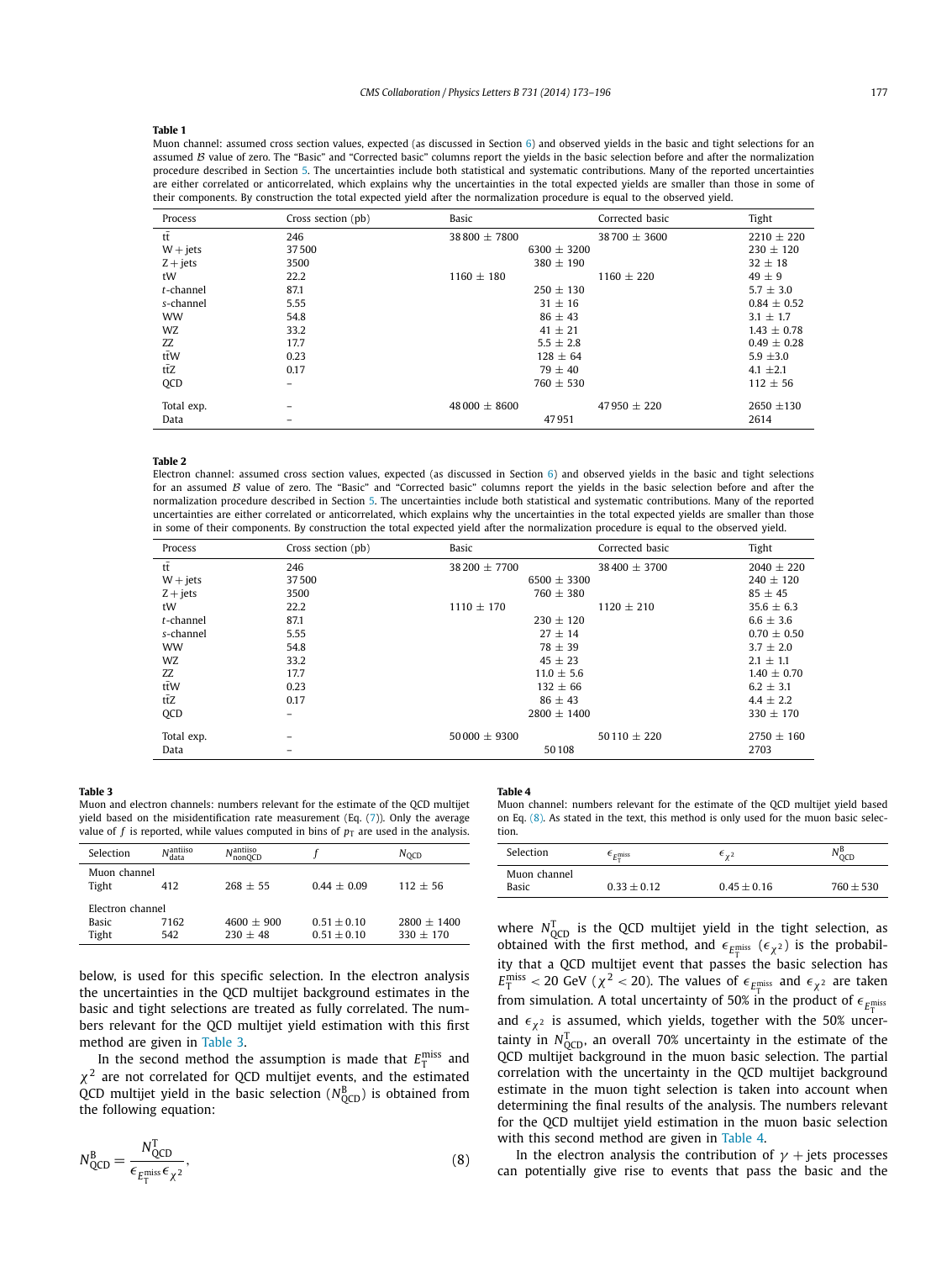<span id="page-5-0"></span>tight selections. The isolated photon in the event can convert before reaching the calorimeters and be identified as a single isolated electron. From simulation studies it turns out that the central values of the QCD multijet yields estimated with the first method in both the basic and tight selections need to be increased by 2% to account for this contribution.

#### **7. Systematic uncertainties**

The observable of the likelihood function used in the analysis is the yield in data for the tight selection ( $N_{\rm obs}^{\rm T}$ ), while the parameter of interest is  $B$ . A number of other quantities appear in the likelihood function and affect the estimate of  $N_{\text{exp}}^{\text{T}}$ . They are  $N_{\text{bck}}^{\text{B}}$ ,  $N_{\text{bck}}^{\text{T}}$ , the ratio  $\sigma_{\text{tw}}/\sigma_{\text{tf}}$ , and the ten efficiencies in Eqs. [\(4\)–\(6\).](#page-3-0) They are estimated as described in Section [6.](#page-3-0) Many of these quantities are correlated because of common sources of systematic uncertainties. These correlations are handled using the method presented in Ref. [\[45\],](#page-9-0) where the *j*-th source of systematic uncertainty is associated with a nuisance parameter of true value  $u_i$  constrained by a normal probability density function (PDF)  $\mathcal{G}(u_i)$ . The method results in the parameterization,  $\theta_i(u_j)$ , of the *i*-th likelihood quantity  $\theta$ *i* in terms of all the  $u_j$  nuisance parameters. Other quantities in the likelihood function are instead either assumed to be independent of any other ( $\sigma_{\text{tW}}$ ,  $\sigma_{\text{t\bar{t}}}$ , and  $N_{\text{obs}}^{\text{B}}$ ) or correlated with a single other quantity (the QCD multijet contributions to  $N_{\rm bck}^{\rm B}$  and  $N_{\rm bck}^{\rm T}$ ). In these cases the quantities are simply constrained in the likelihood function by a lognormal PDF  $\rho_k(\theta_k | \theta_k)$ , which describes the probability of measuring a value  $\theta_k$  for the  $k$ -th likelihood quantity should its true value be  $\theta_k$ , and which takes into account possible correlations. With this approach, the likelihood function  $\mathcal L$  reads:

$$
\mathcal{L}(N_{\text{obs}}^{\text{T}} \mid \mathcal{B}, \theta_i(u_j), \theta_k) = \mathcal{P}(N_{\text{obs}}^{\text{T}} \mid N_{\text{exp}}^{\text{T}}(\mathcal{B}, \theta_i(u_j), \theta_k)) \times \prod_j \mathcal{G}(u_j) \cdot \prod_k \rho(\tilde{\theta}_k \mid \theta_k), \tag{9}
$$

where  $\mathcal{P}(N_{obs}^{\text{T}} \mid N_{\text{exp}}^{\text{T}}(\mathcal{B}, \theta_i(u_j), \theta_k))$  indicates the Poisson PDF evaluated at  $N_{\text{obs}}^{\text{T}}$  and with expectation value  $N_{\text{exp}}^{\text{T}}(\mathcal{B}, \theta_i(u_j), \theta_k)$  given by Eq. [\(4\).](#page-3-0)

The sources of systematic uncertainty are discussed below. Unless specified otherwise, each source of systematic uncertainty is varied by  $\pm 1$  standard deviation to infer the relative variation in each of the quantities appearing in the likelihood function.

The uncertainty in the simulated jet energy scale depends on the jet  $p_T$  and  $\eta$ , and is smaller than 3% [\[34\].](#page-9-0) This uncertainty is also propagated to the simulated  $E_{\rm T}^{\rm miss}$  calculation. It induces uncertainties of the order of 10% in the efficiency values and in the  $W/Z$  + jets contributions to  $N_{\text{bck}}^{\text{B}}$  and  $N_{\text{bck}}^{\text{T}}$ , but its impact on the final limits remains very limited because of the highly correlated effects on these quantities.

The jet energy resolution is varied in the simulation within its uncertainty, which is of the order of 10% [\[34\].](#page-9-0) This uncertainty is also propagated into the simulated  $E_{\textrm{T}}^{\textrm{miss}}$  calculation. Although it induces a relative change in the efficiency values and in the W/Z + jets yield of less than 5%, it is one of the sources of uncertainty with the largest impact on the final limits. In fact assuming no uncertainty in the jet energy resolution causes the expected upper limit at 95% CL on  $\beta$  to decrease by about 15%.

The uncertainty in the yield of the QCD multijet background is discussed in Section [6.2.](#page-3-0) This uncertainty has a significant impact only in the electron analysis, where its effect is comparable to that of the jet energy resolution uncertainty.

The uncertainties in the cross section values of the  $W +$  jets and  $Z$  + jets backgrounds largely dominate the uncertainty in the values of  $N^{\rm B}_{\rm bck}$  and  $N^{\rm T}_{\rm bck}$  for the muon analysis, whereas in the electron analysis they are comparable to the uncertainty in the QCD

#### **Table 5**

Central values and associated overall uncertainties for the quantities appearing in the likelihood function.

| Quantity                                                            | Muon channel                     | Electron channel                 |  |
|---------------------------------------------------------------------|----------------------------------|----------------------------------|--|
| $\epsilon_{\rm SM, SM}^{\rm B}$                                     | $(8.1 \pm 1.5) \times 10^{-3}$   | $(8.0 \pm 1.5) \times 10^{-3}$   |  |
| $\epsilon_{\rm SM,SM}^{\rm T}$                                      | $(4.62 \pm 0.93) \times 10^{-4}$ | $(4.24 \pm 0.85) \times 10^{-4}$ |  |
| $\epsilon_{\rm BNV,SM}^{\rm B}$                                     | $(7.37 \pm 0.89) \times 10^{-2}$ | $(7.33 \pm 0.88) \times 10^{-2}$ |  |
| $\epsilon_{\text{BNV,SM}}^{\text{T}}$                               | $(1.86 \pm 0.32) \times 10^{-2}$ | $(1.62 \pm 0.27) \times 10^{-2}$ |  |
| $\epsilon_{\rm BNV,BNV}^{\rm B}$                                    | $(1.00 \pm 0.16) \times 10^{-2}$ | $(1.55 \pm 0.25) \times 10^{-2}$ |  |
| $\epsilon_{\rm BNV,BNV}^{\rm T}$                                    | $(1.74 \pm 0.32) \times 10^{-3}$ | $(2.64 \pm 0.55) \times 10^{-3}$ |  |
|                                                                     | $(2.68 \pm 0.32) \times 10^{-3}$ | $(2.57 \pm 0.31) \times 10^{-3}$ |  |
| $\epsilon^{\text{B}}_{\text{SM}}$ $\epsilon^{\text{T}}_{\text{SM}}$ | $(1.13 \pm 0.14) \times 10^{-4}$ | $(8.21 \pm 0.99) \times 10^{-5}$ |  |
| $\epsilon_{\rm BNV}^{\rm B}$                                        | $(2.72 \pm 0.42) \times 10^{-2}$ | $(2.80 \pm 0.42) \times 10^{-2}$ |  |
| $\epsilon_{\rm BNV}^{\rm T}$                                        | $(5.38 \pm 0.84) \times 10^{-3}$ | $(5.84 \pm 0.82) \times 10^{-3}$ |  |
| $N_{\text{bck}}^{\text{B}}$                                         | $8100 \pm 3400$                  | $10600 \pm 3700$                 |  |
| $N_{\rm bck}^{\rm T}$                                               | $390 \pm 140$                    | $680 \pm 230$                    |  |
| $N_{\rm obs}^{\rm B}$                                               | $47950 \pm 220$                  | $50110 \pm 220$                  |  |
| $\sigma_{\rm{tW}}$                                                  | $22.2 \pm 1.5$ pb                |                                  |  |
| $\sigma_{\rm t\bar{t}}$                                             | $246 \pm 12$ pb                  |                                  |  |

#### **Table 6**

Observed 95% CL upper limit on  $B$ , expected median 95% CL limit for the  $B = 0$ hypothesis and ranges that are expected to contain 68% of all observed deviations from the expected median for the muon and electron channels and for their combination.

| Channel  | 95% CL | Expected | 68% CL exp. range |
|----------|--------|----------|-------------------|
| Muon     | 0.0016 | 0.0029   | [0.0017, 0.0046]  |
| Electron | 0.0017 | 0.0030   | [0.0017, 0.0047]  |
| Combined | 0.0015 | 0.0028   | [0.0016, 0.0046]  |

multijet contribution. As described in Section [6,](#page-3-0) the  $W +$  jets and  $Z +$  jets cross section values used in this analysis are the theoretical inclusive predictions, which have an uncertainty of about 5% [\[46\].](#page-9-0) The CMS measurement [\[47\]](#page-9-0) of the ratio of the W  $+$  4 jets to the inclusive W cross section (the result for  $W + 5$  jets is not available) is in agreement with the MADGRAPH predictions within the measurement uncertainty, which is at the level of 30%. In addition, the limited number of events in the simulated  $W +$ jets and  $Z +$  jets samples introduces a statistical uncertainty of about 10% in the yield of these processes in the tight selection. Taking these contributions into account, a conservative uncertainty of 50% in the  $W +$  jets and Z + jets cross sections is assumed. This uncertainty is found to have an impact comparable to that of the jet energy resolution on the final limits.

The uncertainties in the final results, related to the factorization and renormalization scales and to the matching thresholds used for interfacing the matrix elements generated with MADGRAPH and the pythia parton showering, are evaluated with dedicated simulated data samples where the nominal values of the thresholds or scales are halved or doubled. The uncertainty in the scales is found to have an impact on the final limits comparable to that of the jet energy resolution uncertainty, while the impact of the uncertainty in the matching thresholds is almost a factor of two smaller than that of the jet energy resolution. The simulated samples are generated using the CTEQ 6.6 parton distribution functions [\[48\].](#page-9-0) The impact of the uncertainties in the parton distribution functions is studied following the PDF4LHC prescription [\[49–53\]](#page-9-0) and is found to be very close to that of the matching thresholds.

A number of other sources of systematic uncertainties are found to have a negligible impact on the final results. They are summarized in the following. The uncertainty in the efficiency of the lepton trigger, identification, and isolation is assessed to be 5% [\[31,](#page-9-0) [32\]](#page-9-0) for both muons and electrons. Unclustered reconstructed particles are also used to compute  $E_{\text{T}}^{\text{miss}}$  [\[36\],](#page-9-0) and thus an uncertainty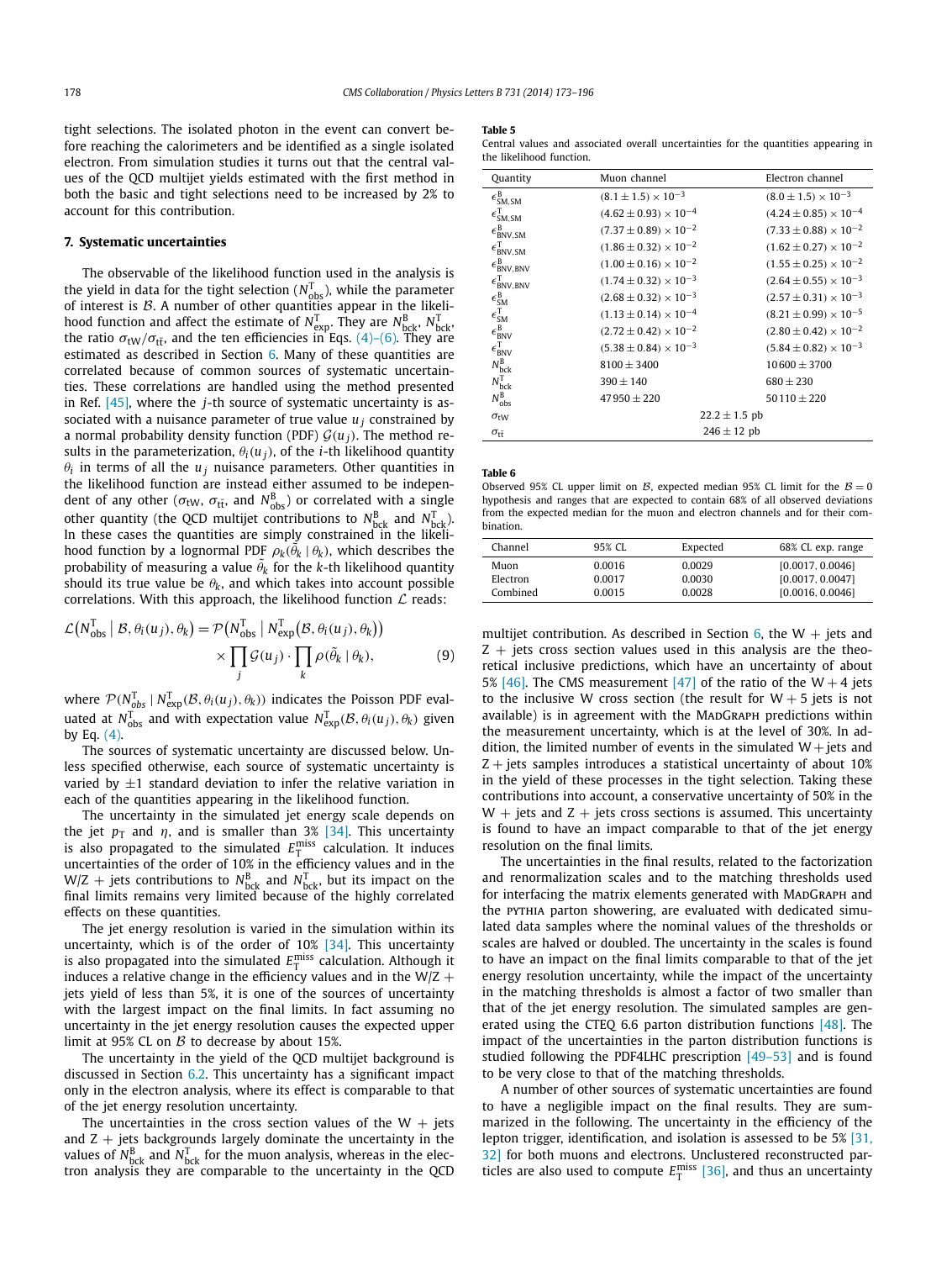<span id="page-6-0"></span>

**Fig. 2.** Muon channel: observed and SM expected distributions of  $E_{\text{I}}^{\text{miss}}$  (left) and  $\chi^2$  (right). The signal contribution expected for a branching fraction  $B = 0.005$  for the baryon number violating top-quark decay is also shown. Top: distributions for the basic selection; because of the normalization to data, the integrals of the two distributions are equal; overflowing entries are included in the last bins of the distributions. Bottom: distributions for the tight selection; the shaded band indicating the total uncertainty in the expected yield is estimated assuming that the systematic relative uncertainty has no dependence on  $E_T^{\text{miss}}$  or  $\chi^2$ .

in the model provided by simulation of these particles is reflected in an uncertainty in the final  $E_{\text{T}}^{\text{miss}}$  calculation. The associated systematic uncertainty is estimated by varying the contribution of unclustered particles to  $E_{\text{T}}^{\text{miss}}$  by  $\pm 10\%$ . An uncertainty of 5% in the estimated mean number of pileup collisions is assumed. An uncertainty of 2.6% is assigned to the integrated luminosity [\[42\].](#page-9-0) This uncertainty affects only  $N_{\rm bck}^{\rm B}$  and  $N_{\rm bck}^{\rm T}$ , but is negligible compared with other sources of uncertainty. The uncertainty in the b-tagging efficiency results in an uncertainty in the event selection efficiency in the range 1% to 5% depending on the number, energy, *η*, and type of the jets in the event [\[35\].](#page-9-0) The consequent uncertainty induced in  $N_{\text{exp}}^{\text{T}}$  is about 3% for both the muon and electron channels. The uncertainties in the  $t\bar{t}$  and tW production cross section values are about 5% [\[38\]](#page-9-0) and 7% [\[39\]](#page-9-0) arising from the uncertainties in the factorization and renormalization scales, the parton distribution functions and, in the case of the  $t\bar{t}$  cross section, the top-quark mass. These two uncertainties affect the ratio  $\sigma_{\text{tW}}/\sigma_{\text{t}}$  in Eq. [\(4\)](#page-3-0) and are conservatively assumed to be uncorrelated. The uncertainties in the yields from the WW, WZ, and ZZ processes, as well as from *s*- and *t*-channel single-top-quark production are neglected since these processes make only small contributions to  $N_{\text{bck}}^B$  and  $N_{\text{bck}}^T$ .<br>The central values and the overall uncertainties in the quanti-

ties used for the calculation of the likelihood function are reported in [Table 5](#page-5-0) for both the muon and electron analyses.

#### **8. Results**

[Tables 1 and 2](#page-4-0) report the yields expected from the different SM processes considered, and the yields observed in data for the muon and electron channels, respectively. In these tables  $\beta$  is assumed to be zero. The yields of the  $t\bar{t}$  and tW processes in the basic selection before and after the normalization procedure described in Section [5](#page-2-0) are both reported, the yields before normalization being simply calculated as the products of the theoretical cross sections, the measured values of the integrated luminosity, and the event selection efficiencies obtained from simulation. Because of the normalization procedure many of the uncertainties reported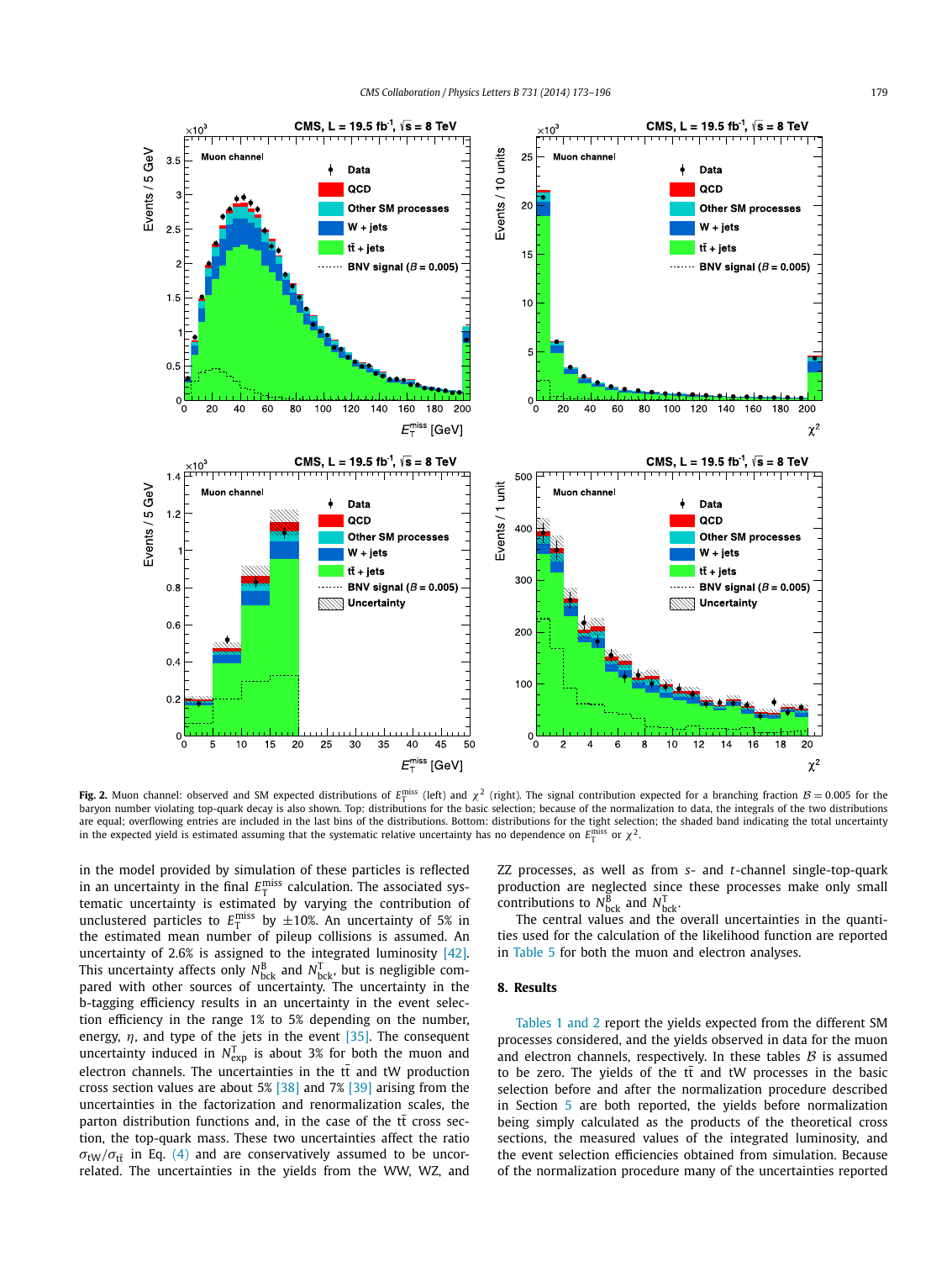

**Fig. 3.** Electron channel: observed and SM expected distributions of  $E_{\rm T}^{\rm miss}$  (left) and  $\chi^2$  (right). The signal contribution expected for a branching fraction  ${\cal B}=0.005$  for the baryon number violating top-quark decay is also shown. Top: distributions for the basic selection; because of the normalization to data, the integrals of the two distributions are equal; overflowing entries are included in the last bins of the distributions. Bottom: distributions for the tight selection; the shaded band indicating the total uncertainty in the expected yield is estimated assuming that the systematic relative uncertainty has no dependence on  $E_T^{\rm miss}$  or  $\chi^2$ .

in [Tables 1 and 2](#page-4-0) are correlated or anticorrelated, which explains why the uncertainties in the total expected yields are smaller than those in some of their components. In both the muon and electron channels the observed total yield in the tight selection agrees with the SM expectations.

[Fig. 2](#page-6-0) (Fig. 3) shows, for the muon (electron) channel, the observed and expected distributions of  $E_{\rm T}^{\rm miss}$  and  $\chi^2$  for the basic and tight selections assuming no BNV top-quark decays. The signal distribution expected for  $B = 0.005$  is also shown. The methods adopted for the QCD multijet background estimates provide no detailed shape information for this contribution. Thus, for the sake of illustration in the plots, the shape of the QCD multijet background contribution in the  $E_{\text{T}}^{\text{miss}}$  distribution is obtained from simulation using events with at least three jets, instead of five, in order to reduce large statistical fluctuations. In the case of the  $\chi^2$  variable, whose calculation requires events with at least five jets, the shape of the QCD multijet background contribution is obtained from data in the anti-isolated regions defined in Section [6.2](#page-3-0) after subtraction of the top-quark and electroweak components estimated from simulation. The discrepancy visible between the observed and expected  $E_{\text{T}}^{\text{miss}}$  distributions in the electron channel basic selection can be accommodated with the 50% uncertainty assumed in the total QCD multijet yield. These distributions are presented for purposes of illustration and are not used in the analysis.

The observed data samples are then used to calculate upper limits on the value of  $\beta$ . The upper limit on  $\beta$  at 95% CL is obtained with the Feldman–Cousins approach [\[54\].](#page-9-0) Pseudoexperiments are generated using the frequentist prescription described in Ref. [\[55\].](#page-9-0) The results are summarized in [Table 6](#page-5-0) for the muon and electron channels, and for their combination. The combined results are obtained by maximizing the product of the two likelihood functions, assuming a common value of  $\beta$  for the two channels. Full correlation is assumed for each pair of corresponding nuisance parameters in the two analyses, except for those related to the lepton trigger, identification, and isolation, which are assumed to be independent. The combination of the muon and electron datasets does not significantly improve the upper limit because of the dominant systematic uncertainties related to the modeling of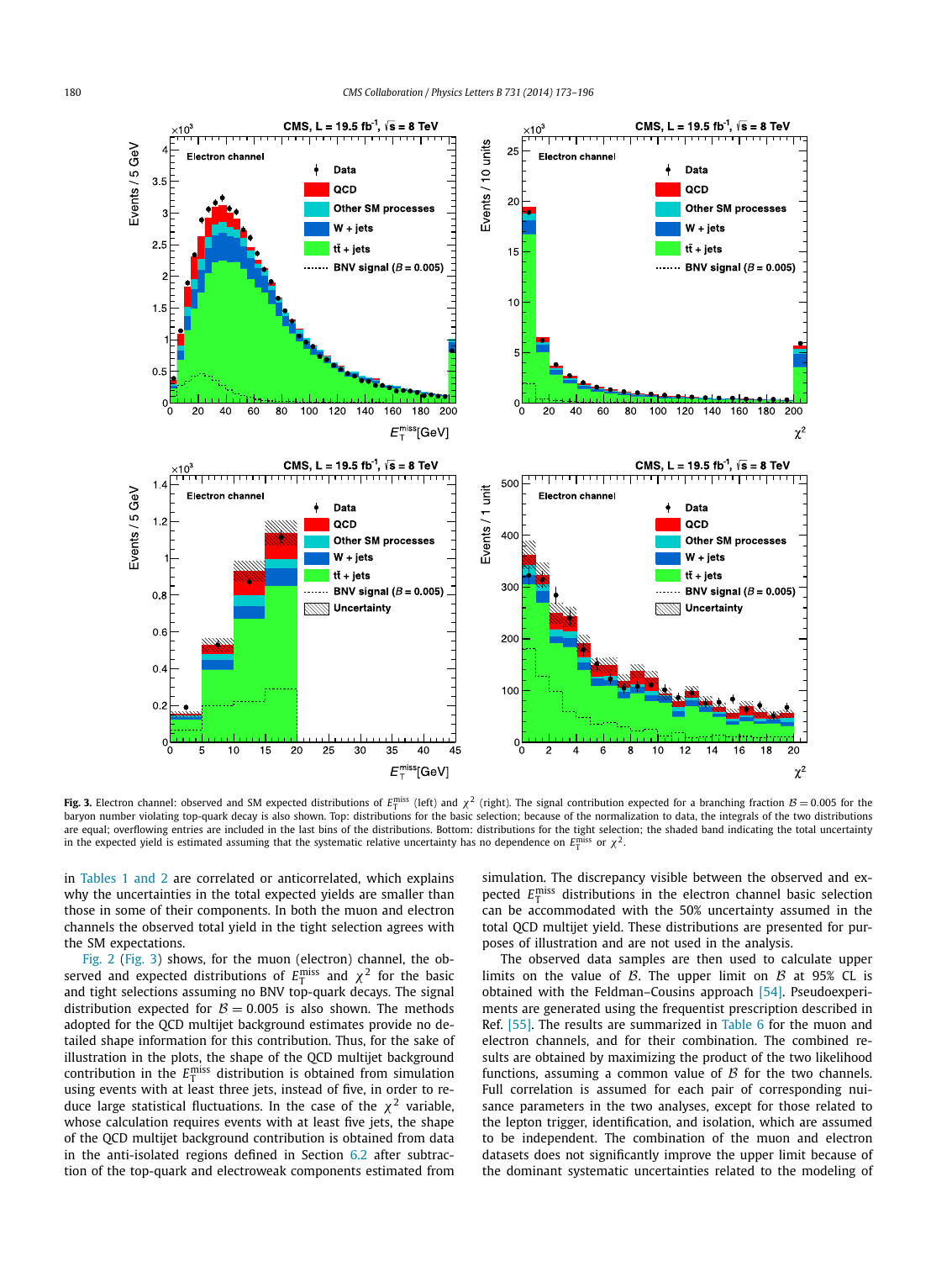<span id="page-8-0"></span>jets,  $E_{\rm T}^{\rm miss}$ , and event kinematic properties, which are fully correlated across the two channels.

#### **9. Summary**

Data recorded by the CMS detector have been used to search for baryon number violation in top-quark decays. The data correspond to an integrated luminosity of  $19.52 \pm 0.49$  fb<sup>-1</sup> at  $\sqrt{s} = 8$  TeV. No significant excess is observed over the SM expectation for events with one isolated lepton (either a muon or an electron), at least five jets of which at least one is b tagged, and low missing transverse energy. These results are used to set an upper limit of 0.0016 (0.0017) at 95% confidence level on the branching fraction of a hypothetical baryon number violating top-quark decay into a muon (electron) and 2 jets. The combination of the two channels under the assumption of lepton universality yields an upper limit of 0.0015. These limits on baryon number violation are the first that have been obtained for a process involving the top quark.

#### **Acknowledgements**

We congratulate our colleagues in the CERN accelerator departments for the excellent performance of the LHC and thank the technical and administrative staffs at CERN and at other CMS institutes for their contributions to the success of the CMS effort. In addition, we gratefully acknowledge the computing centres and personnel of the Worldwide LHC Computing Grid for delivering so effectively the computing infrastructure essential to our analyses. Finally, we acknowledge the enduring support for the construction and operation of the LHC and the CMS detector provided by the following funding agencies: BMWF and FWF (Austria); FNRS and FWO (Belgium); CNPq, CAPES, FAPERJ, and FAPESP (Brazil); MES (Bulgaria); CERN; CAS, MoST, and NSF (China); COLCIENCIAS (Colombia); MSES (Croatia); RPF (Cyprus); MoER, SF0690030s09 and ERDF (Estonia); Academy of Finland, MEC, and HIP (Finland); CEA and CNRS/IN2P (France); BMBF, DFG, and HGF (Germany); GSRT (Greece); OTKA and NKTH (Hungary); DAE and DST (India); IPM (Iran); SFI (Ireland); INFN (Italy); NRF and WCU (Republic of Korea); LAS (Lithuania); CINVESTAV, CONACYT, SEP, and UASLP-FAI (Mexico); MBIE (New Zealand); PAEC (Pakistan); MSHE and NSC (Poland); FCT (Portugal); JINR (Dubna); MON, RosAtom, RAS and RFBR (Russia); MESTD (Serbia); SEIDI and CPAN (Spain); Swiss Funding Agencies (Switzerland); NSC (Taipei); ThEPCenter, IPST, STAR and NSTDA (Thailand); TUBITAK and TAEK (Turkey); NASU (Ukraine); STFC (United Kingdom); DOE and NSF (USA).

Individuals have received support from the Marie-Curie programme and the European Research Council and EPLANET (European Union); the Leventis Foundation; the A.P. Sloan Foundation; the Alexander von Humboldt Foundation; the Belgian Federal Science Policy Office; theFonds pour la Formation à la Recherche dans l'Industrie et dans l'Agriculture (FRIA-Belgium); the Agentschap voor Innovatie door Wetenschap en Technologie (IWT-Belgium); the Ministry of Education, Youth and Sports (MEYS) of Czech Republic; the Council of Science and Industrial Research, India; the Compagnia di San Paolo (Torino); the HOMING PLUS programme of Foundation for Polish Science, cofinanced by EU, Regional Development Fund; and the Thalis and Aristeia programmes cofinanced by EU-ESF and the Greek NSRF.

#### **References**

- [1] S.L. Glashow, Partial-symmetries of weak interactions, Nucl. Phys. 22 (1961) 579, [http://dx.doi.org/10.1016/0029-5582\(61\)90469-2.](http://dx.doi.org/10.1016/0029-5582(61)90469-2)
- [2] S. Weinberg, A model of leptons, Phys. Rev. Lett. 19 (1967) 1264, [http://](http://dx.doi.org/10.1103/PhysRevLett.19.1264) [dx.doi.org/10.1103/PhysRevLett.19.1264](http://dx.doi.org/10.1103/PhysRevLett.19.1264).
- [3] [A. Salam, Weak and electromagnetic interactions, in: N. Svartholm \(Ed.\), El](http://refhub.elsevier.com/S0370-2693(14)00124-5/bib5374616E646172644D6F64656C36375F33s1)[ementary Particle Physics: Relativistic Groups and Analyticity, Proceedings of](http://refhub.elsevier.com/S0370-2693(14)00124-5/bib5374616E646172644D6F64656C36375F33s1) [the Eighth Nobel Symposium, Almqvist & Wiksell, 1968, p. 367.](http://refhub.elsevier.com/S0370-2693(14)00124-5/bib5374616E646172644D6F64656C36375F33s1)
- [4] G. 't Hooft, Symmetry breaking through Bell–Jackiw anomalies, Phys. Rev. Lett. 37 (1976) 8, <http://dx.doi.org/10.1103/PhysRevLett.37.8>.
- [5] [S.P. Martin, A supersymmetry primer, arXiv:hep-ph/9709356, 1997.](http://refhub.elsevier.com/S0370-2693(14)00124-5/bib4D617274696E3A313939376E73s1)
- [6] G.L. [Kane \(Ed.\), Perspectives on Supersymmetry II, Advanced Series on Direc](http://refhub.elsevier.com/S0370-2693(14)00124-5/bib4B616E653A323031307A7A61s1)[tions in High Energy Physics, vol. 21, World Scientific, 2010.](http://refhub.elsevier.com/S0370-2693(14)00124-5/bib4B616E653A323031307A7A61s1)
- [7] H. Georgi, S.L. Glashow, Unity of all elementary-particle forces, Phys. Rev. Lett. 32 (1974) 438, <http://dx.doi.org/10.1103/PhysRevLett.32.438>.
- [8] J.D. Bekenstein, Nonexistence of baryon number for static black holes, Phys. Rev. D 5 (1972) 1239, <http://dx.doi.org/10.1103/PhysRevD.5.1239>.
- [9] A.D. Sakharov, Violation of CP invariance, *c* asymmetry, and baryon asymmetry of the universe, Pis'ma Zh. Eksp. Teor. Fiz. 5 (1967) 32, [http://dx.doi.org/](http://dx.doi.org/10.1070/PU1991v034n05ABEH002497) [10.1070/PU1991v034n05ABEH002497.](http://dx.doi.org/10.1070/PU1991v034n05ABEH002497)
- [10] H. Nishino, et al., Super-Kamiokande Collaboration, Search for proton decay via  $p \to e^+ \pi^0$  and  $p \to \mu^+ \pi^0$  in a large water Cherenkov detector, Phys. Rev. Lett. 102 (2009) 141801, <http://dx.doi.org/10.1103/PhysRevLett.102.141801>, arXiv:0903.0676.
- [11] CLEO Collaboration, R. Godang, et al., Search for baryon and lepton number violating decays of the *τ* lepton, Phys. Rev. D 59 (1999) 091303, [http://](http://dx.doi.org/10.1103/PhysRevD.59.091303) [dx.doi.org/10.1103/PhysRevD.59.091303](http://dx.doi.org/10.1103/PhysRevD.59.091303), arXiv:hep-ex/9902005.
- [12] Y. Miyazaki, et al., BELLE Collaboration, Search for lepton and baryon number violating  $\tau^-$  decays into  $\overline{\Lambda}\pi^-$  and  $\Lambda\pi^-$ , Phys. Lett. B 632 (2006) 51, [http://dx.doi.org/10.1016/j.physletb.2005.10.024,](http://dx.doi.org/10.1016/j.physletb.2005.10.024) arXiv:hep-ex/0508044.
- [13] LHCb Collaboration, Searches for violation of lepton flavour and baryon number in tau lepton decays at LHCb, Phys. Lett. B 724 (2013) 36, <http://dx.doi.org/10.1016/j.physletb.2013.05.063>, arXiv:1304.4518.
- [14] CLEO Collaboration, P. Rubin, et al., Search for  $D^0 \rightarrow \overline{p}e^+$  and  $D^0 \rightarrow p e^-$ , Phys. Rev. D 79 (2009) 097101, <http://dx.doi.org/10.1103/PhysRevD.79.097101>, arXiv:0904.1619.
- [15] P. del Amo Sanchez, et al., BaBaR Collaboration, Searches for the baryon- and lepton-number violating decays  $B^0 \to \Lambda_c^+ \ell^-$ ,  $B^- \to \Lambda \ell^-$ , and  $B^- \to \overline{\Lambda} \ell^-$ , Phys. Rev. D 83 (2011) 091101, <http://dx.doi.org/10.1103/PhysRevD.83.091101>, arXiv:1101.3830.
- [16] J.P. Lees, et al., BaBaR Collaboration, Searches for rare or forbidden semileptonic charm decays, Phys. Rev. D 84 (2011) 072006, [http://dx.doi.org/](http://dx.doi.org/10.1103/PhysRevD.84.072006) [10.1103/PhysRevD.84.072006,](http://dx.doi.org/10.1103/PhysRevD.84.072006) arXiv:1107.4465.
- [17] G. Abbiendi, et al., OPAL Collaboration, Search for baryon and lepton number violating  $Z^0$  decays, Phys. Lett. B 447 (1999) 157, [http://dx.doi.org/](http://dx.doi.org/10.1016/S0370-2693(98)01570-6) [10.1016/S0370-2693\(98\)01570-6,](http://dx.doi.org/10.1016/S0370-2693(98)01570-6) arXiv:hep-ex/9901011.
- [18] W.-S. Hou, M. Nagashima, A. Soddu, Baryon number violation involving higher generations, Phys. Rev. D 72 (2005) 095001, [http://dx.doi.org/](http://dx.doi.org/10.1103/PhysRevD.72.095001) [10.1103/PhysRevD.72.095001,](http://dx.doi.org/10.1103/PhysRevD.72.095001) arXiv:hep-ph/0509006.
- [19] Z. Dong, G. Durieux, J.-M. Gérard, T. Han, F. Maltoni, Baryon number violation at the LHC: The top option, Phys. Rev. D 85 (2012) 016006, <http://dx.doi.org/10.1103/PhysRevD.85.016006>, arXiv:1107.3805.
- [20] CMS Collaboration, The CMS experiment at the CERN LHC, J. Instrum. 3 (2008) S08004, <http://dx.doi.org/10.1088/1748-0221/3/08/S08004>.
- [21] J. Alwall, P. Demin, S. de Visscher, R. Frederix, M. Herquet, F. Maltoni, T. Plehn, D.L. Rainwater, T. Stelzer, MadGraph/MadEvent v4: the new web generation, J. High Energy Phys. 0709 (2007) 028, [http://dx.doi.org/10.1088/](http://dx.doi.org/10.1088/1126-6708/2007/09/028) [1126-6708/2007/09/028](http://dx.doi.org/10.1088/1126-6708/2007/09/028), arXiv:0706.2334.
- [22] T. Sjöstrand, S. Mrenna, P.Z. Skands, PYTHIA 6.4 physics and manual, J. High Energy Phys. 0605 (2006) 026, [http://dx.doi.org/10.1088/1126-6708/2006/05/026,](http://dx.doi.org/10.1088/1126-6708/2006/05/026) arXiv:hep-ph/0603175.
- [23] J. Alwall, S. de Visscher, F. Maltoni, QCD radiation in the production of heavy colored particles at the LHC, J. High Energy Phys. 0902 (2009) 017, [http://dx.doi.org/10.1088/1126-6708/2009/02/017,](http://dx.doi.org/10.1088/1126-6708/2009/02/017) arXiv:0810.5350.
- [24] P. Nason, A new method for combining NLO QCD with shower Monte Carlo algorithms, J. High Energy Phys. 0411 (2004) 040, [http://dx.doi.org/10.1088/](http://dx.doi.org/10.1088/1126-6708/2004/11/040) [1126-6708/2004/11/040](http://dx.doi.org/10.1088/1126-6708/2004/11/040), arXiv:hep-ph/0409146.
- [25] S. Frixione, P. Nason, C. Oleari, Matching NLO QCD computations with parton shower simulations: the POWHEG method, J. High Energy Phys. 0711 (2007) 070, [http://dx.doi.org/10.1088/1126-6708/2007/11/070,](http://dx.doi.org/10.1088/1126-6708/2007/11/070) arXiv:0709.2092.
- [26] J. Alwall, M. Herquet, F. Maltoni, O. Mattelaer, T. Stelzer, MadGraph 5: going beyond, J. High Energy Phys. 1106 (2011) 128, [http://dx.doi.org/](http://dx.doi.org/10.1007/JHEP06(2011)128) [10.1007/JHEP06\(2011\)128](http://dx.doi.org/10.1007/JHEP06(2011)128), arXiv:1106.0522.
- [27] T. Sjöstrand, S. Mrenna, P. Skands, A brief introduction to PYTHIA 8.1, Comput. Phys. Commun. 178 (2008) 852, <http://dx.doi.org/10.1016/j.cpc.2008.01.036>, arXiv:0710.3820.
- [28] S. Agostinelli, et al., Geant4 a simulation toolkit, Nucl. Instrum. Methods Phys. Res., Sect. A, Accel. Spectrom. Detect. Assoc. Equip. 506 (2003) 250, [http://dx.doi.org/10.1016/S0168-9002\(03\)01368-8](http://dx.doi.org/10.1016/S0168-9002(03)01368-8).
- [29] J. Allison, et al., Geant4 developments and applications, IEEE Trans. Nucl. Sci. 53 (2006) 270, [http://dx.doi.org/10.1109/TNS.2006.869826.](http://dx.doi.org/10.1109/TNS.2006.869826)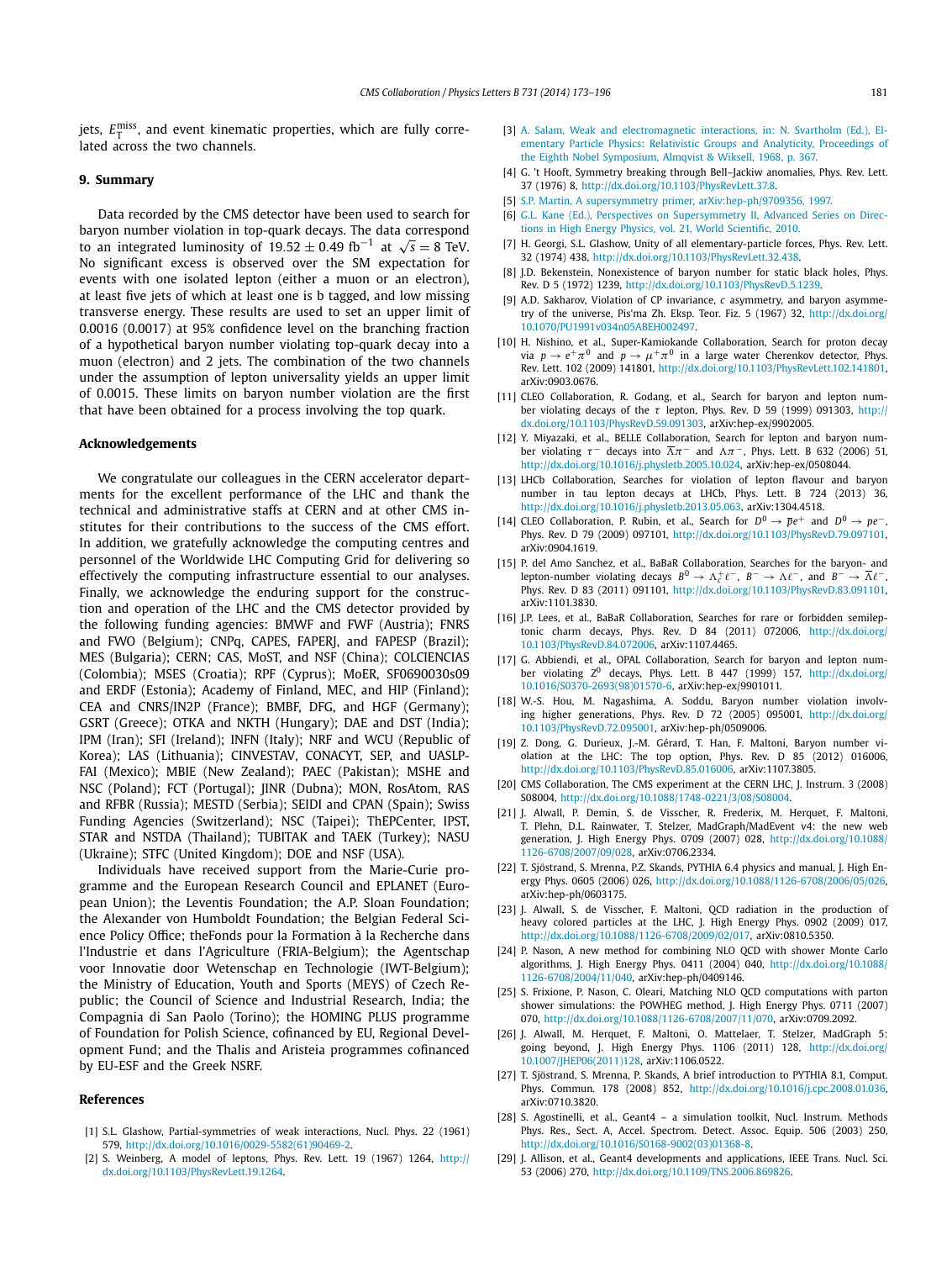- <span id="page-9-0"></span>[30] CMS Collaboration, Commissioning of the particle-flow reconstruction in minimum-bias and jet events from pp collisions at 7 TeV, CMS Physics Analysis Summary CMS-PAS-PFT-10-002, [http://cdsweb.cern.ch/record/1279341,](http://cdsweb.cern.ch/record/1279341) 2010.
- [31] CMS Collaboration, Performance of CMS muon reconstruction in pp collision events at <sup>√</sup>*<sup>s</sup>* <sup>=</sup> 7 TeV, J. Instrum. 7 (2012) P10002, [http://dx.doi.org/10.1088/](http://dx.doi.org/10.1088/1748-0221/7/10/P10002) [1748-0221/7/10/P10002](http://dx.doi.org/10.1088/1748-0221/7/10/P10002), arXiv:1206.4071.
- [32] CMS Collaboration, Energy calibration and resolution of the CMS electromagnetic calorimeter in pp collisions at  $\sqrt{s}$  = 7 TeV, J. Instrum. 8 (2013) P09009, <http://dx.doi.org/10.1088/1748-0221/8/09/P09009>, arXiv:1306.2016.
- [33] M. Cacciari, G.P. Salam, G. Soyez, The anti- $k_t$  jet clustering algorithm, J. High Energy Phys. 0804 (2008) 063, [http://dx.doi.org/10.1088/](http://dx.doi.org/10.1088/1126-6708/2008/04/063) [1126-6708/2008/04/063](http://dx.doi.org/10.1088/1126-6708/2008/04/063), arXiv:0802.1189.
- [34] CMS Collaboration, Determination of jet energy calibration and transverse momentum resolution in CMS, J. Instrum. 6 (2011) P11002, <http://dx.doi.org/10.1088/1748-0221/6/11/P11002>, arXiv:1107.4277.
- [35] CMS Collaboration, Identification of b-quark jets with the CMS experiment, J. Instrum. 8 (2013) P04013, <http://dx.doi.org/10.1088/1748-0221/8/04/P04013>, arXiv:1211.4462.
- [36] CMS Collaboration, Missing transverse energy performance of the CMS detector, J. Instrum. 6 (2011) P09001, [http://dx.doi.org/10.1088/1748-0221/](http://dx.doi.org/10.1088/1748-0221/6/09/P09001) [6/09/P09001](http://dx.doi.org/10.1088/1748-0221/6/09/P09001), arXiv:1106.5048.
- [37] H. Ita, Z. Bern, L.J. Dixon, F. Febres Cordero, D.A. Kosower, D. Maître, Precise predictions for *Z* -boson +4 jet production at hadron colliders, Phys. Rev. D 85 (2012) 031501, <http://dx.doi.org/10.1103/PhysRevD.85.031501>, arXiv: 1108.2229.
- [38] M. Czakon, P. Fiedler, A. Mitov, Total top-quark pair-production cross section at hadron colliders through  $o(\alpha_s^4)$ , Phys. Rev. Lett. 110 (2013) 252004, <http://dx.doi.org/10.1103/PhysRevLett.110.252004>, arXiv:1303.6254.
- [39] N. [Kidonakis, Differential and total cross sections for top pair and single top](http://refhub.elsevier.com/S0370-2693(14)00124-5/bib787365635F7474626172s1) [production, in: XX International Workshop on Deep-Inelastic Scattering and](http://refhub.elsevier.com/S0370-2693(14)00124-5/bib787365635F7474626172s1) [Related Subjects, Bonn, 2012, p. 831, arXiv:1205.3453.](http://refhub.elsevier.com/S0370-2693(14)00124-5/bib787365635F7474626172s1)
- [40] K. Melnikov, F. Petriello, The W boson production cross section at the LHC through *O(α*<sup>2</sup> *<sup>s</sup> )*, Phys. Rev. Lett. 96 (2006) 231803, [http://dx.doi.org/10.1103/](http://dx.doi.org/10.1103/PhysRevLett.96.231803) [PhysRevLett.96.231803](http://dx.doi.org/10.1103/PhysRevLett.96.231803), arXiv:hep-ph/0603182.
- [41] R. Gavin, Y. Li, F. Petriello, S. Quackenbush, FEWZ 2.0: A code for hadronic Z production at next-to-next-to-leading order, Comput. Phys. Commun. 182 (2011) 2388, <http://dx.doi.org/10.1016/j.cpc.2011.06.008>, arXiv:1011.3540.
- [42] CMS Collaboration, CMS luminosity based on pixel cluster counting summer 2013 update, CMS Physics Analysis Summary CMS-PAS-LUM-13-001, <http://cdsweb.cern.ch/record/1598864>.
- [43] N. Kidonakis, Next-to-next-to-leading logarithm resummation for *s*-channel single top quark production, Phys. Rev. D 81 (2010) 054028, [http://dx.doi.org/](http://dx.doi.org/10.1103/PhysRevD.81.054028) [10.1103/PhysRevD.81.054028](http://dx.doi.org/10.1103/PhysRevD.81.054028).
- [44] J.M. Campbell, R.K. Ellis, MCFM for the tevatron and the LHC, Nucl. Phys. B, Proc. Suppl. 205–206 (2010) 10, [http://dx.doi.org/10.1016/](http://dx.doi.org/10.1016/j.nuclphysbps.2010.08.011) [j.nuclphysbps.2010.08.011](http://dx.doi.org/10.1016/j.nuclphysbps.2010.08.011), arXiv:1007.3492.
- [45] J.S. Conway, Nuisance parameters in likelihoods for multisource spectra, in: H.B. Propser, L. Lyons (Eds.), Proceedings of PHYSTAT 2011 Workshop on Statistical Issues Related to Discovery Claims in Search Experiments and Unfolding, CERN-2011-006, CERN, 2011, p. 115, [http://arxiv.org/abs/1103.0354v1.](http://arxiv.org/abs/1103.0354v1)
- [46] CMS Collaboration, Measurements of inclusive W and Z cross sections in pp collisions at  $\sqrt{s}$  = 7 TeV, J. High Energy Phys. 1101 (2011) 001, [http://dx.doi.org/10.1007/JHEP01\(2011\)080](http://dx.doi.org/10.1007/JHEP01(2011)080), arXiv:1012.2466.
- [47] CMS Collaboration, Jet production rates in association with W and Z bosons in pp collisions at  $\sqrt{s}$  = 7 TeV, J. High Energy Phys. 1201 (2012) 010, [http://dx.doi.org/10.1007/JHEP01\(2012\)010](http://dx.doi.org/10.1007/JHEP01(2012)010), arXiv:1110.3226.
- [48] P.M. Nadolsky, H.-L. Lai, Q.-H. Cao, J. Huston, J. Pumplin, D. Stump, W.-K. Tung, C.-P. Yuan, Implications of CTEQ global analysis for collider observables, Phys. Rev. D 78 (2008) 013004, <http://dx.doi.org/10.1103/PhysRevD.78.013004>, arXiv:0809.0944.
- [49] M. [Botje, J. Butterworth, A. Cooper-Sarkar, A. de Roeck, J. Feltesse, S. Forte,](http://refhub.elsevier.com/S0370-2693(14)00124-5/bib426F746A653A32303131736Es1) [A. Glazov, J. Huston, R. McNulty, T. Sjöstrand, R. Thorne, The PDF4LHC Working](http://refhub.elsevier.com/S0370-2693(14)00124-5/bib426F746A653A32303131736Es1) [Group interim recommendations, arXiv:1101.0538, 2011.](http://refhub.elsevier.com/S0370-2693(14)00124-5/bib426F746A653A32303131736Es1)
- [50] S. [Alekhin, et al., The PDF4LHC Working Group interim report, arXiv:1101.0536,](http://refhub.elsevier.com/S0370-2693(14)00124-5/bib416C656B68696E3A32303131736Bs1) [2011.](http://refhub.elsevier.com/S0370-2693(14)00124-5/bib416C656B68696E3A32303131736Bs1)
- [51] H.-L. Lai, M. Guzzi, J. Huston, Z. Li, P.M. Nadolsky, J. Pumplin, C.-P. Yuan, New parton distributions for collider physics, Phys. Rev. D 82 (2010) 074024, <http://dx.doi.org/10.1103/PhysRevD.82.074024>, arXiv:1007.2241.
- [52] A.D. Martin, W.J. Stirling, R.S. Thorne, G. Watt, Parton distributions for the LHC, Eur. Phys. J. C 63 (2009) 189, [http://dx.doi.org/10.1140/epjc/](http://dx.doi.org/10.1140/epjc/s10052-009-1072-5) [s10052-009-1072-5](http://dx.doi.org/10.1140/epjc/s10052-009-1072-5), arXiv:0901.0002.
- [53] R.D. Ball, et al., NNPDF Collaboration, Impact of heavy quark masses on parton distributions and LHC phenomenology, Nucl. Phys. B 849 (2011) 296, [http://dx.doi.org/10.1016/j.nuclphysb.2011.03.021,](http://dx.doi.org/10.1016/j.nuclphysb.2011.03.021) arXiv:1101.1300.
- [54] G.J. Feldman, R.D. Cousins, Unified approach to the classical statistical analysis of small signals, Phys. Rev. D 57 (1998) 3873, [http://dx.doi.org/10.1103/](http://dx.doi.org/10.1103/PhysRevD.57.3873) [PhysRevD.57.3873,](http://dx.doi.org/10.1103/PhysRevD.57.3873) arXiv:physics/9711021.
- [55] CMS Collaboration, Combined results of searches for a standard model Higgs boson, Phys. Lett. B 710 (2012) 26, [http://dx.doi.org/10.1016/](http://dx.doi.org/10.1016/j.physletb.2012.02.064) [j.physletb.2012.02.064,](http://dx.doi.org/10.1016/j.physletb.2012.02.064) arXiv:1202.1488.

#### **CMS Collaboration**

#### S. Chatrchyan, V. Khachatryan, A.M. Sirunyan, A. Tumasyan

*Yerevan Physics Institute, Yerevan, Armenia*

W. Adam, T. Bergauer, M. Dragicevic, J. Erö, C. Fabjan<sup>[1](#page-22-0)</sup>, M. Friedl, R. Frühwirth<sup>1</sup>, V.M. Ghete, N. Hörmann, J. Hrubec, M. Jeitler <sup>1</sup>, W. Kiesenhofer, V. Knünz, M. Krammer <sup>1</sup>, I. Krätschmer, D. Liko, I. Mikulec, D. Rabady [2,](#page-23-0) B. Rahbaran, C. Rohringer, H. Rohringer, R. Schöfbeck, J. Strauss, A. Taurok, W. Treberer-Treberspurg, W. Waltenberger, C.-E. Wulz <sup>[1](#page-22-0)</sup>

*Institut für Hochenergiephysik der OeAW, Wien, Austria*

#### V. Mossolov, N. Shumeiko, J. Suarez Gonzalez

*National Centre for Particle and High Energy Physics, Minsk, Belarus*

S. Alderweireldt, M. Bansal, S. Bansal, T. Cornelis, E.A. De Wolf, X. Janssen, A. Knutsson, S. Luyckx, L. Mucibello, S. Ochesanu, B. Roland, R. Rougny, Z. Staykova, H. Van Haevermaet, P. Van Mechelen, N. Van Remortel, A. Van Spilbeeck

*Universiteit Antwerpen, Antwerpen, Belgium*

F. Blekman, S. Blyweert, J. D'Hondt, A. Kalogeropoulos, J. Keaveney, S. Lowette, M. Maes, A. Olbrechts, S. Tavernier, W. Van Doninck, P. Van Mulders, G.P. Van Onsem, I. Villella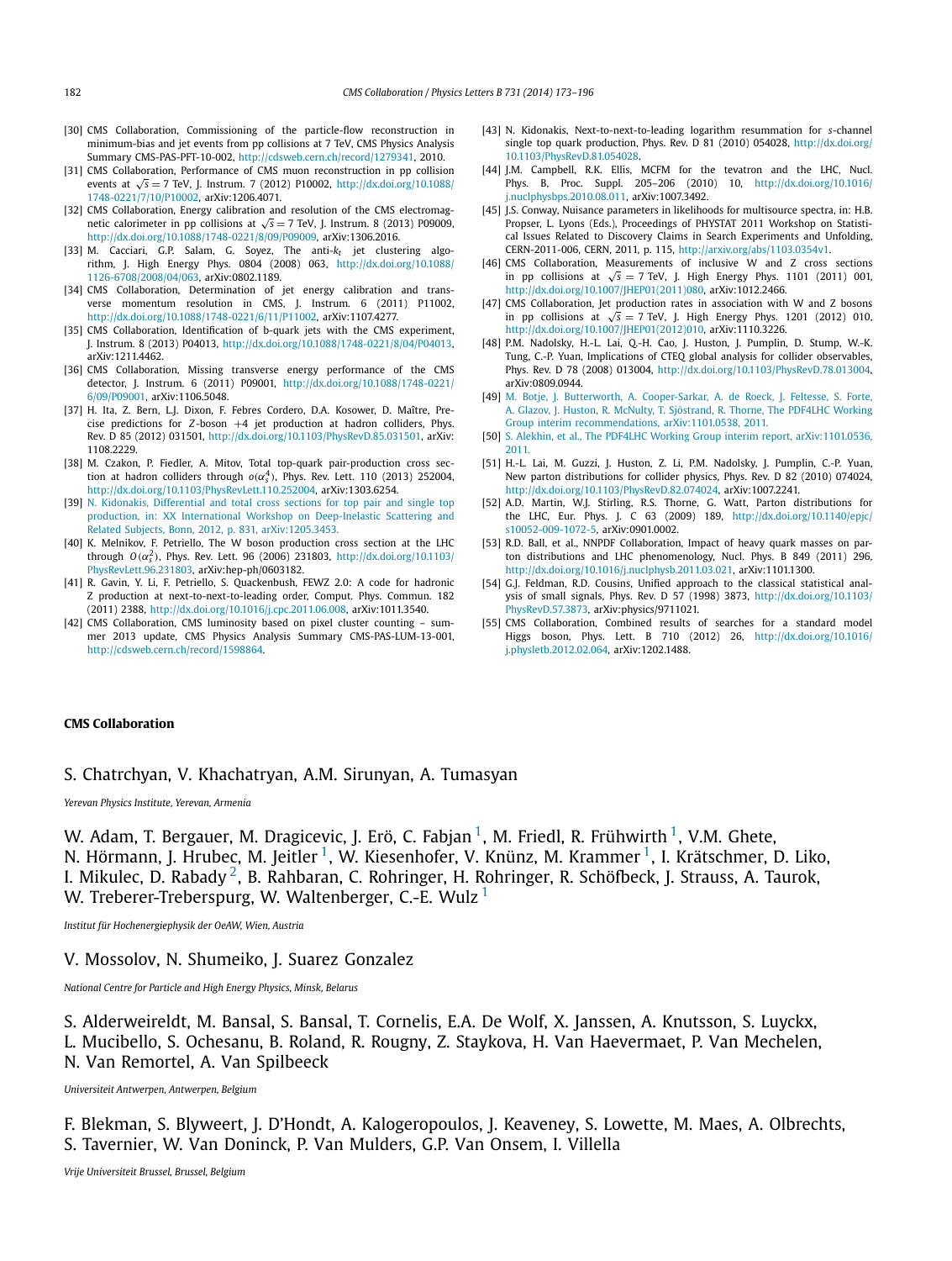C. Caillol, B. Clerbaux, G. De Lentdecker, L. Favart, A.P.R. Gay, T. Hreus, A. Léonard, P.E. Marage, A. Mohammadi, L. Perniè, T. Reis, T. Seva, L. Thomas, C. Vander Velde, P. Vanlaer, J. Wang

*Université Libre de Bruxelles, Bruxelles, Belgium*

V. Adler, K. Beernaert, L. Benucci, A. Cimmino, S. Costantini, S. Dildick, G. Garcia, B. Klein, J. Lellouch, A. Marinov, J. Mccartin, A.A. Ocampo Rios, D. Ryckbosch, M. Sigamani, N. Strobbe, F. Thyssen, M. Tytgat, S. Walsh, E. Yazgan, N. Zaganidis

*Ghent University, Ghent, Belgium*

S. Basegmez, C. Beluffi<sup>3</sup>, G. Bruno, R. Castello, A. Caudron, L. Ceard, G.G. Da Silveira, C. Delaere, T. du Pree, D. Favart, L. Forthomme, A. Giammanco<sup>4</sup>, J. Hollar, P. Jez, V. Lemaitre, J. Liao, O. Militaru, C. Nuttens, D. Pagano, A. Pin, K. Piotrzkowski, A. Popov<sup>5</sup>, M. Selvaggi, M. Vidal Marono, J.M. Vizan Garcia

*Université Catholique de Louvain, Louvain-la-Neuve, Belgium*

N. Beliy, T. Caebergs, E. Daubie, G.H. Hammad

*Université de Mons, Mons, Belgium*

### G.A. Alves, M. Correa Martins Junior, T. Martins, M.E. Pol, M.H.G. Souza

*Centro Brasileiro de Pesquisas Fisicas, Rio de Janeiro, Brazil*

W.L. Aldá Júnior, W. Carvalho, J. Chinellato<sup>6</sup>, A. Custódio, E.M. Da Costa, D. De Jesus Damiao, C. De Oliveira Martins, S. Fonseca De Souza, H. Malbouisson, M. Malek, D. Matos Figueiredo, L. Mundim, H. Nogima, W.L. Prado Da Silva, A. Santoro, A. Sznajder, E.J. Tonelli Manganote<sup>6</sup>, A. Vilela Pereira

*Universidade do Estado do Rio de Janeiro, Rio de Janeiro, Brazil*

C.A. Bernardes <sup>b</sup>, F.A. Dias <sup>a, [7](#page-23-0)</sup>, T.R. Fernandez Perez Tomei<sup>a</sup>, E.M. Gregores <sup>b</sup>, C. Lagana<sup>a</sup>, P.G. Mercadante <sup>b</sup>, S.F. Novaes <sup>a</sup>, Sandra S. Padula <sup>a</sup>

<sup>a</sup> *Universidade Estadual Paulista, São Paulo, Brazil* <sup>b</sup> *Universidade Federal do ABC, São Paulo, Brazil*

V. Genchev<sup>2</sup>, P. Iaydiiev<sup>2</sup>, S. Piperov, M. Rodozov, G. Sultanov, M. Vutova

*Institute for Nuclear Research and Nuclear Energy, Sofia, Bulgaria*

### A. Dimitrov, R. Hadjiiska, V. Kozhuharov, L. Litov, B. Pavlov, P. Petkov

*University of Sofia, Sofia, Bulgaria*

### J.G. Bian, G.M. Chen, H.S. Chen, C.H. Jiang, D. Liang, S. Liang, X. Meng, J. Tao, X. Wang, Z. Wang

*Institute of High Energy Physics, Beijing, China*

C. Asawatangtrakuldee, Y. Ban, Y. Guo, Q. Li, W. Li, S. Liu, Y. Mao, S.J. Qian, D. Wang, L. Zhang, W. Zou

*State Key Laboratory of Nuclear Physics and Technology, Peking University, Beijing, China*

## C. Avila, C.A. Carrillo Montoya, L.F. Chaparro Sierra, J.P. Gomez, B. Gomez Moreno, J.C. Sanabria

*Universidad de Los Andes, Bogota, Colombia*

# N. Godinovic, D. Lelas, R. Plestina<sup>8</sup>, D. Polic, I. Puljak

*Technical University of Split, Split, Croatia*

# Z. Antunovic, M. Kovac

*University of Split, Split, Croatia*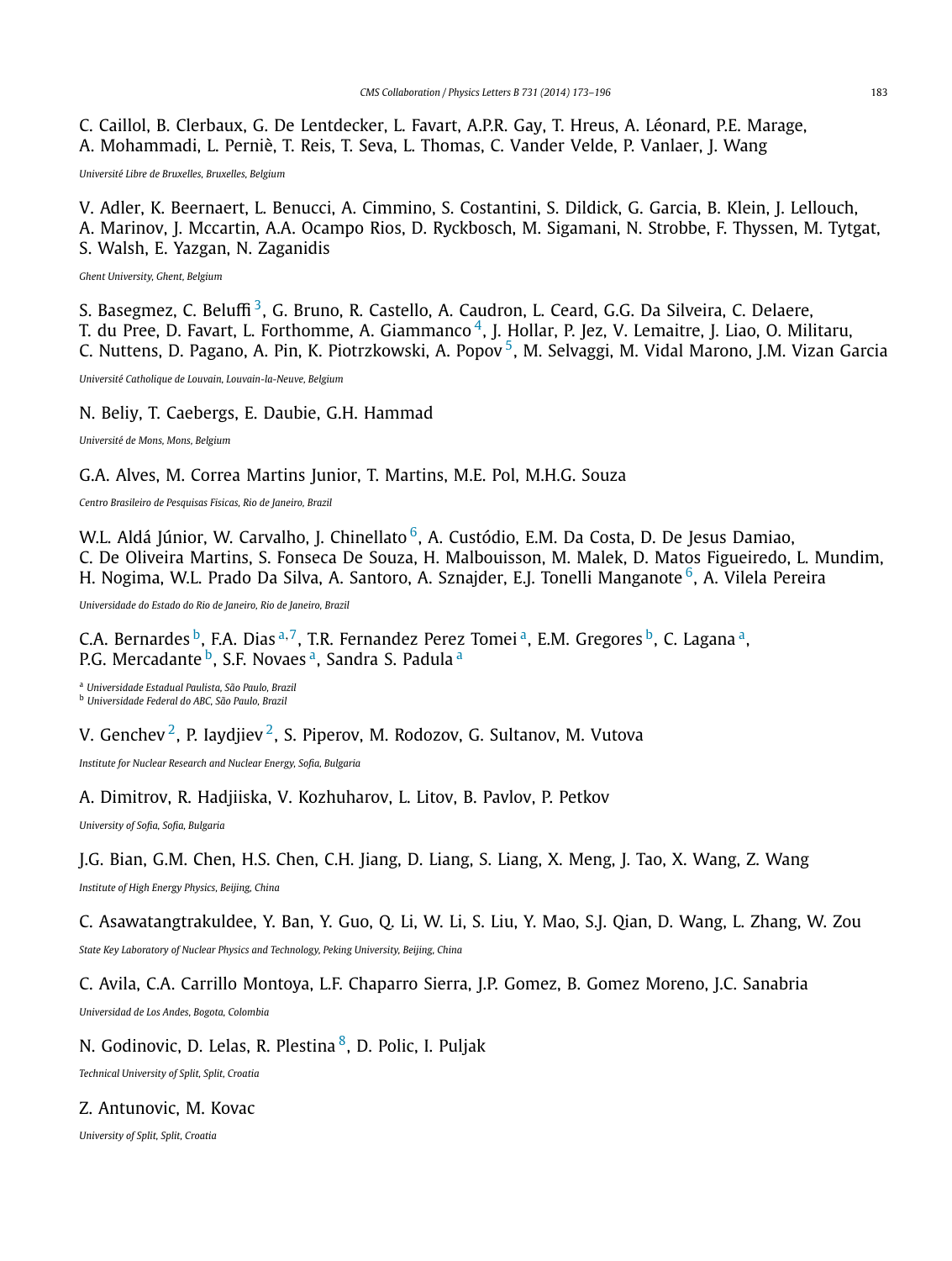### V. Brigljevic, K. Kadija, J. Luetic, D. Mekterovic, S. Morovic, L. Tikvica

*Institute Rudjer Boskovic, Zagreb, Croatia*

### A. Attikis, G. Mavromanolakis, J. Mousa, C. Nicolaou, F. Ptochos, P.A. Razis

*University of Cyprus, Nicosia, Cyprus*

#### M. Finger, M. Finger Jr.

*Charles University, Prague, Czech Republic*

# A.A. Abdelalim [9,](#page-23-0) Y. Assran [10,](#page-23-0) S. Elgammal [9,](#page-23-0) A. Ellithi Kamel [11](#page-23-0), M.A. Mahmoud [12](#page-23-0), A. Radi [13](#page-23-0)*,*[14](#page-23-0)

*Academy of Scientific Research and Technology of the Arab Republic of Egypt, Egyptian Network of High Energy Physics, Cairo, Egypt*

### M. Kadastik, M. Müntel, M. Murumaa, M. Raidal, L. Rebane, A. Tiko

*National Institute of Chemical Physics and Biophysics, Tallinn, Estonia*

### P. Eerola, G. Fedi, M. Voutilainen

*Department of Physics, University of Helsinki, Helsinki, Finland*

J. Härkönen, V. Karimäki, R. Kinnunen, M.J. Kortelainen, T. Lampén, K. Lassila-Perini, S. Lehti, T. Lindén, P. Luukka, T. Mäenpää, T. Peltola, E. Tuominen, J. Tuominiemi, E. Tuovinen, L. Wendland

*Helsinki Institute of Physics, Helsinki, Finland*

### T. Tuuva

*Lappeenranta University of Technology, Lappeenranta, Finland*

M. Besancon, F. Couderc, M. Dejardin, D. Denegri, B. Fabbro, J.L. Faure, F. Ferri, S. Ganjour, A. Givernaud, P. Gras, G. Hamel de Monchenault, P. Jarry, E. Locci, J. Malcles, L. Millischer, A. Nayak, J. Rander, A. Rosowsky, M. Titov

*DSM/IRFU, CEA/Saclay, Gif-sur-Yvette, France*

S. Baffioni, F. Beaudette, L. Benhabib, M. Bluj <sup>15</sup>, P. Busson, C. Charlot, N. Daci, T. Dahms, M. Dalchenko, L. Dobrzynski, A. Florent, R. Granier de Cassagnac, M. Haguenauer, P. Miné, C. Mironov, I.N. Naranjo, M. Nguyen, C. Ochando, P. Paganini, D. Sabes, R. Salerno, Y. Sirois, C. Veelken, A. Zabi

*Laboratoire Leprince-Ringuet, Ecole Polytechnique, IN2P3–CNRS, Palaiseau, France*

J.-L. Agram <sup>[16](#page-23-0)</sup>, J. Andrea, D. Bloch, J.-M. Brom, E.C. Chabert, C. Collard, E. Conte <sup>16</sup>, F. Drouhin <sup>16</sup>, J.-C. Fontaine <sup>16</sup>, D. Gelé, U. Goerlach, C. Goetzmann, P. Juillot, A.-C. Le Bihan, P. Van Hove

*Institut Pluridisciplinaire Hubert Curien, Université de Strasbourg, Université de Haute Alsace Mulhouse, CNRS/IN2P3, Strasbourg, France*

### S. Gadrat

*Centre de Calcul de l'Institut National de Physique Nucleaire et de Physique des Particules, CNRS/IN2P3, Villeurbanne, France*

S. Beauceron, N. Beaupere, G. Boudoul, S. Brochet, J. Chasserat, R. Chierici, D. Contardo, P. Depasse, H. El Mamouni, J. Fan, J. Fay, S. Gascon, M. Gouzevitch, B. Ille, T. Kurca, M. Lethuillier, L. Mirabito, S. Perries, L. Sgandurra, V. Sordini, M. Vander Donckt, P. Verdier, S. Viret, H. Xiao

*Université de Lyon, Université Claude Bernard Lyon 1, CNRS–IN2P3, Institut de Physique Nucléaire de Lyon, Villeurbanne, France*

# Z. Tsamalaidze<sup>[17](#page-23-0)</sup>

*Institute of High Energy Physics and Informatization, Tbilisi State University, Tbilisi, Georgia*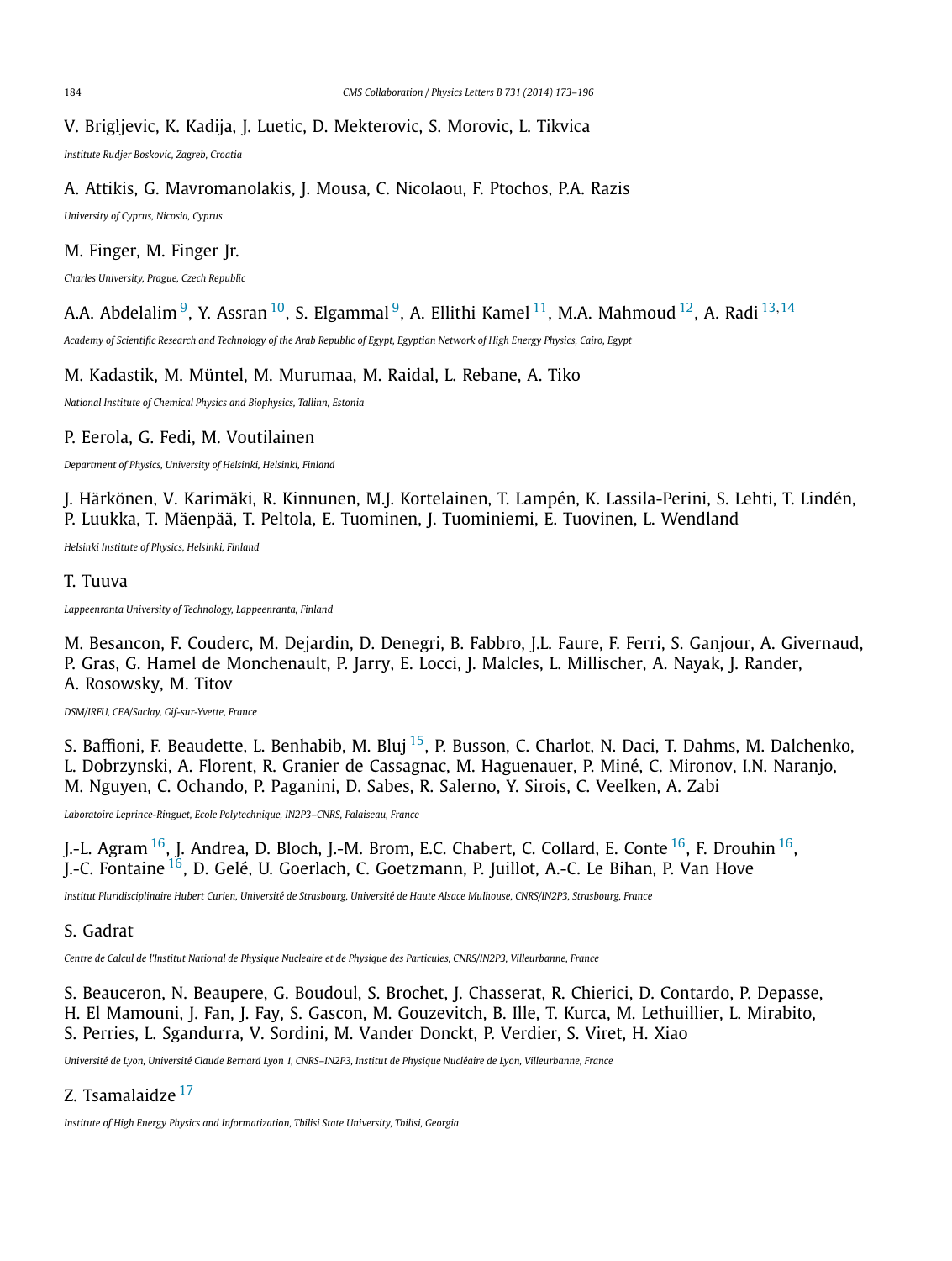C. Autermann, S. Beranek, M. Bontenackels, B. Calpas, M. Edelhoff, L. Feld, N. Heracleous, O. Hindrichs, K. Klein, A. Ostapchuk, A. Perieanu, F. Raupach, J. Sammet, S. Schael, D. Sprenger, H. Weber, B. Wittmer, V. Zhukov [5](#page-23-0)

*RWTH Aachen University, I. Physikalisches Institut, Aachen, Germany*

M. Ata, J. Caudron, E. Dietz-Laursonn, D. Duchardt, M. Erdmann, R. Fischer, A. Güth, T. Hebbeker, C. Heidemann, K. Hoepfner, D. Klingebiel, S. Knutzen, P. Kreuzer, M. Merschmeyer, A. Meyer, M. Olschewski, K. Padeken, P. Papacz, H. Pieta, H. Reithler, S.A. Schmitz, L. Sonnenschein, J. Steggemann, D. Teyssier, S. Thüer, M. Weber

*RWTH Aachen University, III. Physikalisches Institut A, Aachen, Germany*

V. Cherepanov, Y. Erdogan, G. Flügge, H. Geenen, M. Geisler, W. Haj Ahmad, F. Hoehle, B. Kargoll, T. Kress, Y. Kuessel, J. Lingemann<sup>2</sup>, A. Nowack, I.M. Nugent, L. Perchalla, O. Pooth, A. Stahl

*RWTH Aachen University, III. Physikalisches Institut B, Aachen, Germany*

I. Asin, N. Bartosik, J. Behr, W. Behrenhoff, U. Behrens, A.J. Bell, M. Bergholz<sup>18</sup>, A. Bethani, K. Borras, A. Burgmeier, A. Cakir, L. Calligaris, A. Campbell, S. Choudhury, F. Costanza, C. Diez Pardos, S. Dooling, T. Dorland, G. Eckerlin, D. Eckstein, G. Flucke, A. Geiser, I. Glushkov, A. Grebenyuk, P. Gunnellini, S. Habib, J. Hauk, G. Hellwig, D. Horton, H. Jung, M. Kasemann, P. Katsas, C. Kleinwort, H. Kluge, M. Krämer, D. Krücker, E. Kuznetsova, W. Lange, J. Leonard, K. Lipka, W. Lohmann [18,](#page-23-0) B. Lutz, R. Mankel, I. Marfin, I.-A. Melzer-Pellmann, A.B. Meyer, J. Mnich, A. Mussgiller, S. Naumann-Emme, O. Novgorodova, F. Nowak, J. Olzem, H. Perrey, A. Petrukhin, D. Pitzl, R. Placakyte, A. Raspereza, P.M. Ribeiro Cipriano, C. Riedl, E. Ron, M.Ö. Sahin, J. Salfeld-Nebgen, R. Schmidt [18,](#page-23-0) T. Schoerner-Sadenius, N. Sen, M. Stein, R. Walsh, C. Wissing

*Deutsches Elektronen-Synchrotron, Hamburg, Germany*

M. Aldaya Martin, V. Blobel, H. Enderle, J. Erfle, E. Garutti, U. Gebbert, M. Görner, M. Gosselink, J. Haller, K. Heine, R.S. Höing, G. Kaussen, H. Kirschenmann, R. Klanner, R. Kogler, J. Lange, I. Marchesini, T. Peiffer, N. Pietsch, D. Rathjens, C. Sander, H. Schettler, P. Schleper, E. Schlieckau, A. Schmidt, M. Schröder, T. Schum, M. Seidel, J. Sibille <sup>19</sup>, V. Sola, H. Stadie, G. Steinbrück, J. Thomsen, D. Troendle, E. Usai, L. Vanelderen

*University of Hamburg, Hamburg, Germany*

C. Barth, C. Baus, J. Berger, C. Böser, E. Butz, T. Chwalek, W. De Boer, A. Descroix, A. Dierlamm, M. Feindt, M. Guthoff<sup>2</sup>, F. Hartmann<sup>2</sup>, T. Hauth<sup>2</sup>, H. Held, K.H. Hoffmann, U. Husemann, I. Katkov<sup>5</sup>, J.R. Komaragiri, A. Kornmayer [2,](#page-23-0) P. Lobelle Pardo, D. Martschei, M.U. Mozer, Th. Müller, M. Niegel, A. Nürnberg, O. Oberst, J. Ott, G. Quast, K. Rabbertz, F. Ratnikov, S. Röcker, F.-P. Schilling, G. Schott, H.J. Simonis, F.M. Stober, R. Ulrich, J. Wagner-Kuhr, S. Wayand, T. Weiler, M. Zeise

*Institut für Experimentelle Kernphysik, Karlsruhe, Germany*

G. Anagnostou, G. Daskalakis, T. Geralis, S. Kesisoglou, A. Kyriakis, D. Loukas, A. Markou, C. Markou, E. Ntomari, I. Topsis-giotis

*Institute of Nuclear and Particle Physics (INPP), NCSR Demokritos, Aghia Paraskevi, Greece*

L. Gouskos, A. Panagiotou, N. Saoulidou, E. Stiliaris

*University of Athens, Athens, Greece*

X. Aslanoglou, I. Evangelou, G. Flouris, C. Foudas, P. Kokkas, N. Manthos, I. Papadopoulos, E. Paradas

*University of Ioánnina, Ioánnina, Greece*

G. Bencze, C. Hajdu, P. Hidas, D. Horvath [20,](#page-23-0) F. Sikler, V. Veszpremi, G. Vesztergombi [21,](#page-23-0) A.J. Zsigmond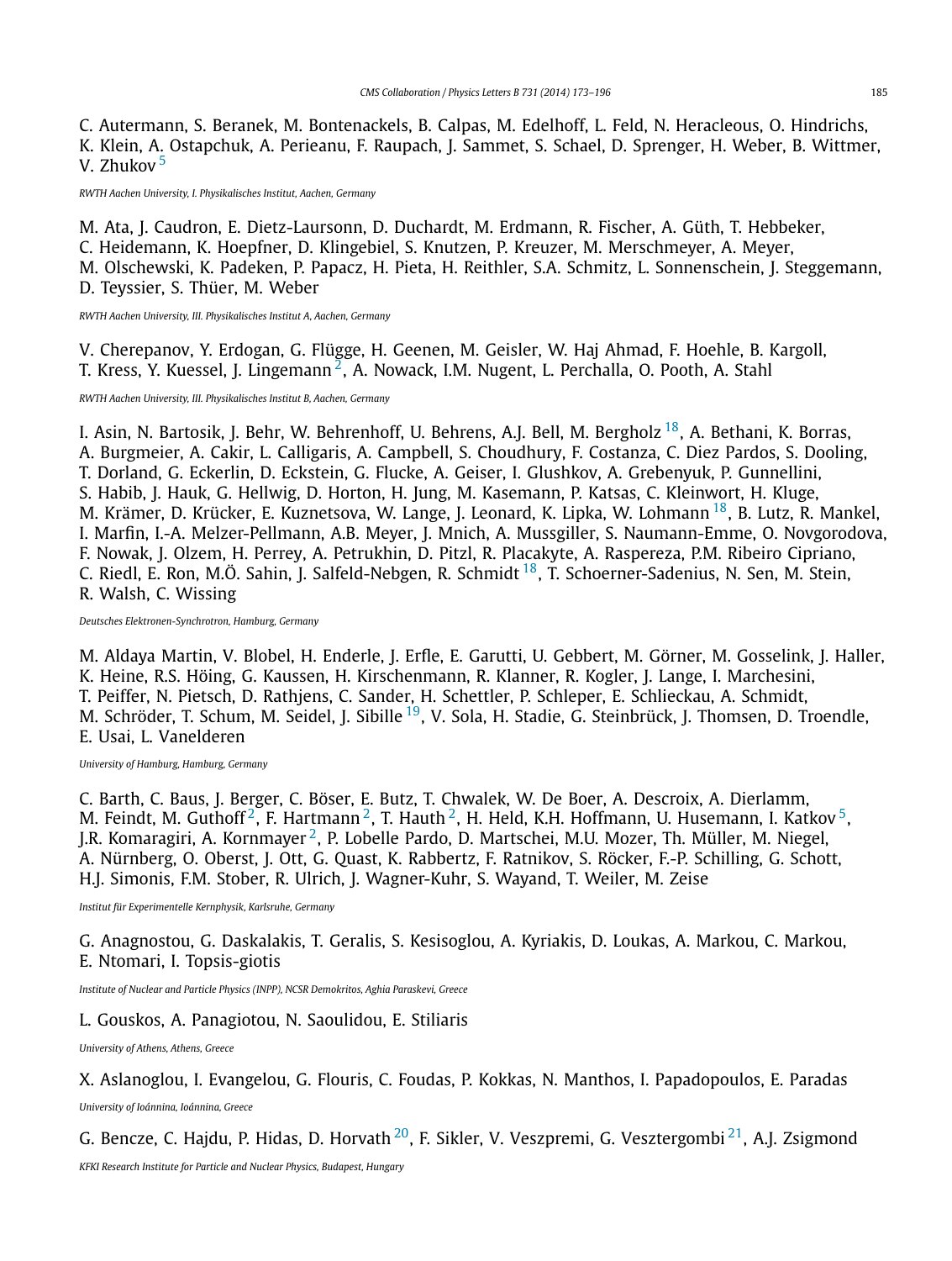### N. Beni, S. Czellar, J. Molnar, J. Palinkas, Z. Szillasi

*Institute of Nuclear Research ATOMKI, Debrecen, Hungary*

### J. Karancsi, P. Raics, Z.L. Trocsanyi, B. Ujvari

*University of Debrecen, Debrecen, Hungary*

# S.K. Swain [22](#page-23-0)

*National Institute of Science Education and Research, Bhubaneswar, India*

S.B. Beri, V. Bhatnagar, N. Dhingra, R. Gupta, M. Kaur, M.Z. Mehta, M. Mittal, N. Nishu, A. Sharma, J.B. Singh

*Panjab University, Chandigarh, India*

Ashok Kumar, Arun Kumar, S. Ahuja, A. Bhardwaj, B.C. Choudhary, A. Kumar, S. Malhotra, M. Naimuddin, K. Ranjan, P. Saxena, V. Sharma, R.K. Shivpuri

*University of Delhi, Delhi, India*

S. Banerjee, S. Bhattacharya, K. Chatterjee, S. Dutta, B. Gomber, Sa. Jain, Sh. Jain, R. Khurana, A. Modak, S. Mukherjee, D. Roy, S. Sarkar, M. Sharan, A.P. Singh

*Saha Institute of Nuclear Physics, Kolkata, India*

A. Abdulsalam, D. Dutta, S. Kailas, V. Kumar, A.K. Mohanty [2,](#page-23-0) L.M. Pant, P. Shukla, A. Topkar

*Bhabha Atomic Research Centre, Mumbai, India*

T. Aziz, R.M. Chatterjee, S. Ganguly, S. Ghosh, M. Guchait<sup>[23](#page-23-0)</sup>, A. Gurtu<sup>[24](#page-23-0)</sup>, G. Kole, S. Kumar, M. Maity<sup>25</sup>, G. Majumder, K. Mazumdar, G.B. Mohanty, B. Parida, K. Sudhakar, N. Wickramage [26](#page-23-0)

*Tata Institute of Fundamental Research – EHEP, Mumbai, India*

### S. Banerjee, S. Dugad

*Tata Institute of Fundamental Research – HECR, Mumbai, India*

H. Arfaei, H. Bakhshiansohi, S.M. Etesami<sup>27</sup>, A. Fahim<sup>[28](#page-23-0)</sup>, A. Jafari, M. Khakzad, M. Mohammadi Najafabadi, S. Paktinat Mehdiabadi, B. Safarzadeh<sup>29</sup>, M. Zeinali

*Institute for Research in Fundamental Sciences (IPM), Tehran, Iran*

#### M. Grunewald

*University College Dublin, Dublin, Ireland*

M. Abbrescia <sup>a</sup>*,*b, L. Barbone <sup>a</sup>*,*b, C. Calabria <sup>a</sup>*,*b, S.S. Chhibra <sup>a</sup>*,*b, A. Colaleo a, D. Creanza <sup>a</sup>*,*c, N. De Filippis <sup>a</sup>*,*c, M. De Palma <sup>a</sup>*,*b, L. Fiore a, G. Iaselli <sup>a</sup>*,*c, G. Maggi <sup>a</sup>*,*c, M. Maggi a, B. Marangelli <sup>a</sup>*,*b, S. My <sup>a</sup>*,*c, S. Nuzzo <sup>a</sup>*,*b, N. Pacifico a, A. Pompili <sup>a</sup>*,*b, G. Pugliese <sup>a</sup>*,*c, G. Selvaggi <sup>a</sup>*,*b, L. Silvestris a, G. Singh <sup>a</sup>*,*b, R. Venditti a, b, P. Verwilligen <sup>a</sup>, G. Zito <sup>a</sup>

<sup>a</sup> *INFN Sezione di Bari, Bari, Italy*

<sup>c</sup> *Politecnico di Bari, Bari, Italy*

<sup>b</sup> *Università di Bologna, Bologna, Italy*

<sup>b</sup> *Università di Bari, Bari, Italy*

G. Abbiendi a, A.C. Benvenuti a, D. Bonacorsi <sup>a</sup>*,*b, S. Braibant-Giacomelli <sup>a</sup>*,*b, L. Brigliadori <sup>a</sup>*,*b, R. Campanini <sup>a</sup>*,*b, P. Capiluppi <sup>a</sup>*,*b, A. Castro <sup>a</sup>*,*b, F.R. Cavallo a, G. Codispoti <sup>a</sup>*,*b, M. Cuffiani <sup>a</sup>*,*b, G.M. Dallavalle <sup>a</sup>, F. Fabbri <sup>a</sup>, A. Fanfani <sup>a,b</sup>, D. Fasanella <sup>a,b</sup>, P. Giacomelli <sup>a</sup>, C. Grandi <sup>a</sup>, L. Guiducci <sup>a,b</sup>, S. Marcellini<sup>a</sup>, G. Masetti<sup>a</sup>, M. Meneghelli<sup>a,b</sup>, A. Montanari<sup>a</sup>, F.L. Navarria<sup>a,b</sup>, F. Odorici<sup>a</sup>, A. Perrotta<sup>a</sup>, F. Primavera <sup>a</sup>*,*b, A.M. Rossi <sup>a</sup>*,*b, T. Rovelli <sup>a</sup>*,*b, G.P. Siroli <sup>a</sup>*,*b, N. Tosi <sup>a</sup>*,*b, R. Travaglini <sup>a</sup>*,*<sup>b</sup>

<sup>a</sup> *INFN Sezione di Bologna, Bologna, Italy*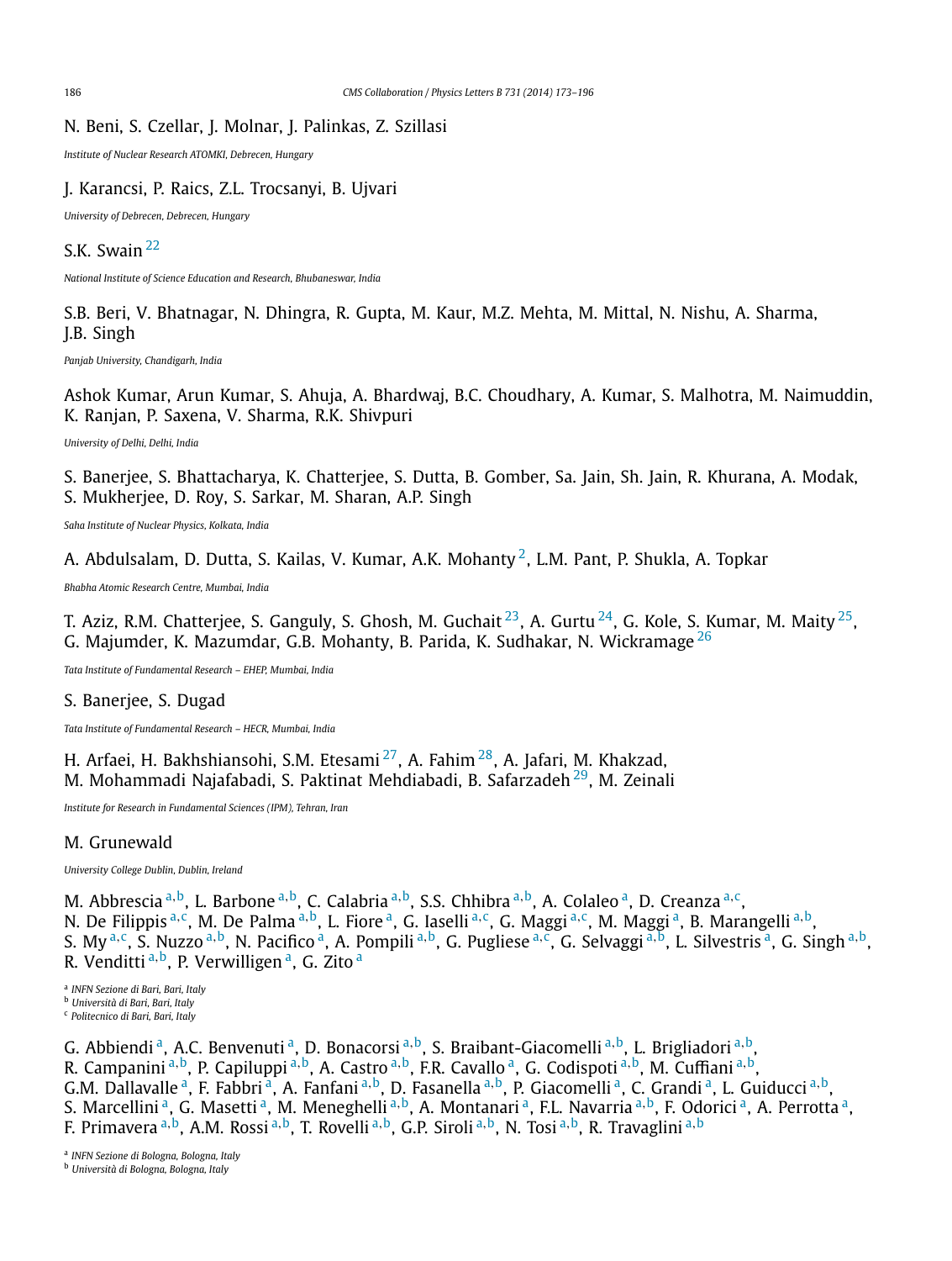S. Albergo <sup>a</sup>*,*b, G. Cappello <sup>a</sup>*,*b, M. Chiorboli <sup>a</sup>*,*b, S. Costa <sup>a</sup>*,*b, F. Giordano <sup>a</sup>*,*[2,](#page-23-0) R. Potenza <sup>a</sup>*,*b, A. Tricomi <sup>a</sup>*,*b, C. Tuve <sup>a</sup>*,*<sup>b</sup>

<sup>a</sup> *INFN Sezione di Catania, Catania, Italy* <sup>b</sup> *Università di Catania, Catania, Italy*

G. Barbagli a, V. Ciulli <sup>a</sup>*,*b, C. Civinini a, R. D'Alessandro <sup>a</sup>*,*b, E. Focardi <sup>a</sup>*,*b, S. Frosali <sup>a</sup>*,*b, E. Gallo a, S. Gonzi <sup>a</sup>*,*b, V. Gori <sup>a</sup>*,*b, P. Lenzi <sup>a</sup>*,*b, M. Meschini a, S. Paoletti a, G. Sguazzoni a, A. Tropiano <sup>a</sup>*,*<sup>b</sup>

<sup>a</sup> *INFN Sezione di Firenze, Firenze, Italy* <sup>b</sup> *Università di Firenze, Firenze, Italy*

#### L. Benussi, S. Bianco, F. Fabbri, D. Piccolo

*INFN Laboratori Nazionali di Frascati, Frascati, Italy*

P. Fabbricatore a, R. Ferretti <sup>a</sup>*,*b, F. Ferro a, M. Lo Vetere <sup>a</sup>*,*b, R. Musenich a, E. Robutti a, S. Tosi <sup>a</sup>*,*<sup>b</sup>

<sup>a</sup> *INFN Sezione di Genova, Genova, Italy* <sup>b</sup> *Università di Genova, Genova, Italy*

A. Benaglia a, M.E. Dinardo <sup>a</sup>*,*b, S. Fiorendi <sup>a</sup>*,*b, S. Gennai a, A. Ghezzi <sup>a</sup>*,*b, P. Govoni <sup>a</sup>*,*b, M.T. Lucchini <sup>a</sup>*,*b*,*[2,](#page-23-0) S. Malvezzi a, R.A. Manzoni <sup>a</sup>*,*b*,*[2,](#page-23-0) A. Martelli <sup>a</sup>*,*b*,*[2,](#page-23-0) D. Menasce a, L. Moroni a, M. Paganoni <sup>a</sup>*,*b, D. Pedrini a, S. Ragazzi <sup>a</sup>*,*b, N. Redaelli a, T. Tabarelli de Fatis <sup>a</sup>*,*<sup>b</sup>

<sup>a</sup> *INFN Sezione di Milano-Bicocca, Milano, Italy*

<sup>b</sup> *Università di Milano-Bicocca, Milano, Italy*

S. Buontempo a, N. Cavallo <sup>a</sup>*,*c, A. De Cosa <sup>a</sup>*,*b, F. Fabozzi <sup>a</sup>*,*c, A.O.M. Iorio <sup>a</sup>*,*b, L. Lista a, S. Meola <sup>a</sup>*,*d*,*[2,](#page-23-0) M. Merola a, P. Paolucci <sup>a</sup>*,*[2](#page-23-0)

<sup>a</sup> *INFN Sezione di Napoli, Napoli, Italy*

<sup>b</sup> *Università di Napoli 'Federico II', Napoli, Italy*

<sup>c</sup> *Università della Basilicata (Potenza), Napoli, Italy*

<sup>d</sup> *Università G. Marconi (Roma), Napoli, Italy*

P. Azzi<sup>a</sup>, N. Bacchetta<sup>a</sup>, D. Bisello<sup>a,b</sup>, A. Branca<sup>a,b</sup>, R. Carlin<sup>a,b</sup>, P. Checchia<sup>a</sup>, T. Dorigo<sup>a</sup>, F. Fanzago<sup>a</sup>, M. Galanti <sup>a</sup>*,*b*,*[2,](#page-23-0) F. Gasparini <sup>a</sup>*,*b, U. Gasparini <sup>a</sup>*,*b, P. Giubilato <sup>a</sup>*,*b, F. Gonella a, A. Gozzelino a, K. Kanishchev <sup>a</sup>*,*c, S. Lacaprara a, I. Lazzizzera <sup>a</sup>*,*c, M. Margoni <sup>a</sup>*,*b, A.T. Meneguzzo <sup>a</sup>*,*b, M. Passaseo a, J. Pazzini <sup>a</sup>*,*b, N. Pozzobon <sup>a</sup>*,*b, P. Ronchese <sup>a</sup>*,*b, F. Simonetto <sup>a</sup>*,*b, E. Torassa a, M. Tosi <sup>a</sup>*,*b, A. Triossi a, P. Zotto <sup>a</sup>*,*b, A. Zucchetta <sup>a</sup>*,*b, G. Zumerle <sup>a</sup>*,*<sup>b</sup>

<sup>a</sup> *INFN Sezione di Padova, Padova, Italy*

<sup>b</sup> *Università di Padova, Padova, Italy*

<sup>c</sup> *Università di Trento (Trento), Padova, Italy*

M. Gabusi <sup>a</sup>*,*b, S.P. Ratti <sup>a</sup>*,*b, C. Riccardi <sup>a</sup>*,*b, P. Vitulo <sup>a</sup>*,*<sup>b</sup>

<sup>a</sup> *INFN Sezione di Pavia, Pavia, Italy*

<sup>b</sup> *Università di Pavia, Pavia, Italy*

M. Biasini <sup>a</sup>*,*b, G.M. Bilei a, L. Fanò <sup>a</sup>*,*b, P. Lariccia <sup>a</sup>*,*b, G. Mantovani <sup>a</sup>*,*b, M. Menichelli a, A. Nappi <sup>a</sup>*,*b*,*[†,](#page-22-0) F. Romeo <sup>a</sup>*,*b, A. Saha a, A. Santocchia <sup>a</sup>*,*b, A. Spiezia <sup>a</sup>*,*<sup>b</sup>

<sup>a</sup> *INFN Sezione di Perugia, Perugia, Italy* <sup>b</sup> *Università di Perugia, Perugia, Italy*

K. Androsov a, <sup>30</sup>, P. Azzurri <sup>a</sup>, G. Bagliesi <sup>a</sup>, J. Bernardini <sup>a</sup>, T. Boccali <sup>a</sup>, G. Broccolo a,c, R. Castaldi a, M.A. Ciocci <sup>a</sup>*,*[30](#page-23-0), R.T. D'Agnolo <sup>a</sup>*,*c*,*[2,](#page-23-0) R. Dell'Orso a, F. Fiori <sup>a</sup>*,*c, L. Foà <sup>a</sup>*,*c, A. Giassi a, M.T. Grippo <sup>a</sup>*,*[30,](#page-23-0) A. Kraan a, F. Ligabue <sup>a</sup>*,*c, T. Lomtadze a, L. Martini <sup>a</sup>*,*[30,](#page-23-0) A. Messineo <sup>a</sup>*,*b, C.S. Moon <sup>a</sup>*,*[31,](#page-23-0) F. Palla a, A. Rizzi <sup>a</sup>*,*b, A. Savoy-Navarro <sup>a</sup>*,*[32,](#page-23-0) A.T. Serban a, P. Spagnolo a, P. Squillacioti <sup>a</sup>*,*[30,](#page-23-0) R. Tenchini a, G. Tonelli <sup>a</sup>*,*b, A. Venturi a, P.G. Verdini a, C. Vernieri <sup>a</sup>*,*<sup>c</sup>

<sup>a</sup> *INFN Sezione di Pisa, Pisa, Italy*

<sup>b</sup> *Università di Pisa, Pisa, Italy*

<sup>c</sup> *Scuola Normale Superiore di Pisa, Pisa, Italy*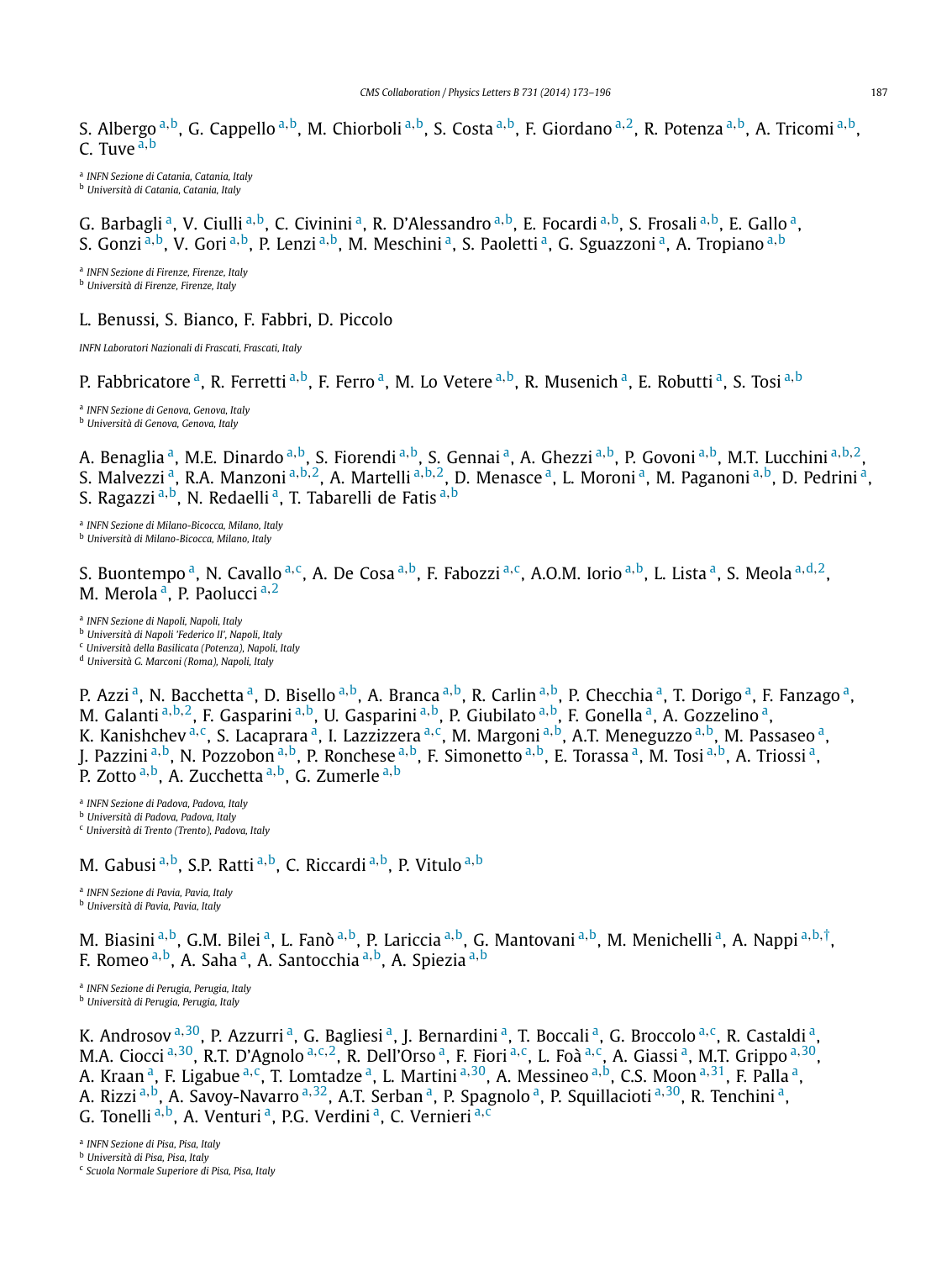L. Barone a,b, F. Cavallari <sup>a</sup>, D. Del Re a,b, M. Diemoz <sup>a</sup>, M. Grassi a,b, E. Longo a,b, F. Margaroli a,b, P. Meridiani a, F. Micheli <sup>a</sup>*,*b, S. Nourbakhsh <sup>a</sup>*,*b, G. Organtini <sup>a</sup>*,*b, R. Paramatti a, S. Rahatlou <sup>a</sup>*,*b, C. Rovelli a, L. Soffi<sup>a,b</sup>

<sup>a</sup> *INFN Sezione di Roma, Roma, Italy* <sup>b</sup> *Università di Roma, Roma, Italy*

N. Amapane <sup>a</sup>*,*b, R. Arcidiacono <sup>a</sup>*,*c, S. Argiro <sup>a</sup>*,*b, M. Arneodo <sup>a</sup>*,*c, R. Bellan <sup>a</sup>*,*b, C. Biino a, N. Cartiglia a, S. Casasso <sup>a</sup>*,*b, M. Costa <sup>a</sup>*,*b, A. Degano <sup>a</sup>*,*b, N. Demaria a, C. Mariotti a, S. Maselli a, E. Migliore <sup>a</sup>*,*b, V. Monaco <sup>a</sup>*,*b, M. Musich a, M.M. Obertino <sup>a</sup>*,*c, N. Pastrone a, M. Pelliccioni <sup>a</sup>*,*[2,](#page-23-0) A. Potenza <sup>a</sup>*,*b, A. Romero <sup>a</sup>*,*b, M. Ruspa <sup>a</sup>*,*c, R. Sacchi <sup>a</sup>*,*b, A. Solano <sup>a</sup>*,*b, A. Staiano a, U. Tamponi <sup>a</sup>

<sup>a</sup> *INFN Sezione di Torino, Torino, Italy*

<sup>b</sup> *Università di Torino, Torino, Italy* <sup>c</sup> *Università del Piemonte Orientale (Novara), Torino, Italy*

S. Belforte a, V. Candelise <sup>a</sup>*,*b, M. Casarsa a, F. Cossutti <sup>a</sup>*,*[2,](#page-23-0) G. Della Ricca <sup>a</sup>*,*b, B. Gobbo a, C. La Licata <sup>a</sup>*,*b, M. Marone <sup>a</sup>*,*b, D. Montanino <sup>a</sup>*,*b, A. Penzo a, A. Schizzi <sup>a</sup>*,*b, A. Zanetti <sup>a</sup>

<sup>a</sup> *INFN Sezione di Trieste, Trieste, Italy* <sup>b</sup> *Università di Trieste, Trieste, Italy*

### S. Chang, T.Y. Kim, S.K. Nam

*Kangwon National University, Chunchon, Korea*

### D.H. Kim, G.N. Kim, J.E. Kim, D.J. Kong, S. Lee, Y.D. Oh, H. Park, D.C. Son

*Kyungpook National University, Daegu, Korea*

### J.Y. Kim, Zero J. Kim, S. Song

*Chonnam National University, Institute for Universe and Elementary Particles, Kwangju, Korea*

### S. Choi, D. Gyun, B. Hong, M. Jo, H. Kim, T.J. Kim, K.S. Lee, S.K. Park, Y. Roh

*Korea University, Seoul, Korea*

### M. Choi, J.H. Kim, C. Park, I.C. Park, S. Park, G. Ryu

*University of Seoul, Seoul, Korea*

### Y. Choi, Y.K. Choi, J. Goh, M.S. Kim, E. Kwon, B. Lee, J. Lee, S. Lee, H. Seo, I. Yu

*Sungkyunkwan University, Suwon, Korea*

### I. Grigelionis, A. Juodagalvis

*Vilnius University, Vilnius, Lithuania*

# H. Castilla-Valdez, E. De La Cruz-Burelo, I. Heredia-de La Cruz<sup>[33](#page-23-0)</sup>, R. Lopez-Fernandez, J. Martínez-Ortega, A. Sanchez-Hernandez, L.M. Villasenor-Cendejas

*Centro de Investigacion y de Estudios Avanzados del IPN, Mexico City, Mexico*

# S. Carrillo Moreno, F. Vazquez Valencia

*Universidad Iberoamericana, Mexico City, Mexico*

### H.A. Salazar Ibarguen

*Benemerita Universidad Autonoma de Puebla, Puebla, Mexico*

# E. Casimiro Linares, A. Morelos Pineda, M.A. Reyes-Santos

*Universidad Autónoma de San Luis Potosí, San Luis Potosí, Mexico*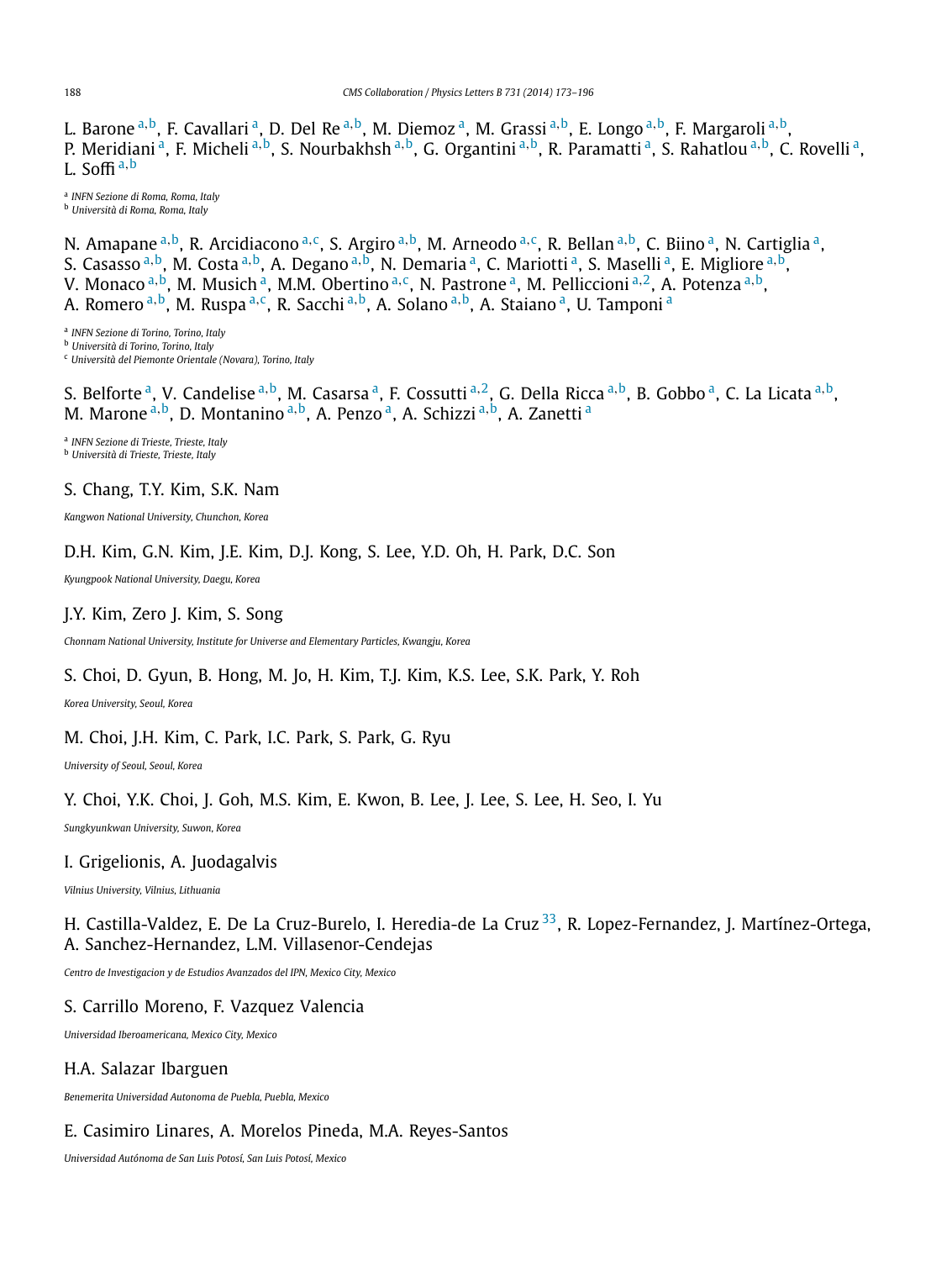### D. Krofcheck

*University of Auckland, Auckland, New Zealand*

### P.H. Butler, R. Doesburg, S. Reucroft, H. Silverwood

*University of Canterbury, Christchurch, New Zealand*

### M. Ahmad, M.I. Asghar, J. Butt, H.R. Hoorani, S. Khalid, W.A. Khan, T. Khurshid, S. Qazi, M.A. Shah, M. Shoaib

*National Centre for Physics, Quaid-I-Azam University, Islamabad, Pakistan*

H. Bialkowska, B. Boimska, T. Frueboes, M. Górski, M. Kazana, K. Nawrocki, K. Romanowska-Rybinska, M. Szleper, G. Wrochna, P. Zalewski

*National Centre for Nuclear Research, Swierk, Poland*

G. Brona, K. Bunkowski, M. Cwiok, W. Dominik, K. Doroba, A. Kalinowski, M. Konecki, J. Krolikowski, M. Misiura, W. Wolszczak

*Institute of Experimental Physics, Faculty of Physics, University of Warsaw, Warsaw, Poland*

N. Almeida, P. Bargassa, C. Beirão Da Cruz E Silva, P. Faccioli, P.G. Ferreira Parracho, M. Gallinaro, F. Nguyen, J. Rodrigues Antunes, J. Seixas<sup>2</sup>, J. Varela, P. Vischia

*Laboratório de Instrumentação e Física Experimental de Partículas, Lisboa, Portugal*

S. Afanasiev, P. Bunin, M. Gavrilenko, I. Golutvin, I. Gorbunov, A. Kamenev, V. Karjavin, V. Konoplyanikov, A. Lanev, A. Malakhov, V. Matveev, P. Moisenz, V. Palichik, V. Perelygin, S. Shmatov, N. Skatchkov, V. Smirnov, A. Zarubin

*Joint Institute for Nuclear Research, Dubna, Russia*

S. Evstyukhin, V. Golovtsov, Y. Ivanov, V. Kim, P. Levchenko, V. Murzin, V. Oreshkin, I. Smirnov, V. Sulimov, L. Uvarov, S. Vavilov, A. Vorobyev, An. Vorobyev

*Petersburg Nuclear Physics Institute, Gatchina (St. Petersburg), Russia*

Yu. Andreev, A. Dermenev, S. Gninenko, N. Golubev, M. Kirsanov, N. Krasnikov, A. Pashenkov, D. Tlisov, A. Toropin

*Institute for Nuclear Research, Moscow, Russia*

V. Epshteyn, M. Erofeeva, V. Gavrilov, N. Lychkovskaya, V. Popov, G. Safronov, S. Semenov, A. Spiridonov, V. Stolin, E. Vlasov, A. Zhokin

*Institute for Theoretical and Experimental Physics, Moscow, Russia*

V. Andreev, M. Azarkin, I. Dremin, M. Kirakosyan, A. Leonidov, G. Mesyats, S.V. Rusakov, A. Vinogradov

*P.N. Lebedev Physical Institute, Moscow, Russia*

A. Belyaev, E. Boos, M. Dubinin<sup>7</sup>, L. Dudko, A. Ershov, A. Gribushin, V. Klyukhin, O. Kodolova, I. Lokhtin, A. Markina, S. Obraztsov, S. Petrushanko, V. Savrin, A. Snigirev

*Skobeltsyn Institute of Nuclear Physics, Lomonosov Moscow State University, Moscow, Russia*

I. Azhgirey, I. Bayshev, S. Bitioukov, V. Kachanov, A. Kalinin, D. Konstantinov, V. Krychkine, V. Petrov, R. Ryutin, A. Sobol, L. Tourtchanovitch, S. Troshin, N. Tyurin, A. Uzunian, A. Volkov

*State Research Center of Russian Federation, Institute for High Energy Physics, Protvino, Russia*

P. Adzic  $34$ , M. Djordjevic, M. Ekmedzic, J. Milosevic

*University of Belgrade, Faculty of Physics and Vinca Institute of Nuclear Sciences, Belgrade, Serbia*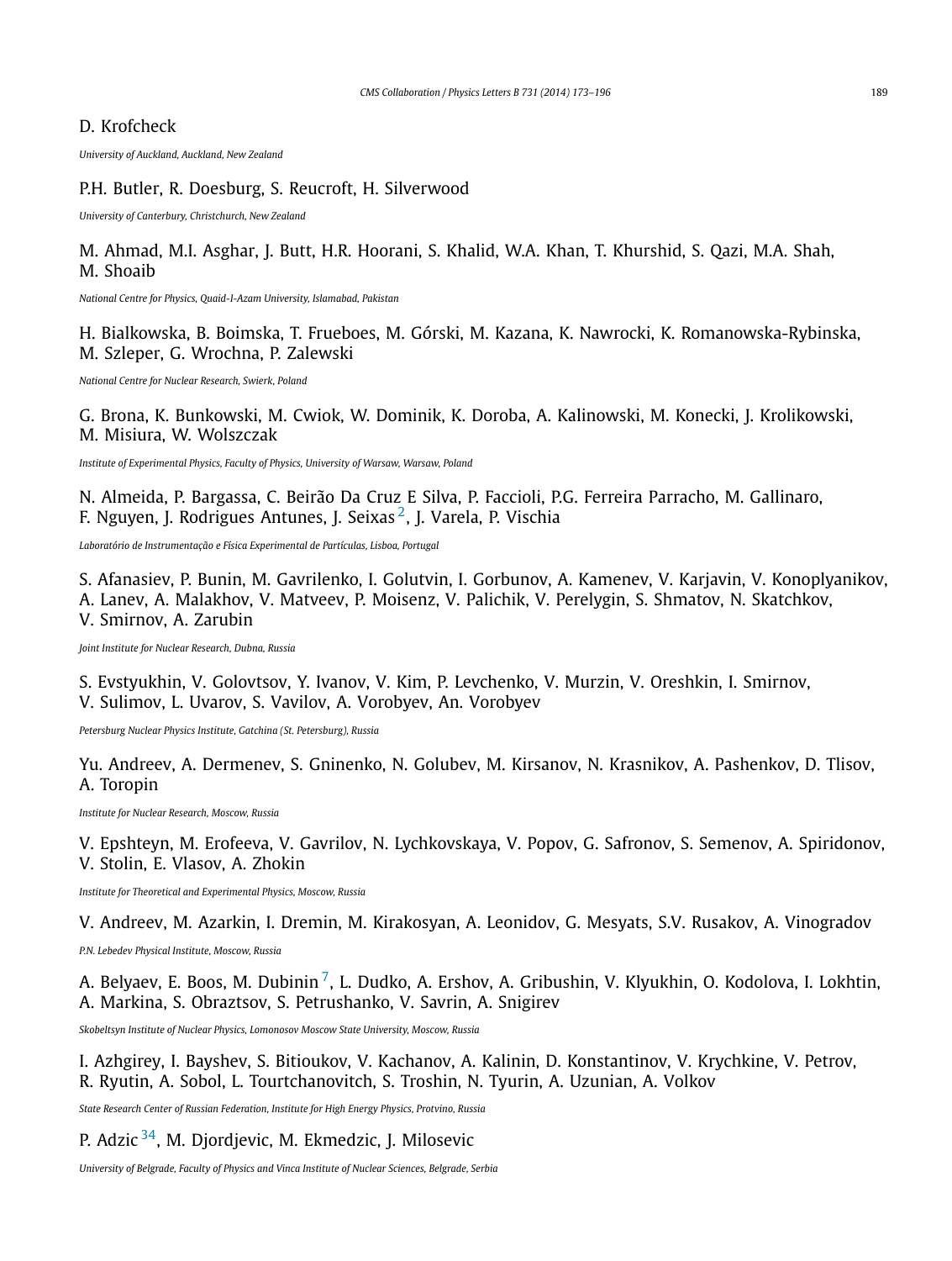M. Aguilar-Benitez, J. Alcaraz Maestre, C. Battilana, E. Calvo, M. Cerrada, M. Chamizo Llatas<sup>2</sup>. N. Colino. B. De La Cruz, A. Delgado Peris, D. Domínguez Vázquez, C. Fernandez Bedoya, J.P. Fernández Ramos, A. Ferrando, J. Flix, M.C. Fouz, P. Garcia-Abia, O. Gonzalez Lopez, S. Goy Lopez, J.M. Hernandez, M.I. Josa, G. Merino, E. Navarro De Martino, J. Puerta Pelayo, A. Quintario Olmeda, I. Redondo, L. Romero, J. Santaolalla, M.S. Soares, C. Willmott

*Centro de Investigaciones Energéticas Medioambientales y Tecnológicas (CIEMAT), Madrid, Spain*

#### C. Albajar, J.F. de Trocóniz

*Universidad Autónoma de Madrid, Madrid, Spain*

H. Brun, J. Cuevas, J. Fernandez Menendez, S. Folgueras, I. Gonzalez Caballero, L. Lloret Iglesias, J. Piedra Gomez

*Universidad de Oviedo, Oviedo, Spain*

J.A. Brochero Cifuentes, I.J. Cabrillo, A. Calderon, S.H. Chuang, J. Duarte Campderros, M. Fernandez, G. Gomez, J. Gonzalez Sanchez, A. Graziano, C. Jorda, A. Lopez Virto, J. Marco, R. Marco, C. Martinez Rivero, F. Matorras, F.J. Munoz Sanchez, T. Rodrigo, A.Y. Rodríguez-Marrero, A. Ruiz-Jimeno, L. Scodellaro, I. Vila, R. Vilar Cortabitarte

*Instituto de Física de Cantabria (IFCA), CSIC – Universidad de Cantabria, Santander, Spain*

D. Abbaneo, E. Auffray, G. Auzinger, M. Bachtis, P. Baillon, A.H. Ball, D. Barney, J. Bendavid, J.F. Benitez, C. Bernet [8,](#page-23-0) G. Bianchi, P. Bloch, A. Bocci, A. Bonato, O. Bondu, C. Botta, H. Breuker, T. Camporesi, G. Cerminara, T. Christiansen, J.A. Coarasa Perez, S. Colafranceschi [35,](#page-23-0) M. D'Alfonso, D. d'Enterria, A. Dabrowski, A. David, F. De Guio, A. De Roeck, S. De Visscher, S. Di Guida, M. Dobson, N. Dupont-Sagorin, A. Elliott-Peisert, J. Eugster, G. Franzoni, W. Funk, G. Georgiou, M. Giffels, D. Gigi, K. Gill, D. Giordano, M. Girone, M. Giunta, F. Glege, R. Gomez-Reino Garrido, S. Gowdy, R. Guida, J. Hammer, M. Hansen, P. Harris, C. Hartl, A. Hinzmann, V. Innocente, P. Janot, E. Karavakis, K. Kousouris, K. Krajczar, P. Lecoq, Y.-J. Lee, C. Lourenço, N. Magini, L. Malgeri, M. Mannelli, L. Masetti, F. Meijers, S. Mersi, E. Meschi, R. Moser, M. Mulders, P. Musella, E. Nesvold, L. Orsini, E. Palencia Cortezon, E. Perez, L. Perrozzi, A. Petrilli, A. Pfeiffer, M. Pierini, M. Pimiä, D. Piparo, M. Plagge, L. Quertenmont, A. Racz, W. Reece, G. Rolandi<sup>[36](#page-23-0)</sup>, M. Rovere, H. Sakulin, F. Santanastasio, C. Schäfer, C. Schwick, S. Sekmen, A. Sharma, P. Siegrist, P. Silva, M. Simon, P. Sphicas [37,](#page-23-0) D. Spiga, B. Stieger, M. Stoye, A. Tsirou, G.I. Veres<sup>[21](#page-23-0)</sup>, J.R. Vlimant, H.K. Wöhri, S.D. Worm<sup>38</sup>, W.D. Zeuner

*CERN, European Organization for Nuclear Research, Geneva, Switzerland*

W. Bertl, K. Deiters, W. Erdmann, K. Gabathuler, R. Horisberger, Q. Ingram, H.C. Kaestli, S. König, D. Kotlinski, U. Langenegger, D. Renker, T. Rohe

*Paul Scherrer Institut, Villigen, Switzerland*

F. Bachmair, L. Bäni, L. Bianchini, P. Bortignon, M.A. Buchmann, B. Casal, N. Chanon, A. Deisher, G. Dissertori, M. Dittmar, M. Donegà, M. Dünser, P. Eller, K. Freudenreich, C. Grab, D. Hits, P. Lecomte, W. Lustermann, B. Mangano, A.C. Marini, P. Martinez Ruiz del Arbol, D. Meister, N. Mohr, F. Moortgat, C. Nägeli <sup>39</sup>, P. Nef, F. Nessi-Tedaldi, F. Pandolfi, L. Pape, F. Pauss, M. Peruzzi, M. Quittnat, F.J. Ronga, M. Rossini, L. Sala, A.K. Sanchez, A. Starodumov [40,](#page-23-0) M. Takahashi, L. Tauscher [†,](#page-22-0) A. Thea, K. Theofilatos, D. Treille, C. Urscheler, R. Wallny, H.A. Weber

*Institute for Particle Physics, ETH Zurich, Zurich, Switzerland*

C. Amsler [41,](#page-23-0) V. Chiochia, C. Favaro, M. Ivova Rikova, B. Kilminster, B. Millan Mejias, P. Robmann, H. Snoek, S. Taroni, M. Verzetti, Y. Yang

*Universität Zürich, Zurich, Switzerland*

M. Cardaci, K.H. Chen, C. Ferro, C.M. Kuo, S.W. Li, W. Lin, Y.J. Lu, R. Volpe, S.S. Yu *National Central University, Chung-Li, Taiwan*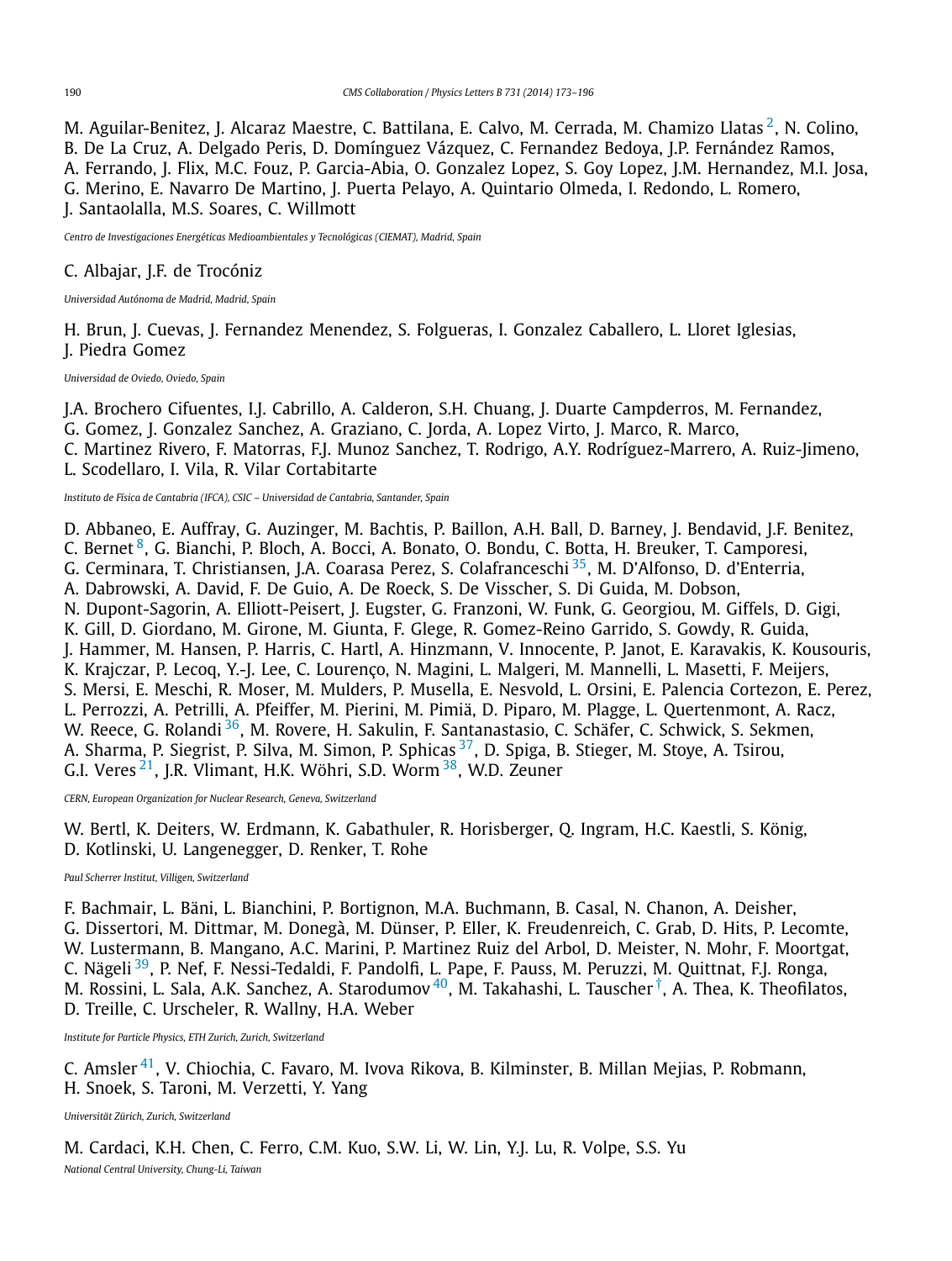P. Bartalini, P. Chang, Y.H. Chang, Y.W. Chang, Y. Chao, K.F. Chen, C. Dietz, U. Grundler, W.-S. Hou, Y. Hsiung, K.Y. Kao, Y.J. Lei, R.-S. Lu, D. Majumder, E. Petrakou, X. Shi, J.G. Shiu, Y.M. Tzeng, M. Wang

*National Taiwan University (NTU), Taipei, Taiwan*

### B. Asavapibhop, N. Suwonjandee

*Chulalongkorn University, Bangkok, Thailand*

A. Adiguzel, M.N. Bakirci [42,](#page-23-0) S. Cerci [43,](#page-23-0) C. Dozen, I. Dumanoglu, E. Eskut, S. Girgis, G. Gokbulut, E. Gurpinar, I. Hos, E.E. Kangal, A. Kayis Topaksu, G. Onengut [44,](#page-23-0) K. Ozdemir, S. Ozturk [42,](#page-23-0) A. Polatoz, K. Sogut  $45$ , D. Sunar Cerci  $43$ , B. Tali  $43$ , H. Topakli  $42$ , M. Vergili

*Cukurova University, Adana, Turkey*

I.V. Akin, T. Aliev, B. Bilin, S. Bilmis, M. Deniz, H. Gamsizkan, A.M. Guler, G. Karapinar <sup>46</sup>, K. Ocalan. A. Ozpineci, M. Serin, R. Sever, U.E. Surat, M. Yalvac, M. Zeyrek

*Middle East Technical University, Physics Department, Ankara, Turkey*

E. Gülmez, B. Isildak  $47$ , M. Kaya  $48$ , O. Kaya  $48$ , S. Ozkorucuklu  $49$ , N. Sonmez  $50$ 

*Bogazici University, Istanbul, Turkey*

H. Bahtiyar [51,](#page-23-0) E. Barlas, K. Cankocak, Y.O. Günaydin [52,](#page-23-0) F.I. Vardarlı, M. Yücel

*Istanbul Technical University, Istanbul, Turkey*

#### L. Levchuk, P. Sorokin

*National Scientific Center, Kharkov Institute of Physics and Technology, Kharkov, Ukraine*

J.J. Brooke, E. Clement, D. Cussans, H. Flacher, R. Frazier, J. Goldstein, M. Grimes, G.P. Heath, H.F. Heath, L. Kreczko, C. Lucas, Z. Meng, S. Metson, D.M. Newbold <sup>38</sup>, K. Nirunpong, S. Paramesvaran, A. Poll, S. Senkin, V.J. Smith, T. Williams

*University of Bristol, Bristol, United Kingdom*

K.W. Bell, A. Belyaev <sup>53</sup>, C. Brew, R.M. Brown, D.J.A. Cockerill, J.A. Coughlan, K. Harder, S. Harper, J. Ilic, E. Olaiya, D. Petyt, B.C. Radburn-Smith, C.H. Shepherd-Themistocleous, I.R. Tomalin, W.J. Womersley

*Rutherford Appleton Laboratory, Didcot, United Kingdom*

R. Bainbridge, O. Buchmuller, D. Burton, D. Colling, N. Cripps, M. Cutajar, P. Dauncey, G. Davies, M. Della Negra, W. Ferguson, J. Fulcher, D. Futyan, A. Gilbert, A. Guneratne Bryer, G. Hall, Z. Hatherell, J. Hays, G. Iles, M. Jarvis, G. Karapostoli, M. Kenzie, R. Lane, R. Lucas [38,](#page-23-0) L. Lyons, A.-M. Magnan, J. Marrouche, B. Mathias, R. Nandi, J. Nash, A. Nikitenko [40,](#page-23-0) J. Pela, M. Pesaresi, K. Petridis, M. Pioppi [54,](#page-23-0) D.M. Raymond, S. Rogerson, A. Rose, C. Seez, P. Sharp [†](#page-22-0), A. Sparrow, A. Tapper, M. Vazquez Acosta, T. Virdee, S. Wakefield, N. Wardle

*Imperial College, London, United Kingdom*

M. Chadwick, J.E. Cole, P.R. Hobson, A. Khan, P. Kyberd, D. Leggat, D. Leslie, W. Martin, I.D. Reid, P. Symonds, L. Teodorescu, M. Turner

*Brunel University, Uxbridge, United Kingdom*

J. Dittmann, K. Hatakeyama, A. Kasmi, H. Liu, T. Scarborough

*Baylor University, Waco, USA*

O. Charaf, S.I. Cooper, C. Henderson, P. Rumerio

*The University of Alabama, Tuscaloosa, USA*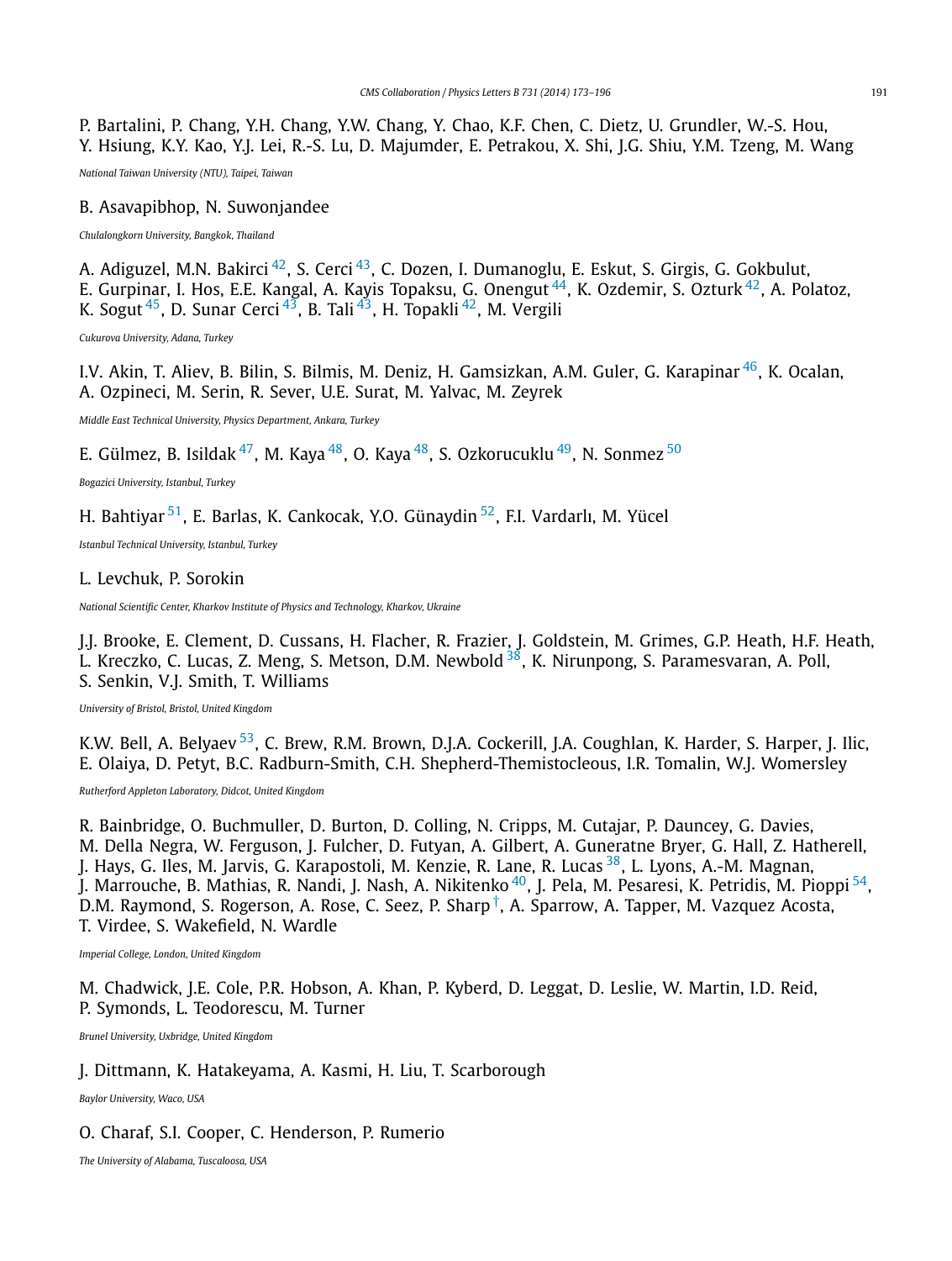A. Avetisyan, T. Bose, C. Fantasia, A. Heister, P. Lawson, D. Lazic, J. Rohlf, D. Sperka, J. St. John, L. Sulak

*Boston University, Boston, USA*

J. Alimena, S. Bhattacharya, G. Christopher, D. Cutts, Z. Demiragli, A. Ferapontov, A. Garabedian, U. Heintz, S. Jabeen, G. Kukartsev, E. Laird, G. Landsberg, M. Luk, M. Narain, M. Segala, T. Sinthuprasith, T. Speer

*Brown University, Providence, USA*

R. Breedon, G. Breto, M. Calderon De La Barca Sanchez, S. Chauhan, M. Chertok, J. Conway, R. Conway, P.T. Cox, R. Erbacher, M. Gardner, R. Houtz, W. Ko, A. Kopecky, R. Lander, T. Miceli, D. Pellett, J. Pilot, F. Ricci-Tam, B. Rutherford, M. Searle, J. Smith, M. Squires, M. Tripathi, S. Wilbur, R. Yohay

*University of California, Davis, Davis, USA*

V. Andreev, D. Cline, R. Cousins, S. Erhan, P. Everaerts, C. Farrell, M. Felcini, J. Hauser, M. Ignatenko, C. Jarvis, G. Rakness, P. Schlein  $^{\dagger}$ , E. Takasugi, P. Traczyk, V. Valuev, M. Weber

*University of California, Los Angeles, USA*

J. Babb, R. Clare, J. Ellison, J.W. Gary, G. Hanson, J. Heilman, P. Jandir, H. Liu, O.R. Long, A. Luthra, M. Malberti, H. Nguyen, A. Shrinivas, J. Sturdy, S. Sumowidagdo, R. Wilken, S. Wimpenny

*University of California, Riverside, Riverside, USA*

W. Andrews, J.G. Branson, G.B. Cerati, S. Cittolin, D. Evans, A. Holzner, R. Kelley, M. Lebourgeois, J. Letts, I. Macneill, S. Padhi, C. Palmer, G. Petrucciani, M. Pieri, M. Sani, V. Sharma, S. Simon, E. Sudano, M. Tadel, Y. Tu, A. Vartak, S. Wasserbaech [55,](#page-23-0) F. Würthwein, A. Yagil, J. Yoo

*University of California, San Diego, La Jolla, USA*

D. Barge, C. Campagnari, T. Danielson, K. Flowers, P. Geffert, C. George, F. Golf, J. Incandela, C. Justus, D. Kovalskyi, V. Krutelyov, R. Magaña Villalba, N. Mccoll, V. Pavlunin, J. Richman, R. Rossin, D. Stuart, W. To, C. West

*University of California, Santa Barbara, Santa Barbara, USA*

A. Apresyan, A. Bornheim, J. Bunn, Y. Chen, E. Di Marco, J. Duarte, D. Kcira, Y. Ma, A. Mott, H.B. Newman, C. Pena, C. Rogan, M. Spiropulu, V. Timciuc, J. Veverka, R. Wilkinson, S. Xie, R.Y. Zhu

*California Institute of Technology, Pasadena, USA*

V. Azzolini, A. Calamba, R. Carroll, T. Ferguson, Y. Iiyama, D.W. Jang, Y.F. Liu, M. Paulini, J. Russ, H. Vogel, I. Vorobiev

*Carnegie Mellon University, Pittsburgh, USA*

J.P. Cumalat, B.R. Drell, W.T. Ford, A. Gaz, E. Luiggi Lopez, U. Nauenberg, J.G. Smith, K. Stenson, K.A. Ulmer, S.R. Wagner

*University of Colorado at Boulder, Boulder, USA*

J. Alexander, A. Chatterjee, N. Eggert, L.K. Gibbons, W. Hopkins, A. Khukhunaishvili, B. Kreis, N. Mirman, G. Nicolas Kaufman, J.R. Patterson, A. Ryd, E. Salvati, W. Sun, W.D. Teo, J. Thom, J. Thompson, J. Tucker, Y. Weng, L. Winstrom, P. Wittich

*Cornell University, Ithaca, USA*

D. Winn

*Fairfield University, Fairfield, USA*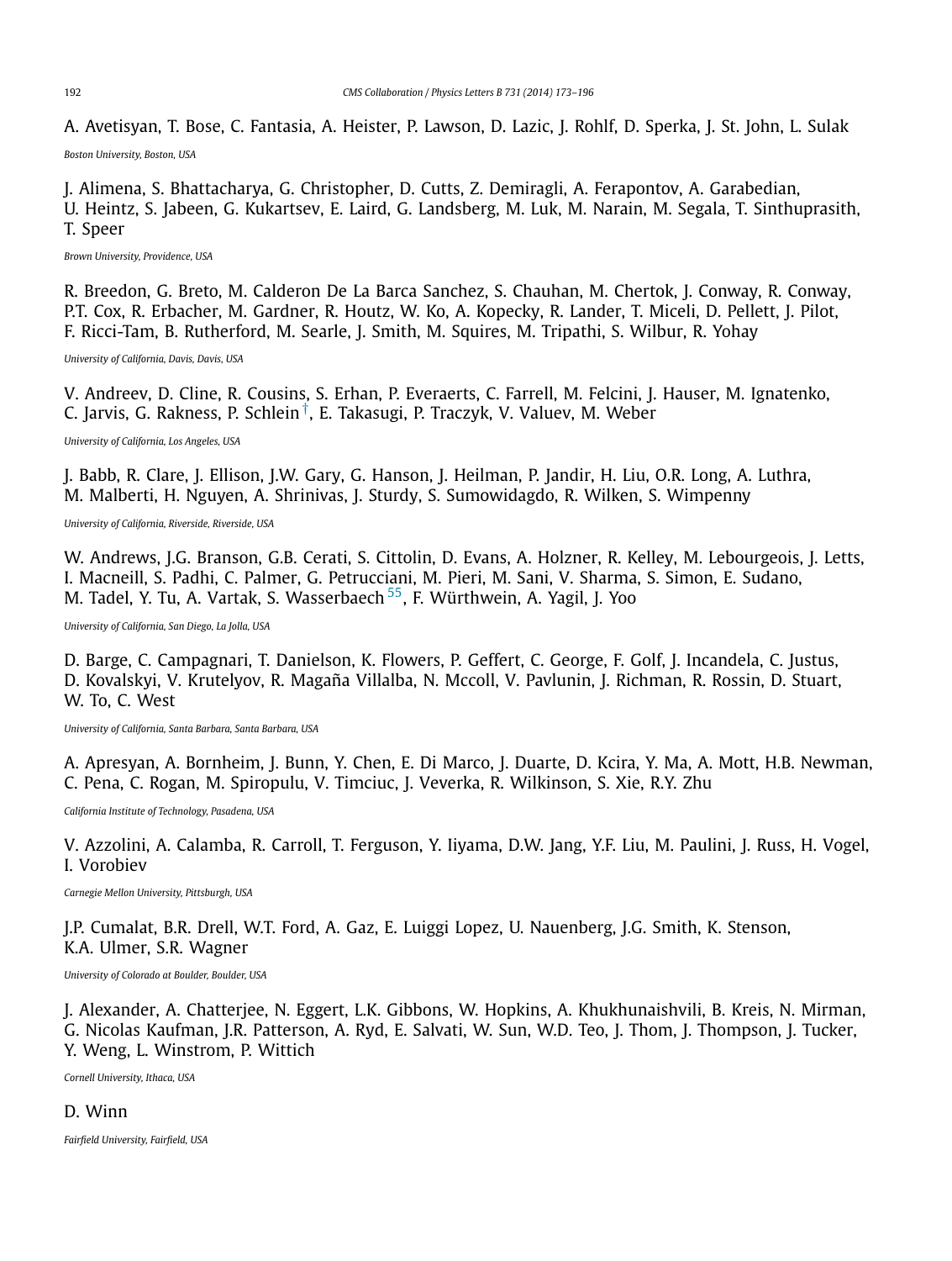S. Abdullin, M. Albrow, J. Anderson, G. Apollinari, L.A.T. Bauerdick, A. Beretvas, J. Berryhill, P.C. Bhat, K. Burkett, J.N. Butler, V. Chetluru, H.W.K. Cheung, F. Chlebana, S. Cihangir, V.D. Elvira, I. Fisk, J. Freeman, Y. Gao, E. Gottschalk, L. Gray, D. Green, O. Gutsche, D. Hare, R.M. Harris, J. Hirschauer, B. Hooberman, S. Jindariani, M. Johnson, U. Joshi, K. Kaadze, B. Klima, S. Kunori, S. Kwan, J. Linacre, D. Lincoln, R. Lipton, J. Lykken, K. Maeshima, J.M. Marraffino, V.I. Martinez Outschoorn, S. Maruyama, D. Mason, P. McBride, K. Mishra, S. Mrenna, Y. Musienko <sup>56</sup>, C. Newman-Holmes, V. O'Dell, O. Prokofyev, N. Ratnikova, E. Sexton-Kennedy, S. Sharma, W.J. Spalding, L. Spiegel, L. Taylor, S. Tkaczyk, N.V. Tran, L. Uplegger, E.W. Vaandering, R. Vidal, J. Whitmore, W. Wu, F. Yang, J.C. Yun

*Fermi National Accelerator Laboratory, Batavia, USA*

D. Acosta, P. Avery, D. Bourilkov, M. Chen, T. Cheng, S. Das, M. De Gruttola, G.P. Di Giovanni, D. Dobur, A. Drozdetskiy, R.D. Field, M. Fisher, Y. Fu, I.K. Furic, J. Hugon, B. Kim, J. Konigsberg, A. Korytov, A. Kropivnitskaya, T. Kypreos, J.F. Low, K. Matchev, P. Milenovic<sup>57</sup>, G. Mitselmakher, L. Muniz, R. Remington, A. Rinkevicius, N. Skhirtladze, M. Snowball, J. Yelton, M. Zakaria

*University of Florida, Gainesville, USA*

V. Gaultney, S. Hewamanage, S. Linn, P. Markowitz, G. Martinez, J.L. Rodriguez

*Florida International University, Miami, USA*

T. Adams, A. Askew, J. Bochenek, J. Chen, B. Diamond, J. Haas, S. Hagopian, V. Hagopian, K.F. Johnson, H. Prosper, V. Veeraraghavan, M. Weinberg

*Florida State University, Tallahassee, USA*

M.M. Baarmand, B. Dorney, M. Hohlmann, H. Kalakhety, F. Yumiceva

*Florida Institute of Technology, Melbourne, USA*

M.R. Adams, L. Apanasevich, V.E. Bazterra, R.R. Betts, I. Bucinskaite, J. Callner, R. Cavanaugh, O. Evdokimov, L. Gauthier, C.E. Gerber, D.J. Hofman, S. Khalatyan, P. Kurt, F. Lacroix, D.H. Moon, C. O'Brien, C. Silkworth, D. Strom, P. Turner, N. Varelas

*University of Illinois at Chicago (UIC), Chicago, USA*

U. Akgun, E.A. Albayrak <sup>51</sup>, B. Bilki <sup>58</sup>, W. Clarida, K. Dilsiz, F. Duru, S. Griffiths, J.-P. Merlo, H. Mermerkaya [59,](#page-23-0) A. Mestvirishvili, A. Moeller, J. Nachtman, C.R. Newsom, H. Ogul, Y. Onel, F. Ozok [51,](#page-23-0) S. Sen, P. Tan, E. Tiras, J. Wetzel, T. Yetkin <sup>60</sup>, K. Yi

*The University of Iowa, Iowa City, USA*

B.A. Barnett, B. Blumenfeld, S. Bolognesi, G. Giurgiu, A.V. Gritsan, G. Hu, P. Maksimovic, C. Martin, M. Swartz, A. Whitbeck

*Johns Hopkins University, Baltimore, USA*

P. Baringer, A. Bean, G. Benelli, R.P. Kenny III, M. Murray, D. Noonan, S. Sanders, R. Stringer, J.S. Wood

*The University of Kansas, Lawrence, USA*

A.F. Barfuss, I. Chakaberia, A. Ivanov, S. Khalil, M. Makouski, Y. Maravin, L.K. Saini, S. Shrestha, I. Svintradze

*Kansas State University, Manhattan, USA*

J. Gronberg, D. Lange, F. Rebassoo, D. Wright

*Lawrence Livermore National Laboratory, Livermore, USA*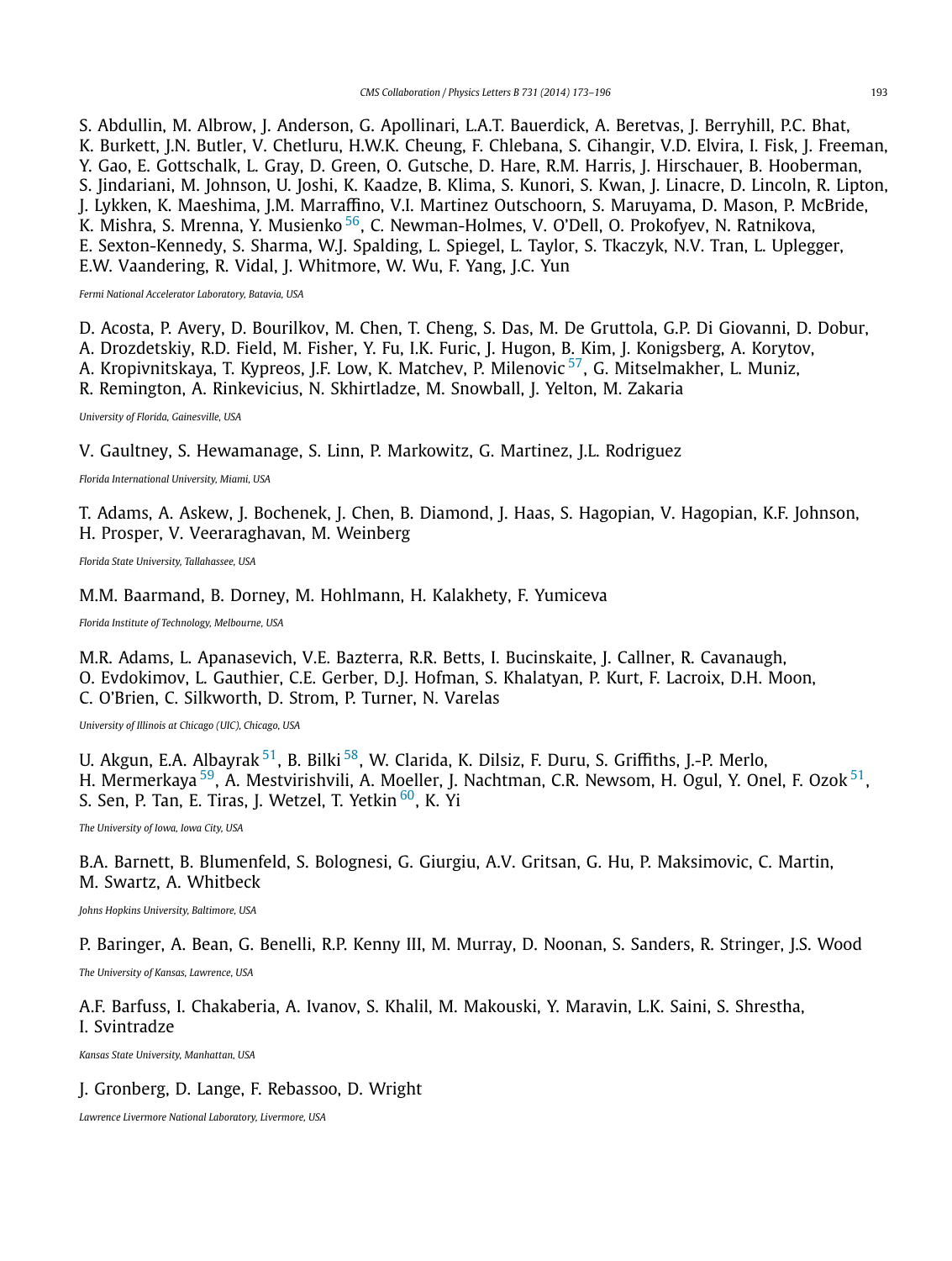A. Baden, B. Calvert, S.C. Eno, J.A. Gomez, N.J. Hadley, R.G. Kellogg, T. Kolberg, Y. Lu, M. Marionneau, A.C. Mignerey, K. Pedro, A. Peterman, A. Skuja, J. Temple, M.B. Tonjes, S.C. Tonwar

*University of Maryland, College Park, USA*

A. Apyan, G. Bauer, W. Busza, I.A. Cali, M. Chan, L. Di Matteo, V. Dutta, G. Gomez Ceballos, M. Goncharov, D. Gulhan, Y. Kim, M. Klute, Y.S. Lai, A. Levin, P.D. Luckey, T. Ma, S. Nahn, C. Paus, D. Ralph, C. Roland, G. Roland, G.S.F. Stephans, F. Stöckli, K. Sumorok, D. Velicanu, R. Wolf, B. Wyslouch, M. Yang, Y. Yilmaz, A.S. Yoon, M. Zanetti, V. Zhukova

*Massachusetts Institute of Technology, Cambridge, USA*

B. Dahmes, A. De Benedetti, A. Gude, J. Haupt, S.C. Kao, K. Klapoetke, Y. Kubota, J. Mans, N. Pastika, R. Rusack, M. Sasseville, A. Singovsky, N. Tambe, J. Turkewitz

*University of Minnesota, Minneapolis, USA*

J.G. Acosta, L.M. Cremaldi, R. Kroeger, S. Oliveros, L. Perera, R. Rahmat, D.A. Sanders, D. Summers *University of Mississippi, Oxford, USA*

E. Avdeeva, K. Bloom, S. Bose, D.R. Claes, A. Dominguez, M. Eads, R. Gonzalez Suarez, J. Keller, I. Kravchenko, J. Lazo-Flores, S. Malik, F. Meier, G.R. Snow

*University of Nebraska-Lincoln, Lincoln, USA*

J. Dolen, A. Godshalk, I. Iashvili, S. Jain, A. Kharchilava, A. Kumar, S. Rappoccio, Z. Wan

*State University of New York at Buffalo, Buffalo, USA*

G. Alverson, E. Barberis, D. Baumgartel, M. Chasco, J. Haley, A. Massironi, D. Nash, T. Orimoto, D. Trocino, D. Wood, J. Zhang

*Northeastern University, Boston, USA*

A. Anastassov, K.A. Hahn, A. Kubik, L. Lusito, N. Mucia, N. Odell, B. Pollack, A. Pozdnyakov, M. Schmitt, S. Stoynev, K. Sung, M. Velasco, S. Won

*Northwestern University, Evanston, USA*

D. Berry, A. Brinkerhoff, K.M. Chan, M. Hildreth, C. Jessop, D.J. Karmgard, J. Kolb, K. Lannon, W. Luo, S. Lynch, N. Marinelli, D.M. Morse, T. Pearson, M. Planer, R. Ruchti, J. Slaunwhite, N. Valls, M. Wayne, M. Wolf

*University of Notre Dame, Notre Dame, USA*

L. Antonelli, B. Bylsma, L.S. Durkin, S. Flowers, C. Hill, R. Hughes, K. Kotov, T.Y. Ling, D. Puigh, M. Rodenburg, G. Smith, C. Vuosalo, B.L. Winer, H. Wolfe

*The Ohio State University, Columbus, USA*

E. Berry, P. Elmer, V. Halyo, P. Hebda, J. Hegeman, A. Hunt, P. Jindal, S.A. Koay, P. Lujan, D. Marlow, T. Medvedeva, M. Mooney, J. Olsen, P. Piroué, X. Quan, A. Raval, H. Saka, D. Stickland, C. Tully, J.S. Werner, S.C. Zenz, A. Zuranski

*Princeton University, Princeton, USA*

E. Brownson, A. Lopez, H. Mendez, J.E. Ramirez Vargas

*University of Puerto Rico, Mayaguez, USA*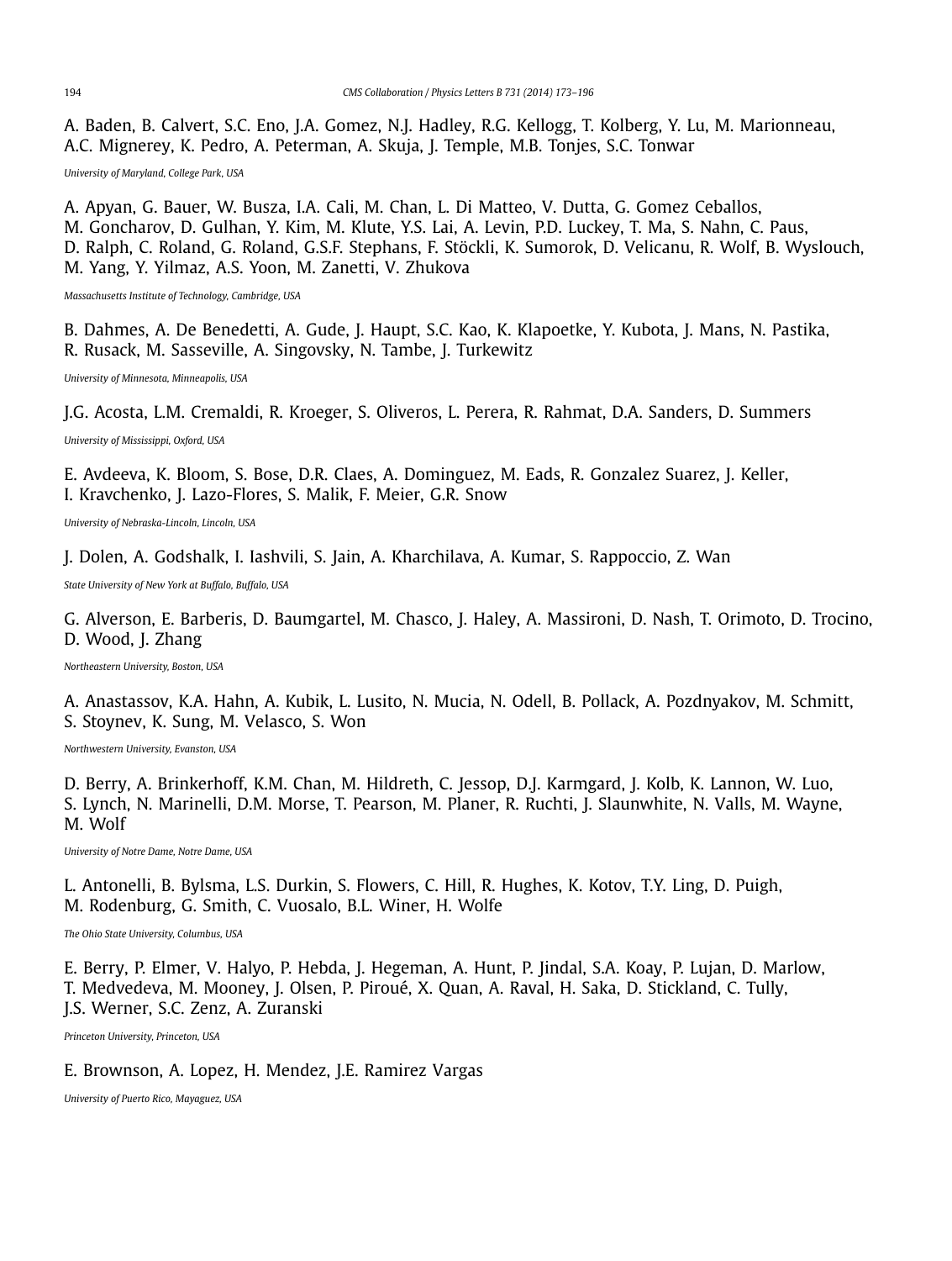<span id="page-22-0"></span>E. Alagoz, D. Benedetti, G. Bolla, D. Bortoletto, M. De Mattia, A. Everett, Z. Hu, M. Jones, K. Jung, O. Koybasi, M. Kress, N. Leonardo, D. Lopes Pegna, V. Maroussov, P. Merkel, D.H. Miller, N. Neumeister, I. Shipsey, D. Silvers, A. Svyatkovskiy, F. Wang, W. Xie, L. Xu, H.D. Yoo, J. Zablocki, Y. Zheng

*Purdue University, West Lafayette, USA*

### N. Parashar

*Purdue University Calumet, Hammond, USA*

A. Adair, B. Akgun, K.M. Ecklund, F.J.M. Geurts, W. Li, B. Michlin, B.P. Padley, R. Redjimi, J. Roberts, J. Zabel

*Rice University, Houston, USA*

B. Betchart, A. Bodek, R. Covarelli, P. de Barbaro, R. Demina, Y. Eshaq, T. Ferbel, A. Garcia-Bellido, P. Goldenzweig, J. Han, A. Harel, D.C. Miner, G. Petrillo, D. Vishnevskiy, M. Zielinski

*University of Rochester, Rochester, USA*

A. Bhatti, R. Ciesielski, L. Demortier, K. Goulianos, G. Lungu, S. Malik, C. Mesropian

*The Rockefeller University, New York, USA*

S. Arora, A. Barker, J.P. Chou, C. Contreras-Campana, E. Contreras-Campana, D. Duggan, D. Ferencek, Y. Gershtein, R. Gray, E. Halkiadakis, D. Hidas, A. Lath, S. Panwalkar, M. Park, R. Patel, V. Rekovic, J. Robles, S. Salur, S. Schnetzer, C. Seitz, S. Somalwar, R. Stone, S. Thomas, P. Thomassen, M. Walker

*Rutgers, The State University of New Jersey, Piscataway, USA*

G. Cerizza, M. Hollingsworth, K. Rose, S. Spanier, Z.C. Yang, A. York

*University of Tennessee, Knoxville, USA*

O. Bouhali <sup>[61](#page-23-0)</sup>, R. Eusebi, W. Flanagan, J. Gilmore, T. Kamon <sup>62</sup>, V. Khotilovich, R. Montalvo, I. Osipenkov, Y. Pakhotin, A. Perloff, J. Roe, A. Safonov, T. Sakuma, I. Suarez, A. Tatarinov, D. Toback

*Texas A&M University, College Station, USA*

N. Akchurin, C. Cowden, J. Damgov, C. Dragoiu, P.R. Dudero, K. Kovitanggoon, S.W. Lee, T. Libeiro, I. Volobouev

*Texas Tech University, Lubbock, USA*

E. Appelt, A.G. Delannoy, S. Greene, A. Gurrola, W. Johns, C. Maguire, Y. Mao, A. Melo, M. Sharma, P. Sheldon, B. Snook, S. Tuo, J. Velkovska

*Vanderbilt University, Nashville, USA*

M.W. Arenton, S. Boutle, B. Cox, B. Francis, J. Goodell, R. Hirosky, A. Ledovskoy, C. Lin, C. Neu, J. Wood

*University of Virginia, Charlottesville, USA*

S. Gollapinni, R. Harr, P.E. Karchin, C. Kottachchi Kankanamge Don, P. Lamichhane, A. Sakharov

*Wayne State University, Detroit, USA*

D.A. Belknap, L. Borrello, D. Carlsmith, M. Cepeda, S. Dasu, S. Duric, E. Friis, M. Grothe, R. Hall-Wilton, M. Herndon, A. Hervé, P. Klabbers, J. Klukas, A. Lanaro, R. Loveless, A. Mohapatra, I. Ojalvo, T. Perry, G.A. Pierro, G. Polese, I. Ross, T. Sarangi, A. Savin, W.H. Smith, J. Swanson

*University of Wisconsin, Madison, USA*

† Deceased.

<sup>1</sup> Also at Vienna University of Technology, Vienna, Austria.